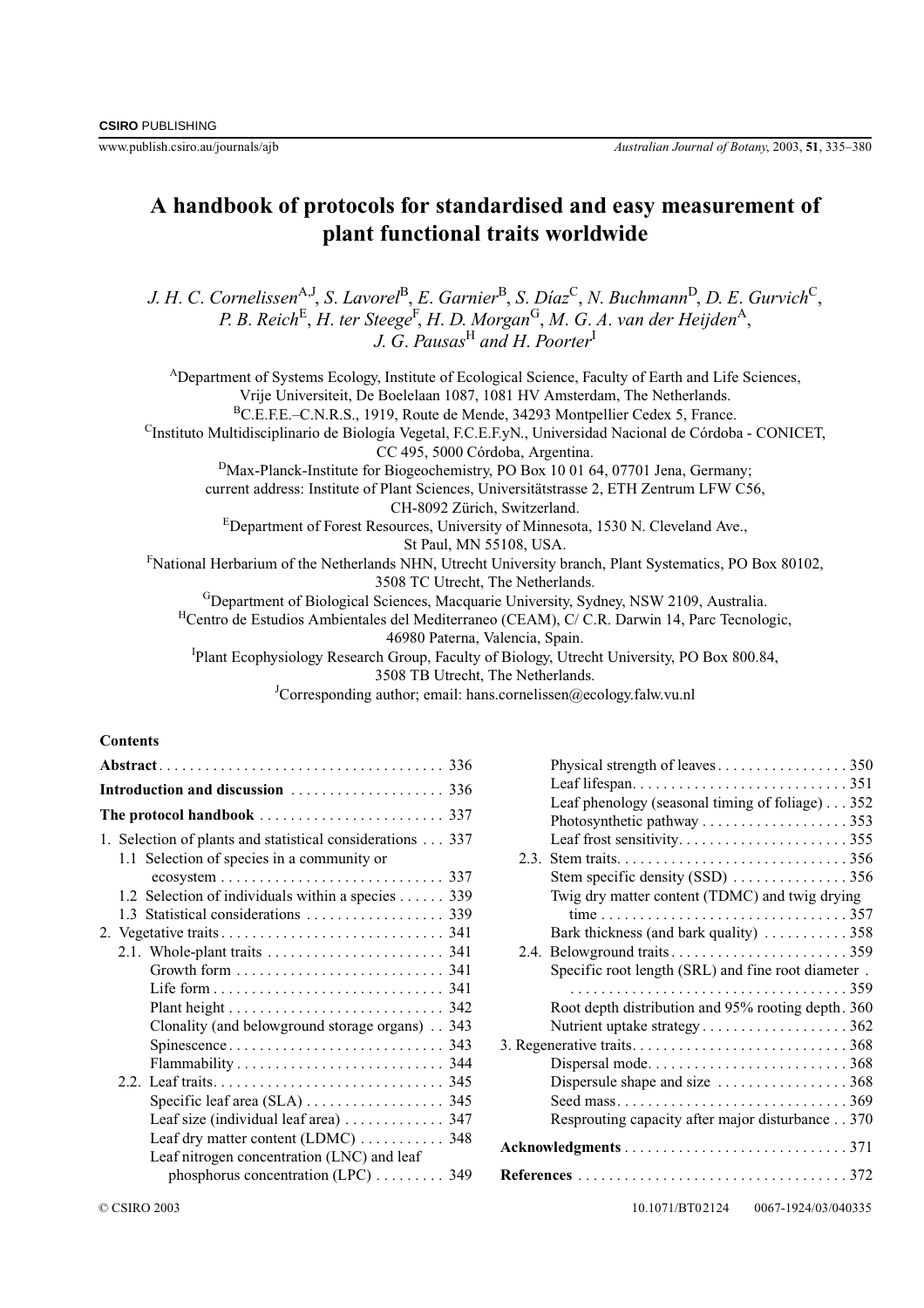*Abstract.* There is growing recognition that classifying terrestrial plant species on the basis of their function (into 'functional types') rather than their higher taxonomic identity, is a promising way forward for tackling important ecological questions at the scale of ecosystems, landscapes or biomes. These questions include those on vegetation responses to and vegetation effects on, environmental changes (e.g. changes in climate, atmospheric chemistry, land use or other disturbances). There is also growing consensus about a shortlist of plant traits that should underlie such functional plant classifications, because they have strong predictive power of important ecosystem responses to environmental change and/or they themselves have strong impacts on ecosystem processes. The most favoured traits are those that are also relatively easy and inexpensive to measure for large numbers of plant species. Large international research efforts, promoted by the IGBP–GCTE Programme, are underway to screen predominant plant species in various ecosystems and biomes worldwide for such traits. This paper provides an international methodological protocol aimed at standardising this research effort, based on consensus among a broad group of scientists in this field. It features a practical handbook with step-by-step recipes, with relatively brief information about the ecological context, for 28 functional traits recognised as critical for tackling large-scale ecological questions.

### **Introduction and discussion**

This paper is not just another handbook on ecological methodology, but serves a particular and urgent demand as well as a global ambition. Classifying plant species according to their higher taxonomy has strong limitations when it comes to answering important ecological questions at the scale of ecosystems, landscapes or biomes (Woodward and Diament 1991; Keddy 1992; Körner 1993). These questions include those on responses of vegetation to environmental variation or changes, notably in climate, atmospheric chemistry, landuse and natural disturbance regimes. Reciprocal questions are concerned with the impacts of vegetation on these large-scale environmental parameters (see Lavorel and Garnier 2002 for a review on response and effect issues). A fast-growing scientific community has come to the realisation that a promising way forward for answering such questions, as well as various other ecological questions, is by classifying plant species on functional grounds (e.g. Díaz *et al.* 2002). Plant functional types and plant strategies, the units within functional classification schemes, can be defined as groups of plant species sharing similar functioning at the organismic level, similar responses to environmental factors and/or similar roles in (or effects on) ecosystems or biomes (see reviews by Box 1981; Chapin *et al.* 1996; Lavorel *et al.* 1997; Smith *et al.* 1997; Westoby 1998; McIntyre *et al.* 1999*a*; McIntyre *et al.* 1999*b*; Semenova and van der Maarel 2000; Grime 2001; Lavorel and Garnier 2002). These similarities are based on the fact that they tend to share a set of key functional traits (e.g. Grime and Hunt 1975; Thompson *et al.* 1993; Brzeziecki and Kienast 1994; Chapin *et al.* 1996; Noble and Gitay 1996; Thompson *et al.* 1996; Díaz and Cabido 1997; Grime *et al.* 1997; Westoby 1998; Weiher *et al.* 1999; Cornelissen *et al.* 2001; McIntyre and Lavorel 2001; Lavorel and Garnier 2002; Pausas and Lavorel 2003).

Empirical studies on plant functional types and traits have flourished recently and are rapidly progressing towards an understanding of plant traits relevant to local vegetation and ecosystem dynamics. However, functional classifications are not fully resolved with regard to application in regional to global scale modelling, or to the interpretation of vegetation–environment relationships in the paleo-record. Recent empirical work has tended to adopt a 'bottom-up' approach where detailed analyses relate (responses of) plant traits to specific environmental factors. Some of the difficulties associated with this approach regard the identification of actual plant functional groups from the knowledge of relevant traits and the scaling from individual plant traits to ecosystem functioning. On the other hand, geo-biosphere modellers as well as paleo-ecologists have tended to focus on 'top-down' classifications where functional types or life forms are defined *a priori* from a small set of postulated characteristics. These are often the characteristics that can be observed without empirical measurement and only have limited functional explanatory power. The modellers and paleo-ecologists are aware that their functional type classifications do not suffice to tackle some of the pressing large-scale ecological issues (Steffen and Cramer 1997).

In an attempt to bridge the gap between the 'bottom-up' and 'top-down' approaches (see Canadell *et al.* 2000), scientists from both sides joined a workshop (at Isle sur la Sorgue, France, in October 2000) organised by the International Geosphere–Biosphere Programme (IGBP, project Global Change and Terrestrial Ecosystems). One of the main objectives of the workshop was to assemble a minimal list of functional traits of terrestrial vascular plants that (1) can together represent the key responses and effects of vegetation at various scales from ecosystems to landscapes to biomes to continents, (2) can be used to devise a satisfactory functional classification as a tool in regional and global-scale modelling and paleo-ecology of the geo-biosphere, (3) can help answer some further questions of ecological theory, nature conservation and land management (see Table 1 and Weiher *et al.* 1999) and (4) are candidates for relatively easy, inexpensive and standardised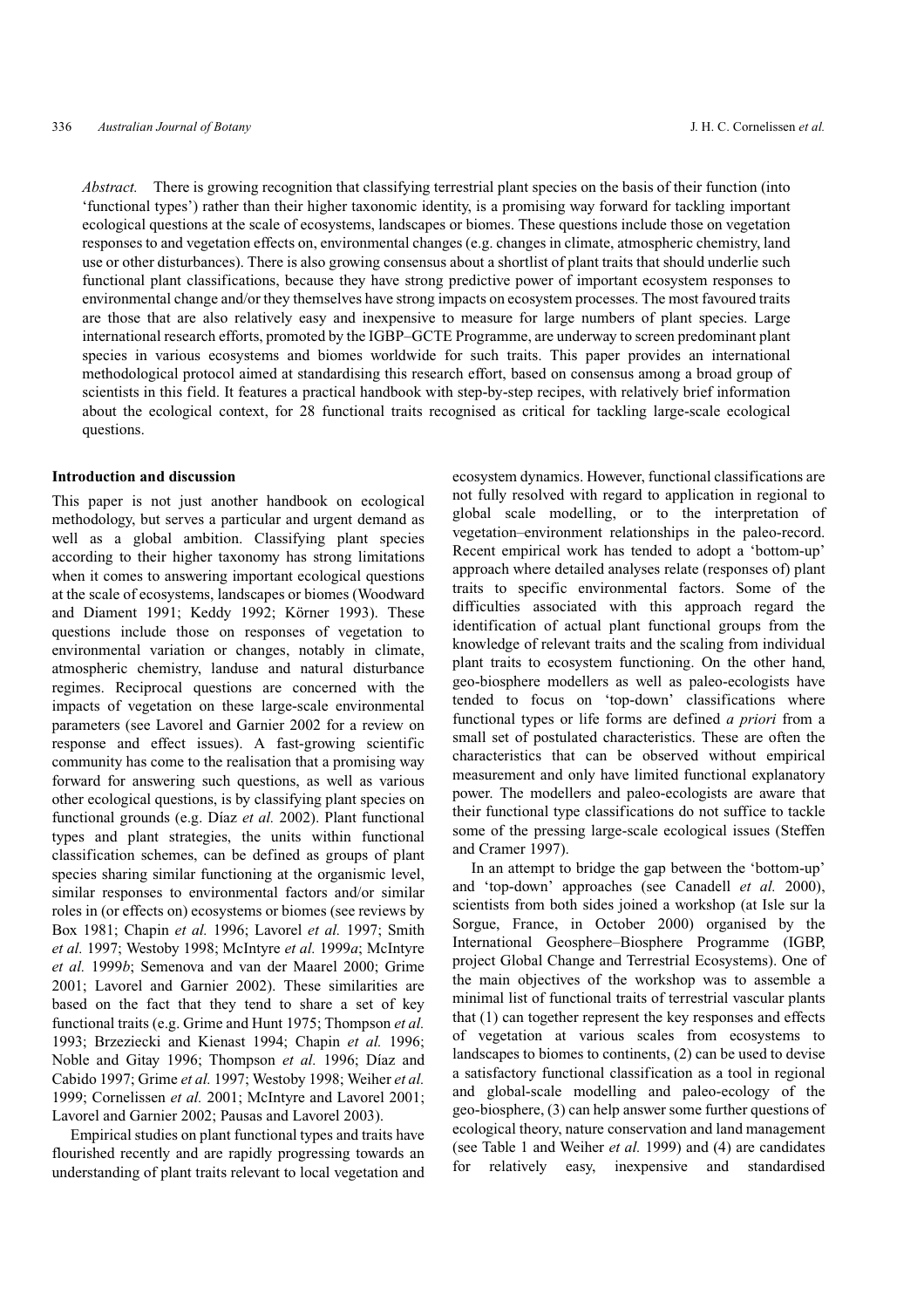measurement in many biomes and regions on Earth. Another main objective of the workshop was to initiate the production of a series of trait-measuring protocols for worldwide use, in the form of an easy-to-use recipe book. Some previous publications (e.g. Hendry and Grime 1993; Westoby 1998; Weiher *et al.* 1999; Lavorel and Garnier 2002) and unpublished reports (by J. G. Hodgson, S. Díaz, G. Montserrat-Martí, K. Thompson and J. P. Sutra) have made important contributions towards these four objectives and provided important information for the current handbook. Our new protocol handbook has the advantages of (1) being based on consensus among a broad scientific community about which traits are critical for the ecological challenges ahead as well as practically feasible (see Table 2) and (2) giving comprehensive and detailed step-by-step recipes for direct and, to the extent possible, unambiguous use in any terrestrial biome.

Most of the functional traits in this handbook are 'soft traits', i.e. traits that are relatively easy and quick to quantify (Hodgson *et al.* 1999). They are often good correlates of other 'hard traits', which may be more accurate indicators of plant functions responsible for responses or effects at the ecosystem or biome scale, but which cannot be quantified for large numbers of species in many regions of the world (Hodgson *et al.* 1999; Weiher *et al.* 1999; Lavorel and Garnier 2002). For instance, the combination of seed mass and seed shape (both 'soft traits') was found to be a good predictor of seed persistence ('hard trait') in temperate-zone seedbanks, small and relatively round seeds surviving the longest periods of burial in the soil (Thompson *et al.* 1993; Funes *et al.* 1999). It is beyond the scope of this handbook to discuss in detail why each particular trait was selected and how it relates to the various hard traits and ecosystem properties. Some of this information can be found in a recent paper based partly on findings from the same IGBP workshop (Lavorel and Garnier 2002). Table 2 summarises the known or assumed links of the traits selected with important environmental change parameters and responses, plant fitness parameters and effects on ecosystems.

While we call the trait list chosen the 'minimal list' and strongly encourage researchers to go out and measure as many of these as possible for their particular species set, this trait list is not a minimum for individual sites and research projects. We emphasise that any of the traits measured in the standardised way on a range of species will be of great value for tackling some of the ecological questions mentioned. Also, it is logical that different traits will be favoured by different researchers, partly because of familiarity and research facilities and some (e.g. fire-related) traits will have particular appeal in certain regions. At the same time, the more traits covered, the greater will be the hypothesis-testing power of any particular database, both within itself and as a contributor to ecological questions at the scale of biomes or our planet. We also need to emphasise that the trait list covered here is not complete and is based on consensus and compromise. We strongly encourage researchers to combine soft-trait measurements according to our 'minimal list' with measurement of further (often 'harder') traits with proven large-scale ecological significance not covered here. These include, for instance, plant or leaf tolerance of drought, anoxia and high salt concentrations; presence/absence of stem and root aerenchyma; wood anatomy (e.g. true vessels versus tracheids); ramet (plant) longevity; age until sexual maturation; plant biomass; ramet (plant) architecture; stomatal sizes, densities or indices; concentrations of foliar (or root, shoot) lignin, cellulose, phenols, volatile organic compounds, ash and other chemistry; foliar chlorophyll content; photosynthetic capacity, leaf pubescence and hair types; leaf thickness; seed germination requirements including serotiny; pollination mode; potential relative growth rate; reproductive output and phenology; and litter quality. Combination of some of these traits with traits from our proposed list and with biogeographical data may help to test the wider significance and validity of currently known patterns and trade-offs and to identify and test new ones. Many of the above list are 'hard traits' still in need of 'soft' surrogate traits.

For this handbook, we have chosen to give only the very minimum of ecological introduction to each trait, with an accompanying separate list of references that contain further details on its ecological theory and significance. The recipes themselves aim to provide one brief, standardised, 'minimum' methodology, while under the heading 'Special cases or extras' pointers are given to interesting additional methods and parameters. We expect that the strong focus on the practicalities and standardisation of the trait recipes will help this handbook to become a standard companion in laboratories, on field trips and bed-side tables all over the world.

#### **The protocol handbook**

## **1. Selection of plants and statistical considerations**

### **1***.***1. Selection of species in a community or ecosystem**

The following instruction is a facultative guideline; see the Note below for alternatives.

The most abundant species of a given ecosystem are selected, with the following two underlying objectives:

(i) to obtain a good representation of the ecosystem or plant community under study; and

(ii) to provide enough information to scale-up the values of traits from the plant to the community level. This requires knowledge of the relative proportions of species.

The most abundant species are arbitrarily defined as those species that, together, make up about 70–80% of the standing biomass of the community. This can be estimated by people familiar with the ecosystem, if no biomass or abundance data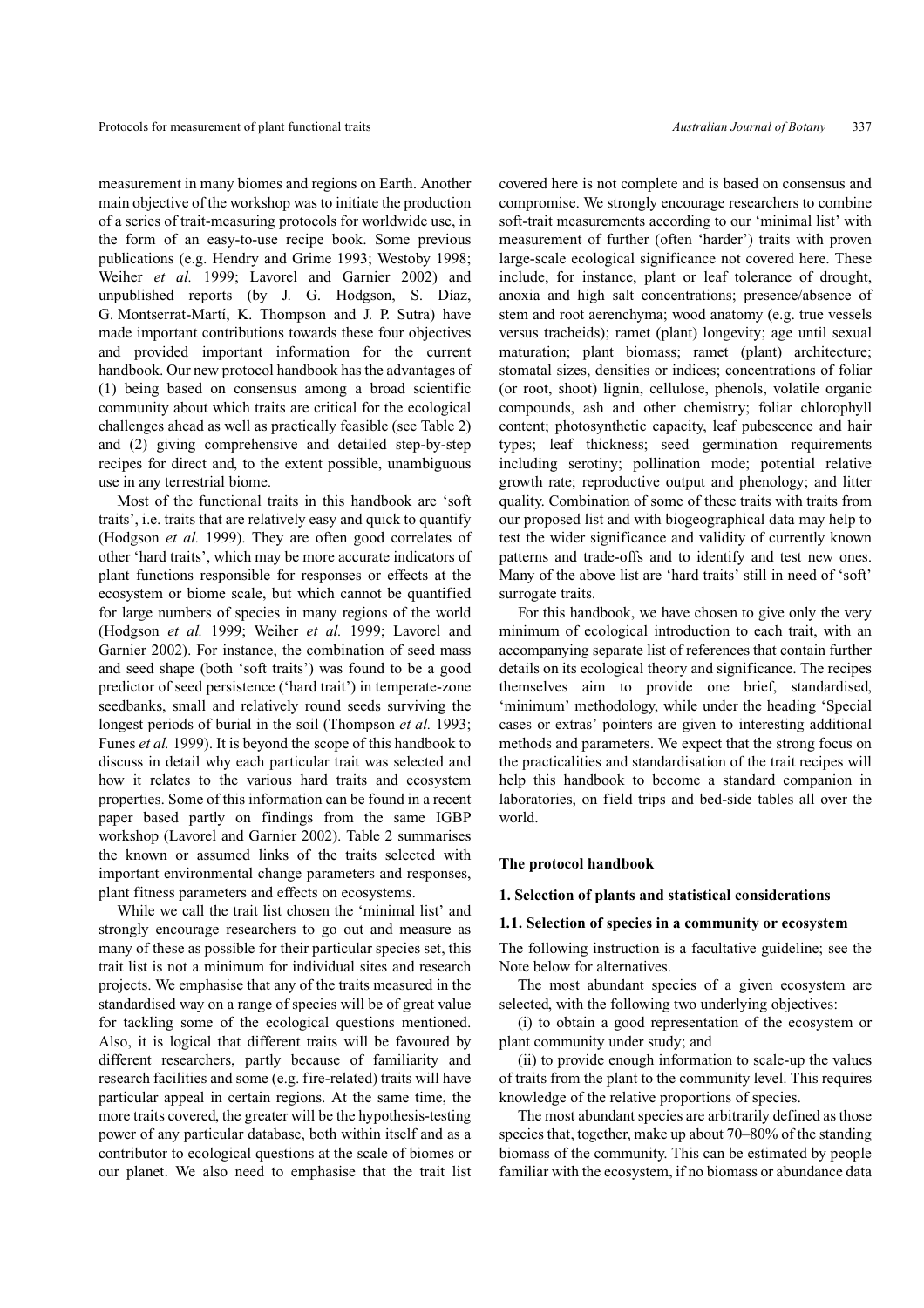### **Table 1. Some of the applications of (large) trait by species databases**

- 0(1) Devising functional plant classifications at regional to global scales; identifying consistent syndromes of traits (plant functional types) (e.g. Díaz and Cabido 1997; Grime *et al*. 1997)
- 0(2) Providing input for dynamic global vegetation models as well as large scale models for carbon, nutrient or water budgets (e.g. Woodward *et al.* 1995; Neilson and Drapek 1998)
- 0(3) Providing tools for interpreting and predicting impacts of environmental changes (e.g. Macgillivray *et al*. 1995; Poorter and Navas 2003) and spatial environmental variation (e.g. Kleyer 1999)
- 0(4) Providing a basis for testing predictions about plant effects on ecosystems (e.g. Chapin *et al*. 2000; Lavorel and Garnier 2002), including effects of functional types diversity on ecosystem function and resilience (Tilman *et al*. 1997; Grime 1998; Walker *et al*. 1999)
- 0(5) Testing fundamental trade-offs and ecophysiological relationships in plant design and functioning (pioneered by Grime 1965; see also Grime and Hunt 1975, Reich *et al.* 1997; Poorter and Garnier 1999)
- 0(6) Testing large-scale climate–plant relationships (e.g. Niinemets 2001)
- 0(7) Supplying data for local to regional ecosystem change and land management models (e.g. Campbell *et al.* 1999; Pausas 1999)
- 0(8) Testing the pros and cons of extrapolating ecological information from local to regional and from regional to global scale
- 0(9) Testing evolutionary and phylogenetic relationships among plants (e.g. Silvertown *et al*. 1997; Ackerly and Reich 1999)
- (10) As a reference and data source for the future, to test yet unformulated questions

#### **Table 2. Association of plant functional traits with (1) plant responses to four classes of environmental change (i.e. 'environmental filters'), (2) plant competitive strength and plant 'defence' against herbivores and pathogens (i.e. 'biological filters'), and (3) plant effects on biogeochemical cycles and disturbance regimes**

See also Chapin *et al*. (1993*a*), Díaz *et al*. (1999), Weiher *et al*. (1999), Lavorel (2002) and Lavorel and Garnier (2002) for details, including 'hard traits' corresponding with the soft traits given here. Soil resources include water and nutrient availability. Disturbance includes any process that destroys major plant biomass (e.g. fire, storm, floods, extreme temperatures, ploughing, landslides, severe herbivory or disease). Note that effects on disturbance regime may also result in effects on climate or atmospheric CO<sub>2</sub> concentration, for instance fire promotion traits may be linked with large-scale fire regimes, which in turn may affect regional climates

|                               | Climate<br>response | CO <sub>2</sub> response | Response<br>to soil<br>resources | Response<br>to disturbance | Competitive<br>strength | Plant defence/<br>protection | Effects on<br>biogeochemical<br>cycles | Effects on<br>disturbance<br>regime |
|-------------------------------|---------------------|--------------------------|----------------------------------|----------------------------|-------------------------|------------------------------|----------------------------------------|-------------------------------------|
| Whole-plant traits            |                     |                          |                                  |                            |                         |                              |                                        |                                     |
| Growth form                   | $\ast$              |                          | $\ast$                           |                            |                         | $\ast$                       |                                        |                                     |
| Life form                     |                     |                          | $\ast$                           |                            |                         |                              |                                        |                                     |
| Plant height                  |                     | $\ast$                   | $\ast$                           | $\ast$                     |                         | $\ast$                       |                                        |                                     |
| Clonality                     |                     | $\mathcal{L}$            | $\ast$                           | $\ast$                     |                         |                              |                                        |                                     |
| Spinescence                   |                     | $\Omega$                 |                                  |                            |                         |                              |                                        | $\gamma$                            |
| Flammability                  |                     | $\overline{?}$           |                                  |                            |                         | $\gamma$                     |                                        |                                     |
| Leaf traits                   |                     |                          |                                  |                            |                         |                              |                                        |                                     |
| Specific leaf area            | $\ast$              |                          |                                  |                            |                         |                              |                                        |                                     |
| Leaf size                     |                     | $\gamma$                 |                                  |                            |                         |                              |                                        |                                     |
| Leaf dry matter content       |                     | $\mathcal{L}$            |                                  |                            |                         |                              |                                        |                                     |
| Leaf N and P concentration    |                     |                          |                                  |                            |                         |                              |                                        |                                     |
| Physical strength of leaves   |                     | $\Omega$                 |                                  |                            |                         |                              |                                        |                                     |
| Leaf lifespan                 |                     |                          |                                  |                            |                         |                              |                                        |                                     |
| Leaf phenology                |                     |                          |                                  |                            |                         |                              |                                        |                                     |
| Photosynthetic pathway        |                     |                          |                                  |                            |                         |                              |                                        |                                     |
| Leaf frost resistance         |                     |                          |                                  |                            |                         |                              |                                        |                                     |
| Stem and belowground traits   |                     |                          |                                  |                            |                         |                              |                                        |                                     |
| Stem specific density         | $\ast$              | $\gamma$                 | $\gamma$                         | $*$                        |                         |                              |                                        |                                     |
| Twig dry matter content       |                     | 2                        | $\gamma$                         | $\overline{?}$             |                         |                              |                                        |                                     |
| Twig drying time              |                     | $\overline{?}$           | $\gamma$                         |                            |                         |                              | $\overline{?}$                         |                                     |
| <b>Bark thickness</b>         |                     |                          |                                  | $\ast$                     |                         |                              |                                        |                                     |
| Specific root length          | $\ast$              | ?                        |                                  |                            | $\ast$                  |                              |                                        | 9                                   |
| Diameter of fine root         |                     | ?                        |                                  |                            |                         |                              |                                        |                                     |
| Distribution of rooting depth |                     |                          |                                  |                            |                         |                              |                                        |                                     |
| 95% rooting depth             |                     | ?                        |                                  |                            |                         |                              |                                        |                                     |
| Nutrient uptake strategy      |                     | sk.                      |                                  |                            |                         |                              |                                        |                                     |
| Regenerative traits           |                     |                          |                                  |                            |                         |                              |                                        |                                     |
| Dispersal mode                |                     |                          |                                  |                            |                         |                              |                                        |                                     |
| Dispersule shape and size     |                     |                          |                                  |                            |                         |                              |                                        |                                     |
| Seed mass                     |                     |                          |                                  |                            |                         |                              |                                        |                                     |
| Resprouting capacity          |                     |                          |                                  |                            |                         |                              |                                        |                                     |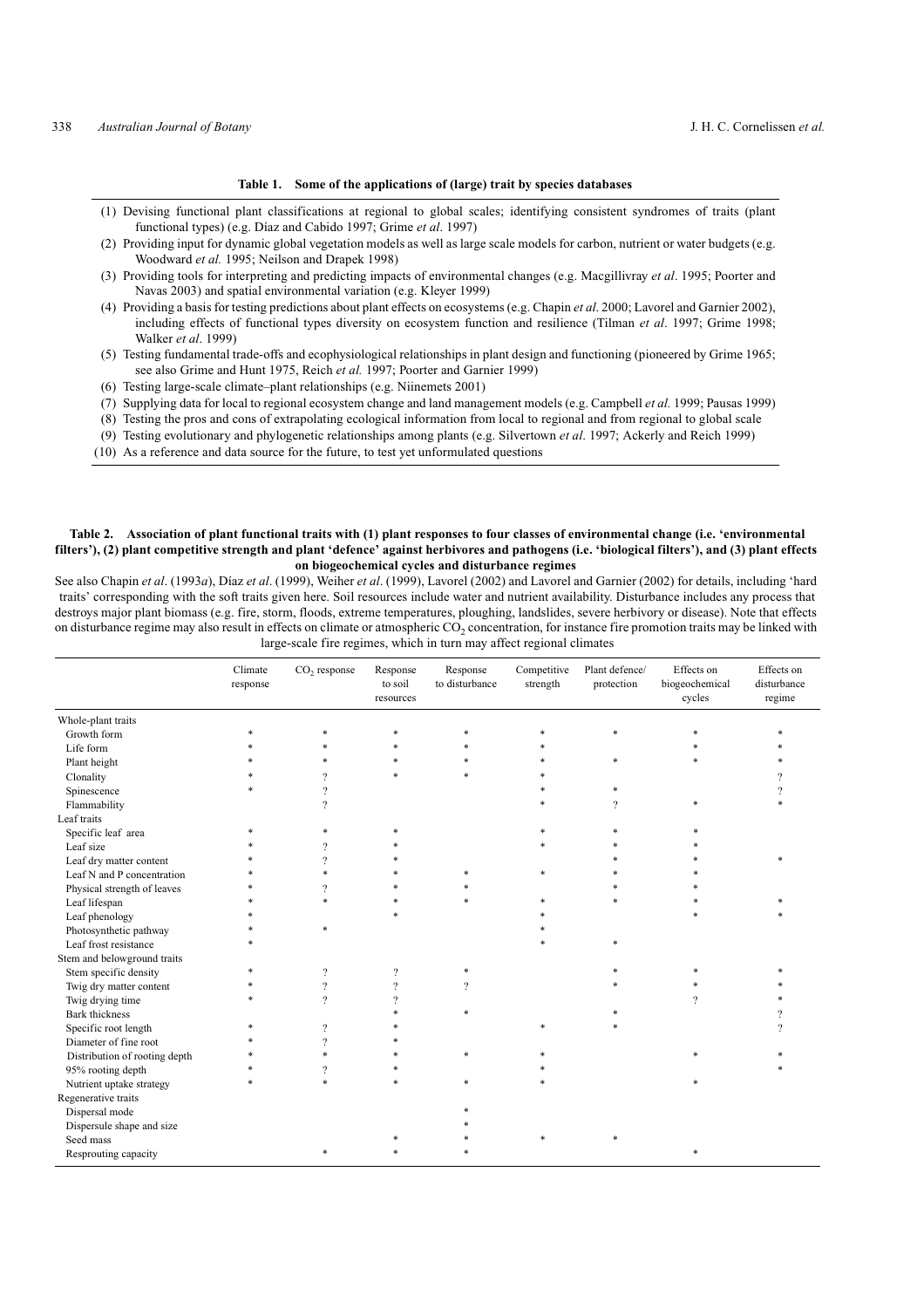are available. In forest and other predominantly woody vegetation the most abundant species of the lower (shrub and/or herbaceous) vegetation strata may also be included, even if their biomass is much lower than that of the woody species. In predominantly herbaceous vegetations, the species contribution to a particular community varies with time during a growing season. As a first step, we suggest that the floristic composition be determined at the time of peak standing biomass of the community. Be aware of species with a short life cycle outside peak biomass time. Summer or winter annuals, which have very short life cycles, will need to be sampled at the time they are available, which may not coincide with that of the bulk of the species. In very diverse vegetation types without a clear dominance hierarchy of biomass, such as the South African fynbos, as many species as possible should be selected, depending on logistic feasibility.

[Note: It is important to note that a species set that is not representative for the particular ecosystem under study can still provide useful data for analyses both at the local, regional and global scale. Important examples are subsets consisting of woody species or herbaceous species only. Also, rarer species often do not produce much biomass, but may be useful for certain analyses, for instance those addressing questions relating to diversity or species richness. For questions about evolution, the choice of species may be based on a good representation of different phylogenetic groups rather than predominance in ecosystems. The preferred choice of species may not overlap entirely for both purposes (Díaz and Cabido 1997; Díaz *et al.* 1998). The important message is that most species by trait datasets will be valuable!]

### **1.2. Selection of individuals within a species**

Traits should be measured on robust, well grown plants, located in well-lit environments, preferable totally unshaded. This is particularly important for some leaf traits that are known to be very plastic in response to light. This will obviously create sampling problems for species found, for instance, in the understorey of forests, or those in the bryophyte layer of grasslands. In such cases, plants are chosen in the least-shaded sites for that species. Plants strongly affected by herbivores or pathogens are excluded.

The selection of individuals can be done by the transect method: every *x* metres (*x* depending on the spatial scale of the particular vegetation under study), select an individual that falls on a line (i.e. by using a string or tape measure). If no individual falls on the line at the predetermined point, then find the individual that is closest to that point. If different plant types occur at different spatial scales within the ecosystem (as may be the case for trees versus herbaceous plants), the distance between points along the line may vary accordingly.

[Note: This is a systematic (rather than random) approach. It has the drawback of being biased if the distance chosen between points is related to a distance at which there is an intrinsic change in the vegetation pattern. Such potential problems can be checked by careful observations of the vegetation pattern (e.g. plant species composition, vertical structure and height) along the line. If one detects or suspects problems with fixed distance between points, an alternative is to use the transect method with random intervals between measurements. This makes mapping and spatial analysis difficult, but does avoid most kinds of sampling bias.]

Deciding where to lay out the different transects (selecting at random or following a system) is left to the judgement and experience of the collectors in the field, as long as they aim to capture the most representative species in terms of abundance or biomass.

What an individual is may be difficult to define in many species, so the fundamental unit on which measurements are taken is the ramet, i.e. the recognisable separate aboveground unit. This choice is both pragmatic, as genets would be difficult to identify in the field, and ecologically sound, as the ramet is likely to be the unit of most interest for most functional-trait-related questions addressed worldwide.

## **1***.***3. Statistical considerations**

Most of the information obtained for the traits described in this handbook will be used in a comparative way, classifying species in different functional groups, or analysing relationships between variables across species within or even among biomes. This almost inevitably implies that this type of research is prone to the classical conflict between scale and precision: the more species within an ecosystem are covered, the better, but given constraints of time and labour, this will come at the cost of less replicates for each individual species.

Reasoning along the lines that there is more variation across species than within, the extreme solution would be to sample as many species as feasible, with only one replicate per species. However, in general a more conservative approach is used, in which each species is represented by a given number of replicates. The number of individuals selected (with the required characteristics described in 1.2) will depend on the natural variability in the trait of interest. To obtain an impression of the variability for a number of quantitative traits described in this handbook, we analysed field data collected for a range of species. From all the replicates measured per species we obtained an estimate of the standard deviation and the mean in the sampled population and divided the first by the latter to arrive at an estimate of the coefficient of variation (CV). Because of the low number of replicates generally used, each of the individual estimates bears an uncertainty, but by looking at the range of CVs obtained across a wide range of species, we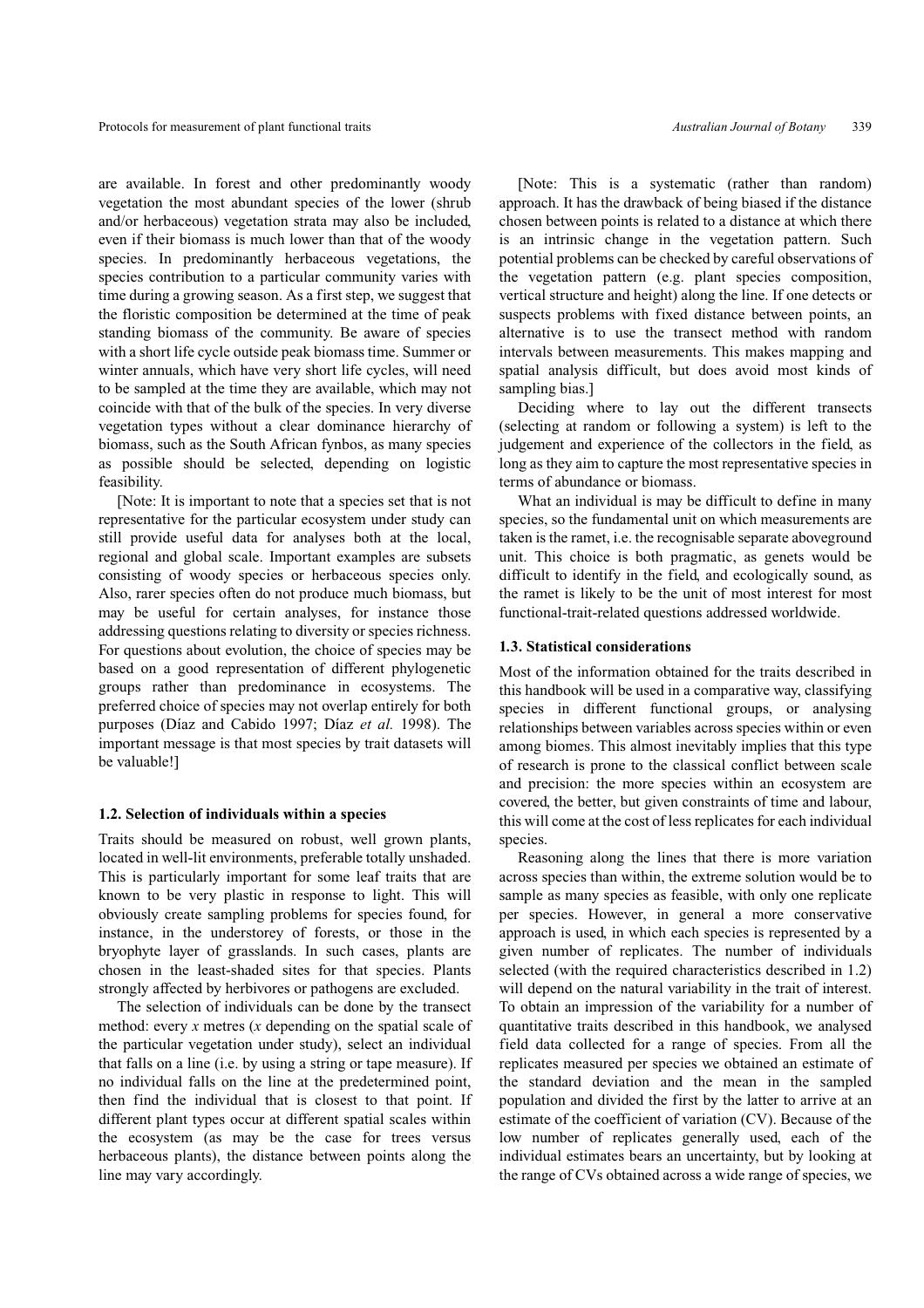#### **Table 3. List of traits discussed in this protocol**

The preferred units are given (except for traits that are categorical, which are marked 'cat.'), and the range of values that can normally be encountered in field-grown plants. Recommended sample size indicates the minimum and preferred number of individuals to be sampled, so as to obtain an appropriate indication about the values for the trait of interest. When two numbers are given, the first indicates the number of individuals and the second the number of leaves or root pieces collected per individual. The expected range in CV% gives the 20th and 80th percentile of the distribution of the coefficient of variation (standard deviation scaled to the mean) as observed in a number of datasets obtained for a range of field plants from different biomes (Poorter and De Jong 1999; Pérez Harguindeguy *et al*. 2000; Garnier *et al*. 2001*a*; Gurvitch *et al*. 2002; Craine and Lee 2003; Craine *et al*. 2003; Garnier *et al.,* unpubl. data; authors' own unpublished datasets). Under Logical combinations, traits that should be logically measured on the same individual are indicated by the same letter, and those parameters for which a range of useful data have been published in the available literature are indicated by a '+'

| Variable                                                                                                                                                 | Preferred<br>unit                              | Range of<br>values | minimum        | Recommended sample size $(N)$<br>preferred                                               | Range in CV $(%)$        | Logical<br>combinations | Available<br>literature |
|----------------------------------------------------------------------------------------------------------------------------------------------------------|------------------------------------------------|--------------------|----------------|------------------------------------------------------------------------------------------|--------------------------|-------------------------|-------------------------|
|                                                                                                                                                          |                                                |                    |                | Traits that can be measured on any plants in the population that meet the trait criteria |                          |                         |                         |
| Vegetative traits                                                                                                                                        |                                                |                    |                |                                                                                          |                          |                         |                         |
| Growth form                                                                                                                                              | cat.                                           |                    | 3              | 5                                                                                        |                          |                         | $^{+}$                  |
| Life form                                                                                                                                                | cat.                                           |                    | 3              | 5                                                                                        |                          |                         | $^{+}$                  |
| Plant height                                                                                                                                             | m                                              | $0.01 - 100$       | 10             | 25                                                                                       | $17 - 36$                |                         | $^{+}$                  |
| Clonality                                                                                                                                                | cat.                                           |                    | 5              | 10                                                                                       |                          |                         | $^{+}$                  |
| Spinescence                                                                                                                                              | cat.                                           |                    | 3              | 5                                                                                        |                          |                         | $^{+}$                  |
| Flammability                                                                                                                                             | cat.                                           |                    | 5              | 10                                                                                       |                          |                         |                         |
| Leaf life-span                                                                                                                                           | month                                          | $0.5 - 200$        | 3, 12          | 10, 12                                                                                   | $\overline{\mathcal{L}}$ | a                       |                         |
| Leaf phenology                                                                                                                                           | month                                          | $0.5 - 12$         | 5              | 10                                                                                       | $\overline{?}$           | a                       | $^{+}$                  |
| Regenerative traits                                                                                                                                      |                                                |                    |                |                                                                                          |                          |                         |                         |
| Dispersal mode                                                                                                                                           | cat.                                           |                    | $\overline{3}$ | 3                                                                                        |                          | b                       | $^{+}$                  |
| Dispersule shape                                                                                                                                         | unitless                                       | $0-1$              | 3, 5           | 10, 5                                                                                    | $\overline{\mathbf{?}}$  | b                       |                         |
| Dispersule size (mass)                                                                                                                                   | mg                                             | $10^{-3} - 10^{7}$ | 3, 5           | 10, 5                                                                                    | $\overline{\mathcal{L}}$ | b                       |                         |
| Seed mass                                                                                                                                                | mg                                             | $10^{-3} - 10^{7}$ | 3, 5           | 10, 5                                                                                    | $\overline{?}$           | b                       | $^{+}$                  |
| Resprouting capacity                                                                                                                                     | unitless                                       | $0 - 100$          | 5              | 25                                                                                       | 2                        |                         | $^{+}$                  |
| Traits that may all be measured on the same plant individuals (note that belowground traits of small species are best sampled by whole-plant excavation) |                                                |                    |                |                                                                                          |                          |                         |                         |
| Leaf traits                                                                                                                                              |                                                |                    |                |                                                                                          |                          |                         |                         |
| Specific leaf area (SLA)                                                                                                                                 | $m^2$ kg <sup>-1</sup><br>$(mm2 mg-1)$         | $2 - 80$           | 5, 2           | 10, 2                                                                                    | $8 - 16$                 | $\mathbf c$             |                         |
| Leaf size (individual leaf area)                                                                                                                         | mm <sup>2</sup>                                | $1 - 10^{6}$       | 5, 2           | 10, 2                                                                                    | $17 - 36$                | d                       | $^{+}$                  |
| Leaf dry matter content (LDMC)                                                                                                                           | $mg g^{-1}$                                    | $50 - 700$         | 5, 2           | 10, 2                                                                                    | $4 - 10$                 | $\mathbf c$             |                         |
| Leaf nitrogen concentration (LNC)                                                                                                                        | $mg g^{-1}$                                    | $10 - 50$          | 5, 2           | 10, 2                                                                                    | $8 - 19$                 | d                       | $^{+}$                  |
| Leaf phosphorus concentration (LPC)                                                                                                                      | $mg g^{-1}$                                    | $0.5 - 5$          | 5, 2           | 10, 2                                                                                    | $10 - 28$                | d                       | $\ddot{}$               |
| Physical strength of leaves                                                                                                                              | $N$ (or $N$ mm <sup>-1</sup> )                 | $0.02 - 4$         | 5              | 10                                                                                       | $14 - 29$                |                         |                         |
|                                                                                                                                                          |                                                | (or $0.2 - 40$ )   |                |                                                                                          |                          |                         |                         |
| Photosynthetic pathway                                                                                                                                   | cat.                                           |                    | 3              | 3                                                                                        |                          |                         | $^{+}$                  |
| Leaf frost sensitivity                                                                                                                                   | $\frac{0}{0}$                                  | $2 - 100$          | 5              | 10                                                                                       | $9 - 26$                 |                         |                         |
| Stem traits                                                                                                                                              |                                                |                    |                |                                                                                          |                          |                         |                         |
| Stem specific density (SSD)                                                                                                                              | $mg$ mm <sup>-3</sup><br>$(\text{kg dm}^{-3})$ | $0.4 - 1.2$        | 5              | 10                                                                                       | $5 - 9$                  | $\rm e$                 | $^{+}$                  |
| Twig dry matter content (TDMC)                                                                                                                           | $mg g^{-1}$                                    | 150-850?           | 5              | 10                                                                                       | $\overline{?}$           |                         |                         |
| Twig drying time                                                                                                                                         | day                                            | $\overline{\cdot}$ | 5              | 10                                                                                       | $\overline{?}$           |                         |                         |
| <b>Bark</b> thickness                                                                                                                                    | mm                                             | $\overline{?}$     | 5              | 10                                                                                       | $\overline{?}$           | $\rm e$                 |                         |
| Below-ground traits                                                                                                                                      |                                                |                    |                |                                                                                          |                          |                         |                         |
| Specific root length (SRL)                                                                                                                               | $m g^{-1}$                                     | $10 - 500$         | 5,10           | 10, 10                                                                                   | $15 - 54$                | $\mathbf f$             |                         |
| Fine root diameter                                                                                                                                       | mm                                             | $\overline{\cdot}$ | 5,10           | 10, 10                                                                                   | $5 - 16$                 | $\mathbf f$             |                         |
| Root depth distribution                                                                                                                                  | $\rm g~m^{-3}$                                 | $\gamma$           | 5              | 10                                                                                       | $\overline{\mathbf{?}}$  | f/g                     |                         |
| 95% rooting depth                                                                                                                                        | m                                              | $0 - 5(10)$        | 5              | 10                                                                                       | $\overline{\cdot}$       | f/g                     |                         |
| Nutrient uptake strategy                                                                                                                                 | cat.                                           |                    | 5              | 10                                                                                       |                          |                         | $^{+}$                  |

can get a fairly good estimate of the overall variability. Interestingly, these distributions are fairly constant for a given parameter across habitats, but the observed range in variability differs strongly for different parameters.

Table 3 shows the various traits that will be discussed in this handbook, along with the preferred units and the range of values that can be expected. The CV values normally found are based on the 20th and 80th percentile of the distribution as obtained above. Furthermore, Table 3 shows the minimum and preferred number of replicates, based on

common practice. However, a statistical power analysis based on the assumed difference in values between plants and the variability as given by the CV is required to calculate a more precise number, depending on the interest of the researcher. Remember that in most correlation analyses, data are compared across species averages and variability within a species is ignored. To obtain an impression of the relative contribution of variability across and within species, an ANOVA can be used, with species and replicates within species as random factors.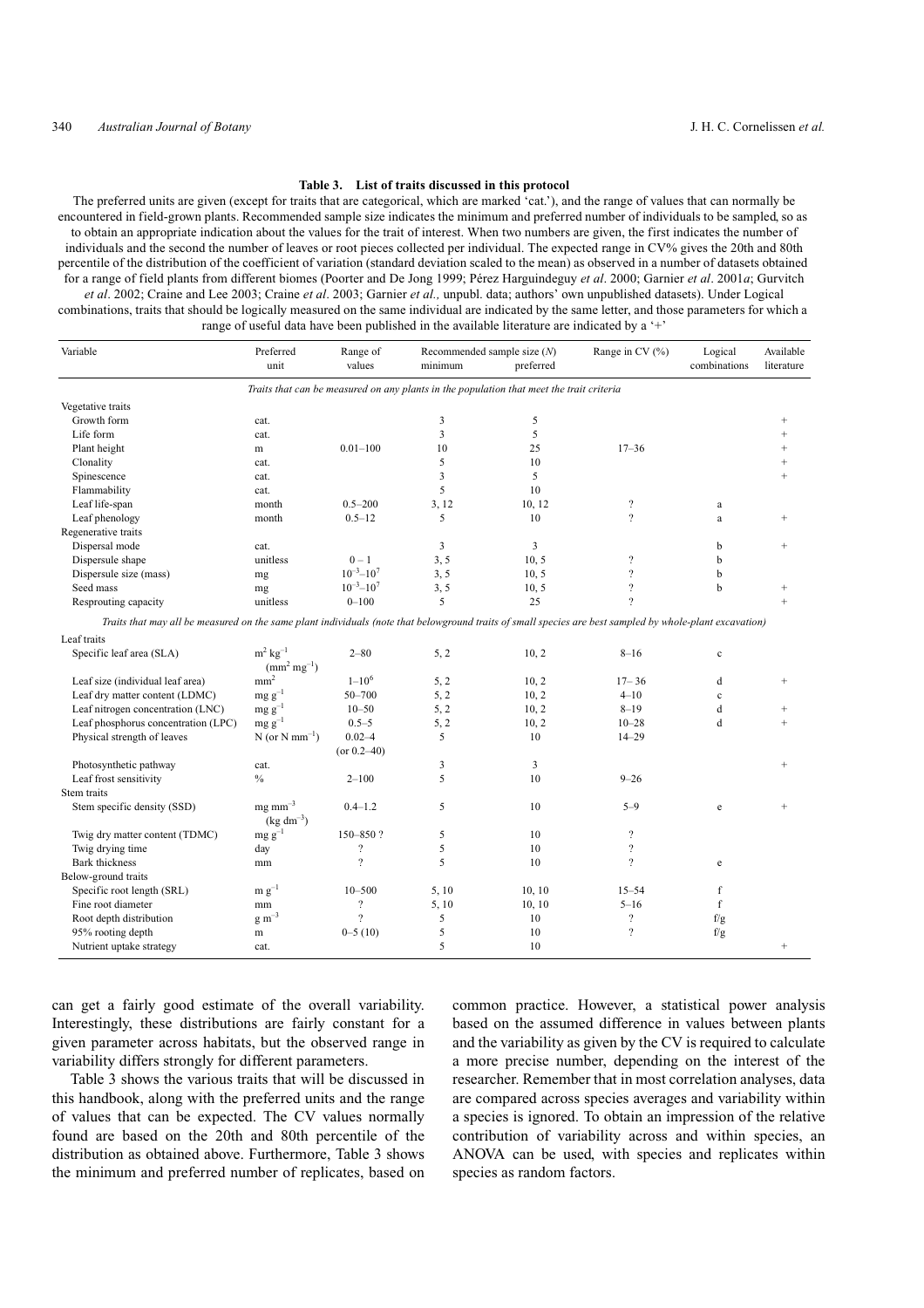Protocols for measurement of plant functional traits *Australian Journal of Botany* 341

## **2. Vegetative traits**

### **2***.***1. Whole-plant traits**

## *Growth form*

## *Brief trait introduction*

Growth form, mainly determined by canopy structure and canopy height, may be associated with plant strategy, climatic factors and land use. For instance, the height and positioning of the foliage may be both adaptations and responses to grazing by different herbivores, rosettes and prostrate growth forms being associated with high grazing pressure by mammalian herbivores.

#### *How to record?*

This is a categorical trait assessed through straightforward field observation or descriptions or photos in the literature. Growth forms 1–6, 18 and 19 are always herbaceous. Assign a species according to one of the following growth form categories:

(1) *short basal*: leaves <0.5 m long concentrated very close to the soil surface, e.g. rosette plants or prostrate growth forms (compare with 5, 6 and 11);

(2) *long basal*: large leaves (petioles) >0.5 m long emerging from the soil surface (e.g. bracken *Pteridium aquilinum* or certain agaves), but not forming tussocks (cf. 6);

(3) *semi-basal*: significant leaf area deployed both close to the soil surface and higher up the plant;

(4) *erect leafy*: plant essentially erect, leaves concentrated in middle and/or top parts;

(5) *cushions* (=*pulvinate*): tightly packed foliage held close to soil surface, with relatively even and rounded canopy boundary;

(6) *tussocks*: many leaves from basal meristem forming prominent tufts;

(7) *dwarf shrubs*: woody plants up to 0.8 m tall;

(8) *shrubs*: woody plants taller than 0.8 m with main canopy deployed relatively close to the soil surface on one or more relatively short trunks;

(9) *trees*: woody plants with main canopy elevated on a substantial trunk;

(10) *leafless shrubs or trees*: with green, non-succulent stems as the main photosynthetic structures;

(11) *short succulents* (plant height <0.5 m): green globular or prostrate 'stems' with minor or no leaves;

(12) *tall succulents* (>0.5 m): green columnar 'stems' with minor or no leaves;

(13) *palmoids*: plants with a rosette of leaves at the top of a stem (e.g. palm trees and other monocotyledons, certain alpine Asteraceae such as *Espeletia*);

(14) *epiphytes*: plants growing on the trunk or in the canopy of shrubs or trees (or telegraph wires);

(15) *climbers and scramblers*: plants that root in the soil and use external support for growth and leaf positioning; this group includes lianas;

(16) *hemi-epiphytes*: plants that germinate on other plants and then establish their roots in the ground, or plants that germinate on the ground, grow up the tree and disconnect their soil contact. This group also includes tropical 'stranglers' (e.g. some figs);

(17) *hemiparasites or holoparasites* (see under *Nutrient uptake strategy*) with haustoria tapping into branches of shrubs or trees, to support green foliage (mistletoes, e.g. Loranthaceae, Viscaceae; also Cuscutaceae);

(18) *aquatic submerged*: all leaves submerged in water;

(19) *aquatic floating*: most of the leaves floating on water; and

(20) *other growth forms*: give a brief description.

*References on theory and significance*: Cain (1950); Ellenberg and Müller-Dombois (1967); Whittaker (1975); Barkman (1988) and references therein; Rundel (1991); Richter (1992); Box (1996); Ewel and Bigelow (1996); Cramer (1997); Díaz and Cabido (1997); Lüttge (1997); Medina (1999); McIntyre and Lavorel (2001).

*More on methods*: Barkman (1988), and references therein.

## *Life form*

## *Brief trait introduction*

Life form is another classification system of plant form designed by Raunkiaer (1934) and adequately described by Whittaker (1975): 'instead of the mixture of characteristics by which growth forms are defined (….), a single principal characteristic is used: the relation of the perennating tissue to the ground surface. Perennating tissue refers to the embryonic (meristematic) tissue that remains inactive during a winter or dry season and then resumes growth with return of a favourable season. Perennating tissues thus include buds, which may contain twigs with leaves that expand in the spring or rainy season. Since perennating tissue makes possible the plant's survival during an unfavourable season, the location of this tissue is an essential feature of the plant's adaptation to climate. The harsher the climate, the fewer plant species are likely to have buds far above the ground surface, fully exposed to the cold or the drying power of the atmosphere'. Furthermore, for species that may be subject to unpredictable disturbances, such as periodic grazing and fire, the position of buds or bud-forming tissues allows us to understand the likelihood of their surviving such disturbances. It is important to note that the categories below refer to the highest perennating buds for each plant.

### *How to record?*

Life form is a categorical trait assessed from field observation, descriptions or photos in the literature. Many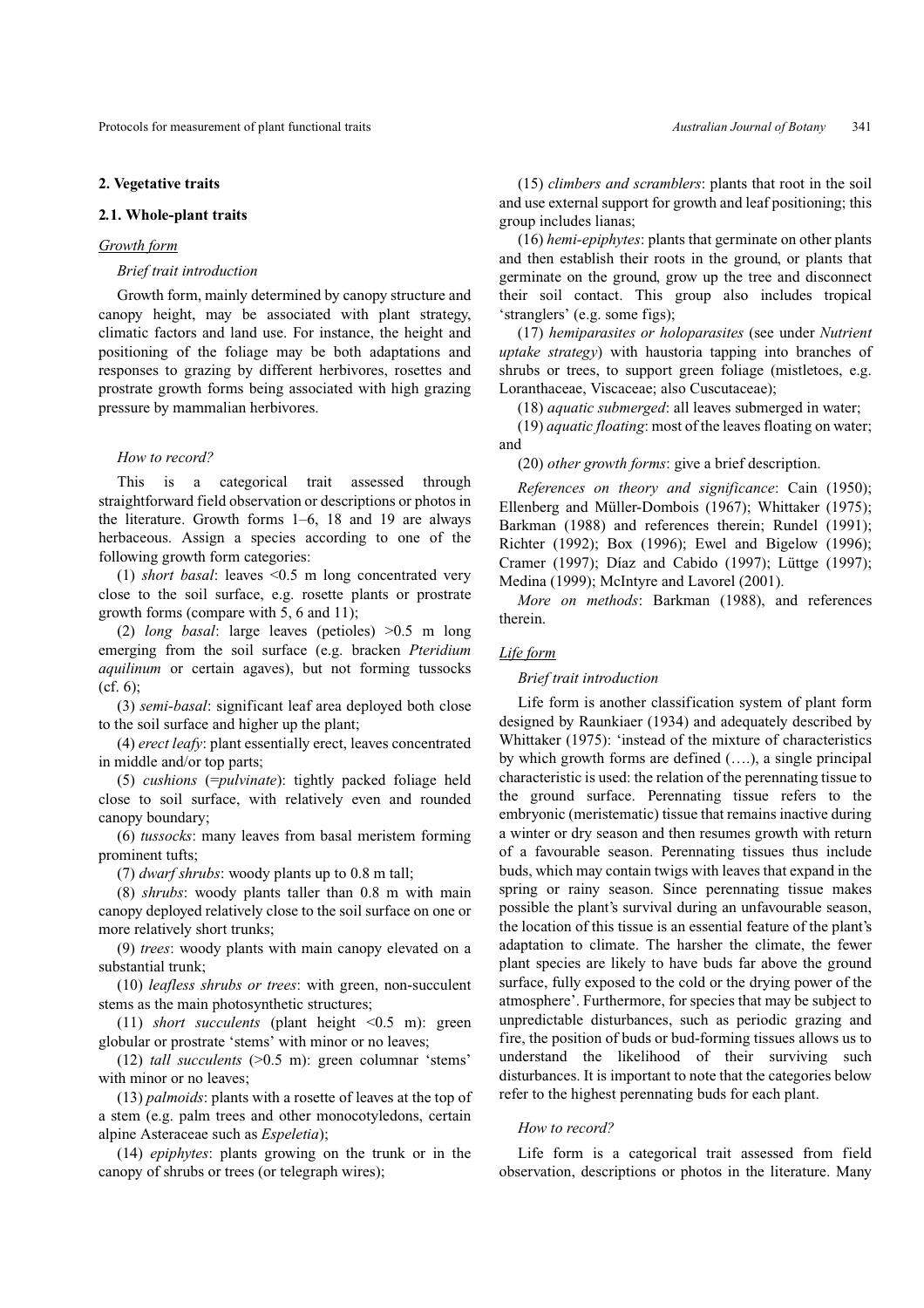floras give life forms as standard information on plant species. Five major life forms were initially recognised by Raunkiaer, but his scheme was further expanded by various authors (e.g. Ellenberg and Müller-Dombois 1967). Here we present one of the simplest, most widely used schemes:

(1) *phanerophytes*: plants that grow taller than 0.50 m and whose shoots do not die back periodically to that height limit (e.g. many shrubs, trees and lianas);

(2) *chamaephytes*: plants whose mature branch or shoot system remains below 0.50 m, or plants that grow taller than 0.50 m, but whose shoots die back periodically to that height limit (e.g. dwarf shrubs);

(3) *hemicryptophytes*: periodic shoot reduction to a remnant shoot system, so that buds in the 'harsh season' are close to the ground surface (e.g. many grasses and rosette forbs);

(4) *geophytes*: annual reduction of the complete shoot system to storage organs below the soil surface [e.g. many bulb flowers and *Pteridium* (bracken)];

(5) *therophytes*: plants whose shoot and root system dies after seed production and which complete their whole life cycle within 1 year (e.g. many annuals in arable fields);

(6) *helophytes*: vegetative buds for surviving the harsh season are below the water surface, but the shoot system is mostly above the water surface (e.g. many bright-flowered monocotyledons such as *Iris pseudacorus*); and

(7) *hydrophytes*: the plant shoot remains either entirely under water [e.g. *Elodea* (waterweed)] or partly below and partly floating on the water surface [e.g. *Nymphaea* (waterlily)].

## *Special cases or extras*

Climbers, hemi-epiphytes and epiphytes may be classified here as phanerophytes or chamaephytes, since their distinct growth forms are classified explicitly above under *Growth form*.

*References on theory and significance*: Raunkiaer (1934); Cain (1950); Ellenberg and Müller-Dombois (1967); Whittaker (1975); Box (1981); Ellenberg (1988).

## *Plant height*

## *Brief trait introduction*

Plant height is the shortest distance between the upper boundary of the main photosynthetic tissues on a plant and the ground level, expressed in metres. Plant height is associated with competitive vigour, whole plant fecundity and with the time intervals plant species are generally given to grow between disturbances (fire, storm, ploughing, grazing). There are also important trade-offs between plant height and tolerance or avoidance of environmental (climatic, nutrient) stress. On the other hand, some tall plants may successfully avoid fire reaching the green parts and meristems in the canopy. Height tends to correlate

allometrically with other size traits in broad interspecific comparisons, for instance aboveground biomass, rooting depth, lateral spread and leaf size.

#### *What and how to measure?*

The same type of individuals as for leaf traits (see below) should be sampled, i.e. healthy adult plants that have their foliage exposed to full sunlight (or otherwise plants with the strongest light exposure for that species). However, because plant height is much more variable than some of the leaf traits, measurements are taken preferably on at least 25 individuals per species.

The height to be measured is the height of the foliage of the species, not the height of the inflorescence (or seeds, fruits) or main stem if this projects above the foliage. Measure plant height preferably towards the end of the growing season (but during any period in the non-seasonal Tropics), as the shortest distance between the highest photosynthetic tissue in the canopy and ground level. The height recorded should correspond to the top of the general canopy of the plant, discounting any exceptional branches. In the case of epiphytes or certain hemi-parasites (which penetrate tree or shrub branches with their haustoria), height is defined as the shortest distance between the upper foliage boundary and centre of their basal point of attachment. These and other species that use external support, for instance twiners, vines, lianas and hemi-epiphytes, are measured, but may have to be excluded from certain analyses, for instance those relating to carbon allocation towards mechanical support.

For estimating the height of tall trees the following options are available:

(1) a telescopic stick with metre marks;

(2) measuring the horizontal distance from the tree to the observation point (*d*) and the angles between the horizontal plane and the tree top  $(\alpha)$  and between the horizontal plane and the tree base  $(\beta)$ . The tree height  $(H)$  is then calculated as:  $H = d \times [\tan(\alpha) + \tan(\beta)]$ . This method is appropriate in flat areas; and

(3) measuring the following three angles: (i) between the horizontal plane and the tree top  $(\alpha)$ ; (ii) between the horizontal plane and the top of an object of known height (*h*; e.g. a pole or person) that is positioned vertically next to the trunk of the tree (β); and (iii) between the horizontal plane and the tree base (which is the same as the base of the object or person) (γ). The tree height (*H*) is then calculated as: *H* = *h* × [tan( $\alpha$ ) – tan( $\gamma$ )]/[tan( $\beta$ ) – tan( $\gamma$ )]. This method is appropriate on slopes.

#### *Special cases or extras*

(i) For plants with major leaf rosettes and proportionally very little photosynthetic area higher up (e.g. *Capsella bursa-pastoris*, *Onopordon acanthium*), plant height is based on the rosette leaves.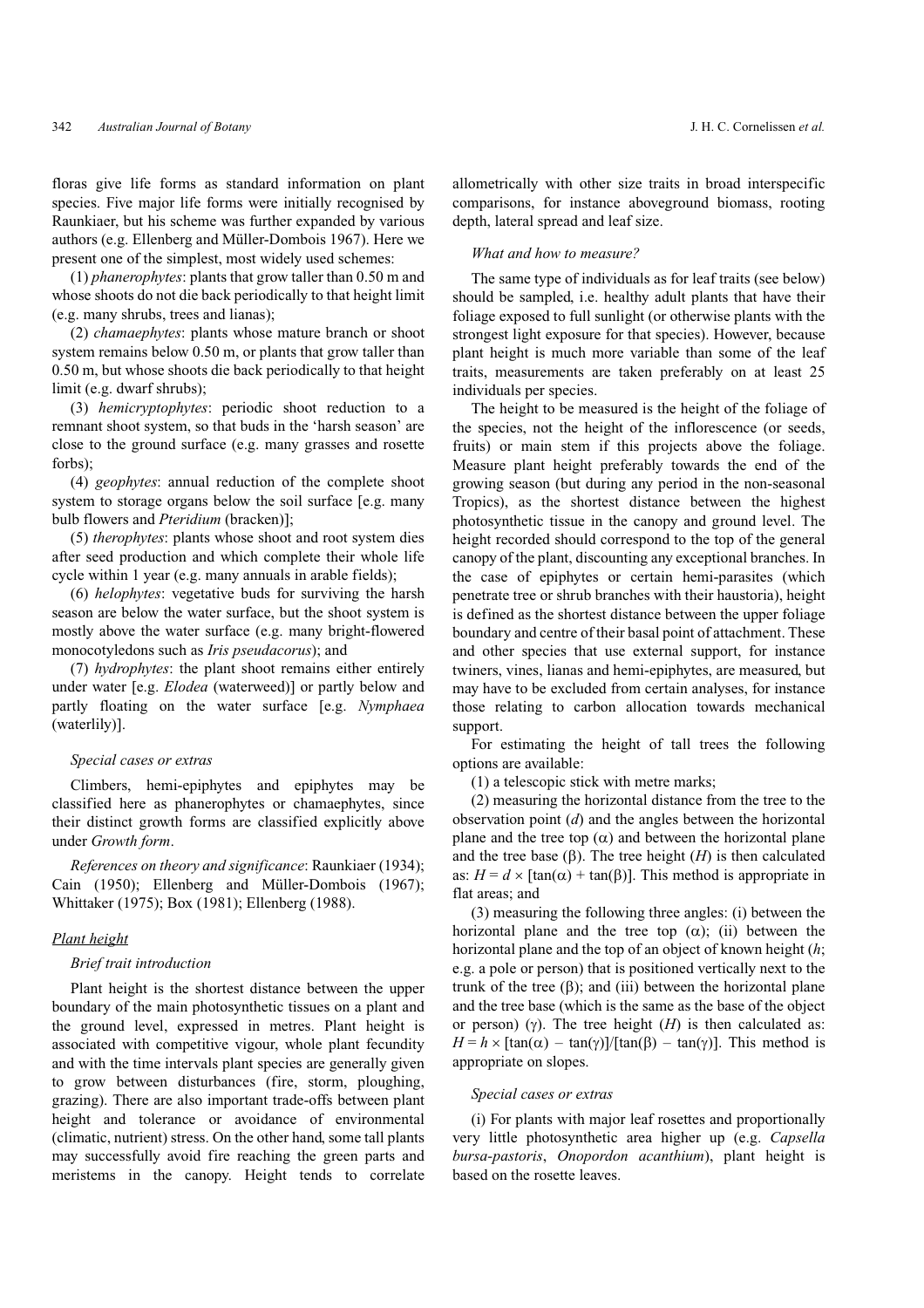Protocols for measurement of plant functional traits *Australian Journal of Botany* 343

(ii) In herbaceous species, the potential space occupied can be assessed by using an additional measure called 'stretched length'. Select a stem (or a tiller in the case of graminoids) whose youngest expanded leaf is fully active (i.e. still green, not eaten and not attacked by any pathogen) and stretch this axis to its maximum height. The distance between the base of the plant and the top of the youngest fully expanded leaf is taken as the 'stretched length'.

*References on theory and significance*: Beard (1955); Jarvis (1975); Gaudet and Keddy (1988); Niinemets and Kull (1994); Niklas (1994); Gartner (1995); Givnish (1995); Westoby (1998); Gitay *et al.* (1999); Thomas and Bazzaz (1999); Reich (2000); Grime (2001).

*More on methods*: Westoby (1998); McIntyre *et al.* (1999*b*); Weiher *et al.* (1999).

## *Clonality* (*and belowground storage organs*)

## *Brief trait description*

Clonality is the ability of a plant species to reproduce itself vegetatively, thereby producing new 'ramets' (aboveground units) and expanding horizontally. Clonality can give plants competitive vigour and the ability to exploit patches rich in key resources (e.g. nutrients, water, light), while it may promote persistence after environmental disturbances. Clonal behaviour may also be an effective means of short-distance migration under circumstances of poor seed dispersal or seedling recruitment. Clonal organs, especially belowground ones, may also serve as storage organs and the distinction between both functions is often unclear. The tubers and bulbs of geophytes (see 3b, 3c in list below) probably function predominantly for storage and are relatively inefficient as clonal organs.

## *How to collect and classify?*

For aboveground clonal structures, observe a minimum of five (preferably at least 10) plants that are far enough apart to be unlikely to be connected. For belowground structures, dig up a minimum of five (preferably 10) healthy looking plants during the growing season, from typical sites for each of the predominant ecosystems studied. In some cases (large and heavy root systems), only partial excavation may give sufficient evidence for classification. If possible, use the same plants used to determine *95% rooting depth* and *Nutrient uptake strategy* (see below). The species is considered clonal if at least one plant clearly has one of the clonal organs listed below.

Assign a species according to one of the following three categories here, with subcategories (based mostly on Klimeš and Klimešova 2000):

(1) *non-clonal*;

(2) *clonal aboveground*:

(a) *stolons*: horizontal stems [e.g. *Fragaria vesca* (strawberry), *Lycopodium annotinum* (clubmos)];

(b) *gemmiparous*: adventitious buds on leaves (e.g. *Cardamine pratensis*); and

(c) *other vegetative buds or plant fragments* that can disperse and produce new plants (including axillary buds, bulbils and turions). This category also includes pseudovivipary (vegetative propagules in the inflorescence as in *Polygonum viviparum*), gemmipary (adventitious buds on leaves as in *Cardamine pratensis*) and larger plant fragments that break off and develop (as in *Elodea canadensis*);

(3) *clonal belowground*:

(a) *rhizomes*: more or less horizontal belowground stems [e.g. *Pteridium aquilinum* (bracken)];

(b) *tubers*: modified belowground stems or rhizomes often functioning as storage organs. Tubers are shaped short, thick and (irregularly) rounded, often covered with modified buds but not by leaves or scales [e.g. *Solanum tuberosum* (potato), *Dahlia*];

(c) *bulbs*: relatively short, more or less globose belowground stems covered by fleshy overlapping leaves or scales, often serving as storage organs. There are many representatives among the monocotyledons [e.g. *Tulipa* (tulip); *Allium* (onion); some sedges, Cyperaceae]. Daughter bulbs represent (modest) clonal growth; and

(d) *adventitious root buds* on main root (e.g. *Alliaria petiolata*) or lateral roots (e.g. *Rumex acetosella*).

*References on theory and significance*: De Kroon and van Groenendael (1997); Klimeš *et al*. (1997); Van Groenendael *et al*. (1997); Klimeš and Klimešova (2000).

*More on methods*: Böhm (1979); Klimeš *et al.* (1997); Van Groenendael *et al*. (1997); Weiher *et al*. (1998); Klimeš and Klimešova (2000).

### *Spinescence*

## *Brief trait description*

A spine is usually a pointed modified leaf, leaf part or stipule, while a thorn is a hard, pointy modified twig or branch. A prickle is a modified epidermis. The type, size and density of spines, thorns and/or prickles play an obvious role in anti-herbivore defence. Different types, sizes and densities of spines, thorns and prickles may act against different potential herbivores, mostly vertebrate ones. They can play additional roles in reducing heat or drought stress. Spiny plants may also provide other plant species with refuges from herbivores.

### *How to measure?*

This is a categorical trait assessed through straightforward field or herbarium observation or descriptions in the literature. Spines, thorns and prickles are summarised here as 'spine equivalents'. Only those on vegetative plant parts (stems, branches, twigs, leaves) are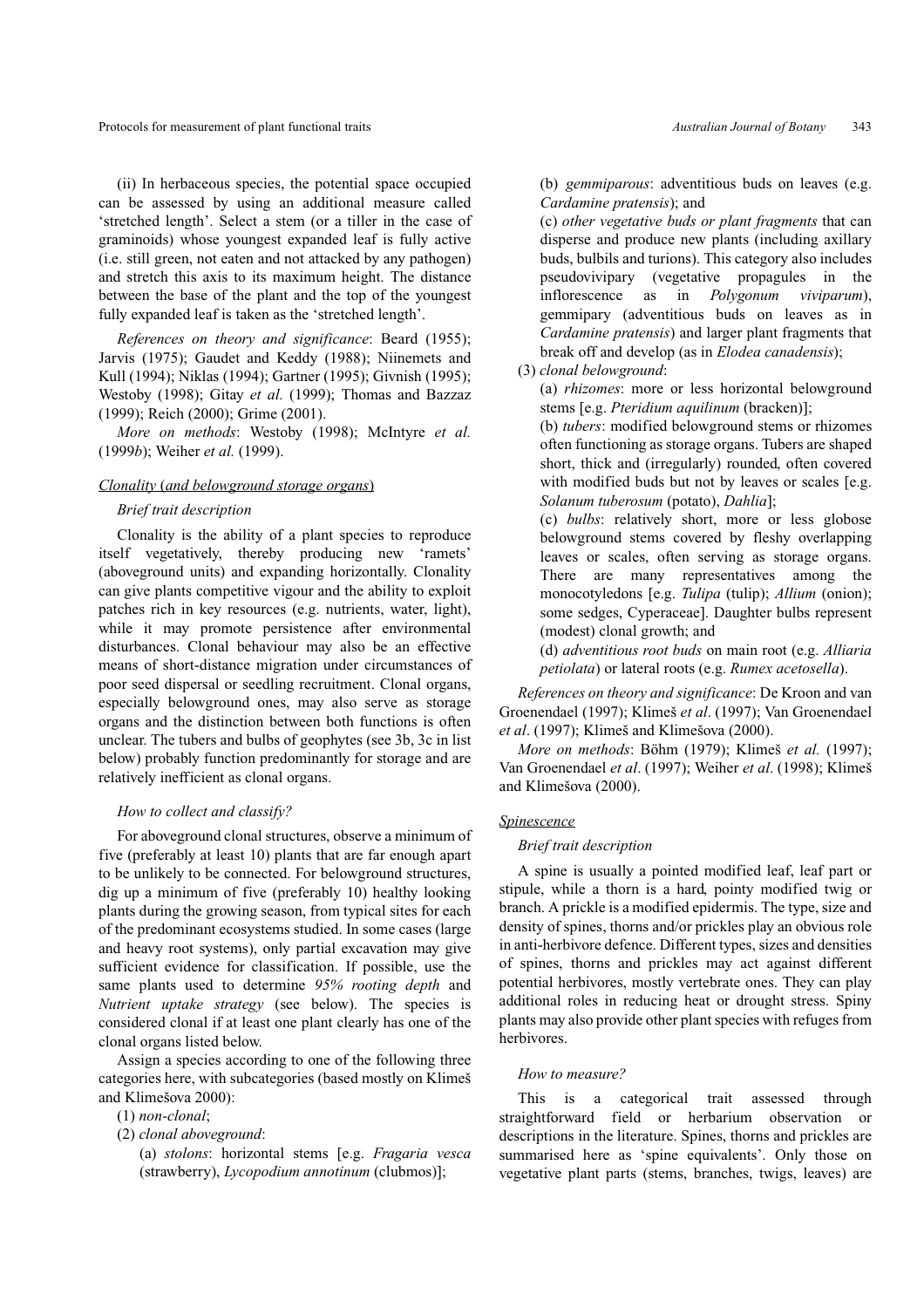|                                                                       |             |                                | Flammability class                                         |                                                 |                                                             |
|-----------------------------------------------------------------------|-------------|--------------------------------|------------------------------------------------------------|-------------------------------------------------|-------------------------------------------------------------|
|                                                                       |             |                                |                                                            | 4                                               | 5                                                           |
| Twig dry matter content (mg $g^{-1}$ )                                | < 200       | $200 - 400$                    | $400 - 600$                                                | $600 - 800$                                     | > 800                                                       |
| Twig drying time (day)                                                | $\leq 5$    | 4                              |                                                            | 2                                               | $\leq1$                                                     |
| Leaf dry matter content (mg $g^{-1}$ )                                | $<$ 150 mg  | $150 - 300$                    | $300 - 500$                                                | $500 - 700$                                     | >700                                                        |
| Degree of ramification (branching)<br>(number of ramification orders) | No branches | Only 1st order<br>ramification | 2 orders of<br>ramification                                | 3 orders of<br>ramification                     | $\leq$ 4 orders of<br>ramification                          |
| Leaf size (lamina area) $\text{(mm}^2)$                               | >25000      | 2500-25000                     | 250–2500                                                   | $25 - 250$                                      | $\leq$ 25                                                   |
| Standing fine litter in driest season                                 | None        | Some                           | Substantial (with<br>dead leaves/twigs<br>or flaking bark) | More dead than<br>live fine mass<br>aboveground | Shoot dies back<br>entirely, standing<br>as one litter unit |
| Volatile oils, waxes and/or resins                                    | None        | Some                           | Substantial                                                | Abundant                                        | Very abundant                                               |

**Table 4. Classes for components of overall flammability of plant species**

Flammability itself is calculated as the average class value (rounded to 1 decimal) over all component traits. Flammability increases from 1 to 5

considered. Spine equivalents are defined as 'soft' if, when mature, they can be bent easily by pressing sideways with a finger. Low density is defined as  $\leq 100$  spine equivalents m<sup>-2</sup> twig or leaf (roughly <1 per palm of a big hand) and high density as  $>1000$  m<sup>-2</sup> ( $>10$  per palm). Assign a species according to one of the following categories:

(0) no spines, thorns or prickles;

(1) low or very local density of soft spine equivalents <5 mm; plant may sting or prickle a little when hit carelessly;

(2) high density of soft spine equivalents or intermediate density of spine equivalents of intermediate hardness; or else low density of hard, sharp spine equivalents >5 mm; plant hurts when hit carelessly;

(3) intermediate or high density of hard, sharp spine equivalents >5mm; plant hurts a lot when hit carelessly;

(4) intermediate or high density of hard, sharp spine equivalents >20 mm; plant may cause significant wounds when hit carelessly; and

(5) intermediate or high density of hard, sharp spine equivalents >100 mm; plant is dangerous to careless large mammals including humans!

*References on theory and significance*: Milton (1991); Grubb (1992); Cooper and Ginnett (1998); Pisani and Distel (1998); Olff *et al.* (1999); Hanley and Lamont (2002); Rebollo *et al.* (2002).

## *Flammability*

#### *Brief trait description*

In the strict sense, flammability (or ignitability) indicates how easily a plant ignites (i.e. starts to produce a flame), while heat conductivity (combustibility) determines how quickly the flames can spread within the plant. For simplicity and because of the generally positive links between these two parameters at the species level, we consider (overall) flammability to represent both parameters here. Flammability is an important contributor to fire regimes in (periodically) dry regions and therefore it has important ecological impacts (promoting ecosystem dynamics) as well

as economic consequences. The flammability of a plant depends on (1) the type or quality of the tissue and (2) the architecture and structure of the plant and its organs (which is mainly related to heat conductivity).

[Note: The flammability of a given species can be overridden by the combustibility of the entire plant community (e.g. amount of litter, community structure and continuity, organic matter content of the soil) and climatic conditions (e.g. after a long, very dry period many plants would burn independently of their flammability).]

#### *How to define and assess?*

Flammability is a compound, unitless trait. We first give brief protocols or definitions for the individual components of flammability (see Bond and Van Wilgen 1996 for an overview). Five classes are defined for each component trait. Overall flammability is subsequently calculated as the average (rounded to one decimal) of the class scores for each individual component (see Table 4). For this calculation, twig drying rate (which is probably closely negatively linked with *twig dry matter content*, TDMC; see below) is optional. Do enter values or classes for each component trait into the database as well, since they may themselves be of additional interest for contexts other than flammability. The following component traits are measured:

(1) *Water content of branches*, *twigs and leaves*. Flammability is expected to be greater in species with higher twig dry matter content (TMDC) and high leaf dry matter content (LDMC) and is probably also a function of the drying rate (here represented inversely by drying time from saturation to dry equilibrium). Detailed protocols for *TDMC*, *twig drying time* and *LDMC* are elsewhere in this handbook.

(2) *Canopy architecture*. Plants with complex architecture, i.e. extensive branching, tend to be more heat conductive. The degree (number of orders) of ramification (branching) is used here as a close predictor of canopy architectural complexity (see Fisher 1986) and ranges from zero (no branches) to 5 (four or more orders of ramification).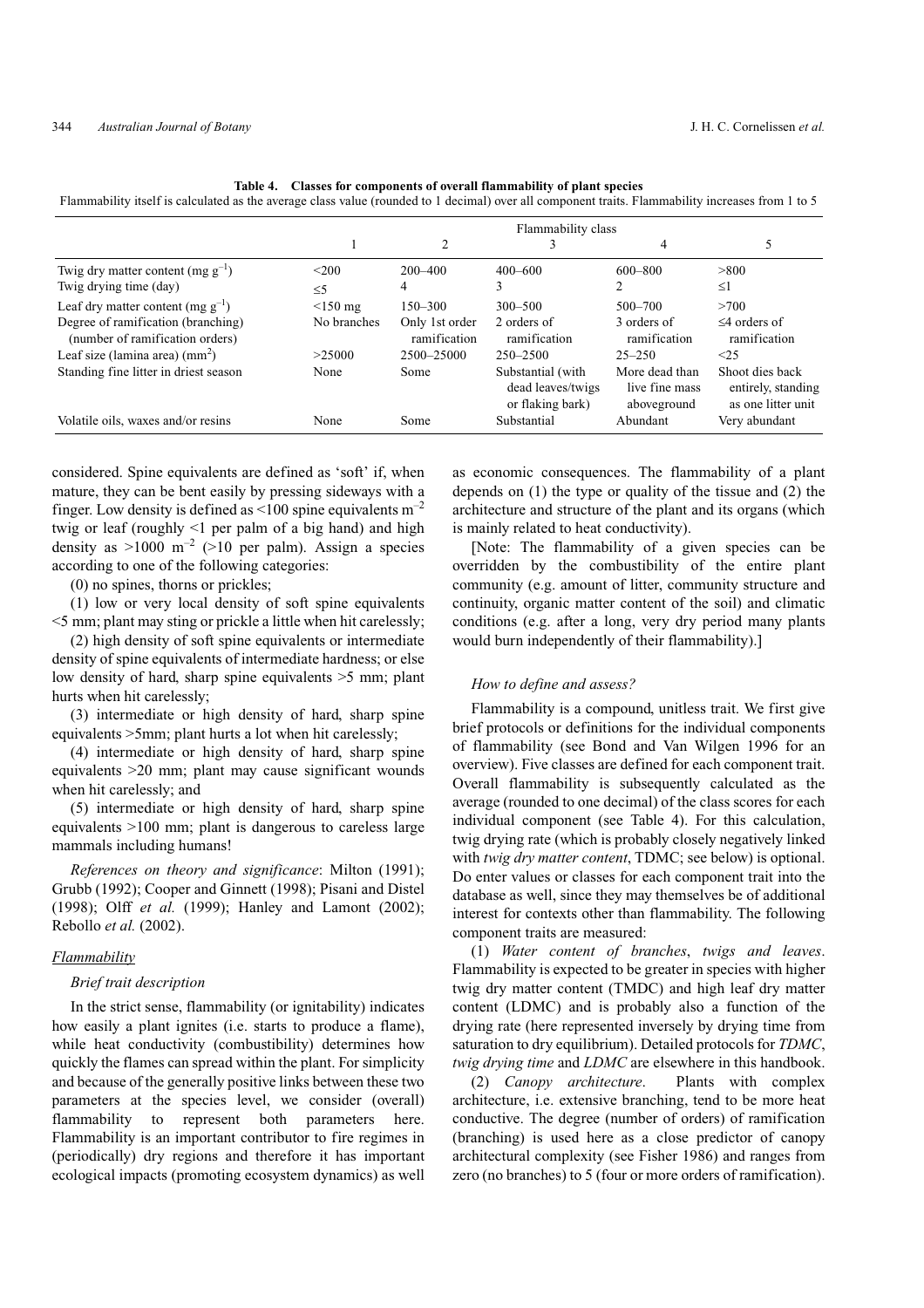(3) *Surface:volume ratios*. Smaller twigs (i.e. twigs of smaller cross-sectional area) and smaller leaves should have a higher surface:volume ratio (and thus, faster drying rate) and therefore be more flammable. Since twig and leaf size tend to be correlated in interspecific comparisons, according to allometric rules (Bond and Midgley 1988; Cornelissen 1999), we use leaf size here to represent both traits. A complication is that some species are leafless during the dry season, but on the other hand the leaf litter is likely to still be around in the community and affect flammability during the dry season. See under *Leaf size* for the detailed protocol.

(4) *Standing litter*. The relative amount of fine dead plant material (branches, leaves, inflorescences, bark) still attached to the plant during the dry season is critical, since litter tends to have very low water content and thus enhance plant flammability. 'Fine' litter means litter with diameter or thickness less than 6 mm. We consider decorticating (flaking) bark to be an important component of standing litter, since it increases the probability of ground fires carrying up into the canopies and developing crown-fire [e.g. in *Eucalyptus* (gum trees)]. We define five subjective classes from no fine standing litter, via 'substantial' fine standing litter to 'the entire aboveground shoot died back as one standing litter unit'.

(5) *Volatile oils*, *waxes and resins* in various plant parts contribute to flammability. This is a subjective, categorical trait ranging from none to 'very high concentrations'. Check for aromatic (or strong, unpleasant) smells as well as sticky substances that are released on rubbing, breaking or cutting various plant parts. Scenting flowers are not diagnostic for this trait.

This protocol is a new design, therefore we strongly recommend testing and calibrating it against 'hard' measurements of ignitability, fire spread and combustibility described below under *Special cases or extras!*

#### *Special cases or extras*

(i) Ignitability can be measured directly by measuring the time required for a plant part to produce a flame when exposed to heat from a given heat source located at a given distance. Ignitability experiments are usually performed several times (e.g. 50) and the different fuels are ranked by taking into account both the proportion of successful ignitions (inflammation frequency) and the time required to produce flames (inflammation delay). Tissues producing flames quickly in most of the trials are ranked as extremely ignitable, while tissues that rarely produce flames and/or take a long time to produce them are considered of very low ignitability. These experiments are run in the laboratory under controlled conditions (moisture and temperature) by locating a heat source (e.g. electric radiator, epiradiator, open flame) at a given distance (few centimetres) from the sample. If the heat source has no flame (electric radiator or epiradiator), a pilot flame is also needed to initialise the flames from the gas

originated from the heated sample. The values used to rank species according to ignitability depend on the type and power of the heat source, on the distance of the heat source to the sample, on the shape and size of the samples and on the relative humidity of the environment in the days prior to the test; these experimental conditions should be kept constant for all trials and samples. We propose as a standard the method of Valette (1997), who used an open flame at 420°C, placing the plant material at 4 cm from the flame. A standard quantity of 1 g of fresh material is used.

 (ii) Plant tissue combustibility can be assessed by the heat content (calorific value, kJ  $g^{-1}$ ), which is a comprehensive measure of the potential thermal energy that can be released during the burning of the fuel. It is measured with an adiabatic bomb calorimeter by using fuel pellets of approximately 1 g, while the relative humidity of the environment in the days prior to the test should be standardised as well. According to Bond and van Wilgen (1996), heat content varies relatively little among species and is only a modest contributor to interspecific variation in flammability.

(iii) In relation to the surface area:volume ratio, other structural variables have been used to characterise the flammability and combustibility, especially the proportion of biomass of different fuel classes (size distribution). Typically, the fuel classes used are the biomass fractions of (a) foliage, (b) live fine woody fuel  $(56 \text{ mm of diameter})$ ; sometimes subdivided in <2.5 and 2.5–6 mm), (c) dead fine woody fuel  $(5 \text{ mm})$  and  $(d)$  coarse woody fuel  $(6-25,$ 26–75, >75 mm). The summed proportion of live and dead fine fuels (foliage and woody of  $\leq 6$  mm) may be the best correlate of overall surface area:volume ratio.

(iv) Fuel bulk density (fuel weight:fuel volume) and fuel porosity (ratio of canopy volume to fuel volume) have also been used to characterise heat conductivity, mainly at the population and community levels. Furthermore, high litter fall and low decomposition rate will increase the combustibility of the community. These two factors are related to the species but also they are strongly related to site and climatic conditions.

*References on theory and significance*: Mutch (1970); Bond and Midgley (1995); Bond and Van Wilgen (1996); Schwilk and Ackerly (2001); Lavorel and Garnier (2002).

*More on methods*: Brown (1970); Papió and Trabaud (1990); Hogenbirk and Sarrazin-Delay (1995); Valette (1997); Dimitrakopoulos and Panov (2001).

### **2***.***2. Leaf traits**

#### *Specific leaf area* (*SLA*)

## *Brief trait introduction*

Specific leaf area is the one-sided area of a fresh leaf divided by its oven-dry mass, expressed in  $m^2$  kg<sup>-1</sup> or (correspondingly) in mm<sup>2</sup> mg<sup>-1</sup>. [Note: leaf mass per area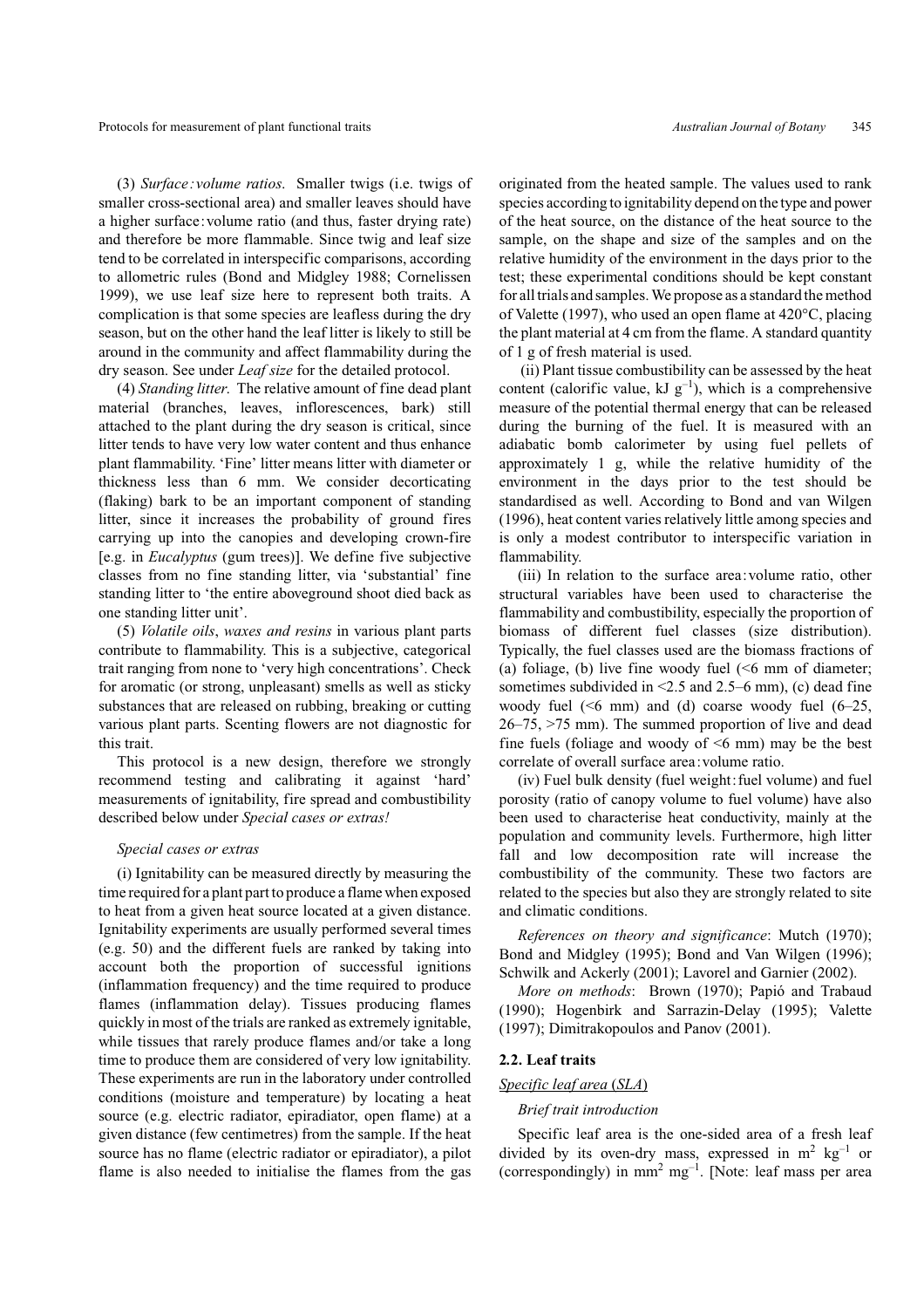(LMA), specific leaf mass (SLM) or specific leaf weight (SLW), often used in the literature, is simply 1/SLA.] SLA of a species is in many cases a good positive correlate of its potential relative growth rate or mass-based maximum photosynthetic rate. Lower values tend to correspond with relatively high investments in leaf 'defences' (particularly structural ones) and long leaf lifespan. Species in resource-rich environments tend to have larger SLA than those in environments with resource stress, although some shade-tolerant woodland understorey species are known to have remarkably large SLA as well.

## *What and how to collect?*

Go for the relatively young (presumably photosynthetically more productive) but fully expanded and hardened leaves from adult plants without obvious symptoms of pathogen or herbivore attack and without substantial cover of epiphylls. Any petiole or rachis (stalk-like midrib of a compound leaf) and all veins are considered part of the leaf for standardised SLA measurement (but see under *Special cases or extras*). We recommend collecting whole twig sections with the leaves still attached and not removing the leaves until just before measurement (see below). For herbaceous and small woody species, take whole leaves from plants in full-light situations (not under tree cover, for instance). For tall woody species, take leaves from plant parts most exposed to direct sunlight during the sampling period ('outer canopy' leaves). Leaves of true shade species, never found in full sunlight, are collected from the least shady places found. Take at least 10 leaves per species (20 leaves from 10 individuals would be preferable, particularly if variability seems high or if a high precision is critical for a particular study, or if leaf size is measured on the same leaves; see under 1.3). For most species, this corresponds to 10 different individual plants; however, if this is impossible some leaves can be taken from the same individual. Since SLA may vary during the day, we recommend to sample leaves at least 2–3 h after sunrise and 3–4 h before sunset.

### *Storing and processing*

Wrap the samples (twigs with leaves attached) in moist paper and put them in sealed plastic bags, so that they remain water-saturated. Store these in a cool box or fridge (never in a freezer!) until further processing in the laboratory. If no cool box is available and temperatures are high, it is better to store the samples in plastic bags without any additional moisture. If storage is to last for more than 24 h, low temperatures (2–6°C) are essential to avoid rotting. Tissues of some xerophytic species (e.g. bromeliads, cacti) rot very quickly when moist and warm and are better stored dry in paper bags. If in doubt (e.g. in mildly succulent species) and if recollecting would be difficult, try both moist and dry storage simultaneously and use the dry-stored leaves in case

of rotting of the moist-stored ones. For 'soft' leaves, such as those of many herbaceous and deciduous woody species (SLA values higher than  $10-15$  mm<sup>2</sup> mg<sup>-1</sup>), rehydration for at least 6 h before measurement is essential in order not to underestimate SLA. For rehydration, place the cut end of the stem in deionised water (e.g. in test tubes) in the dark. If storage was dry until measurement, such rehydration is especially important for any species (however, in the case of species sensitive to rotting rehydration should be for maximum 12 h). See Garnier *et al.* (2001*b*) for good alternative rehydration methods. Measure as soon as possible after collecting (preferably within 48 h).

## *Measuring*

Each leaf (including petiole) is cut from the stem and gently rubbed dry before measurement. Projected area (as in a photo) can be measured with specialised leaf area meters such as Delta-T (Cambridge, UK) or LiCor (Lincoln, Nebraska, USA). Always check the readings of the area meter by using pieces of known area before measuring leaves. And always check (e.g. on the monitor) that the whole leaf is within the scanning area. If a leaf area meter is not available, an alternative would be to scan leaves as a computer image and measure the area by using image analysis software. Estimating area by weighing paper or plastic cut-outs of similar shape and size and then multiplying by the known area:weight ratio of the paper, may be useful where none of these facilities are available, as long as the paper or plastic is of a constant quality. Try to position the leaves as flat as possible (e.g. by using a glass cover), in the position that gives the largest area, but without squashing them to the extent that the tissue might get damaged. Curled-up leaves may be cut into smaller pieces to facilitate flattening them.

For very small or very narrow leaves or needles, the measuring error by any of these methods may be great, partly because of the pixel size of the projected images. In such cases, we recommend a combination of calibrating the image analysis equipment with objects of similar shape, size and colour [e.g. by cutting up a piece of green paper of known (total) area into several pieces of the desired dimensions] and treating a number of leaves as if they were one. For tiny leaves or needles (a few mm<sup>2</sup> or less), projected areas may need to be estimated by putting them on paper with a millimetre grid, and then using a magnifying glass or binocular microscope (×10 magnification). Large drawings of both the leaves and millimetre squares could be compared with the leaf area meter.

For very large leaves that exceed the window of the area meter, do not take one leaf section only. Instead, cut the leaf up into smaller parts and measure the cumulative area of all parts.

Since the projected area does not correspond with half of the true area in significantly non-flat leaves, we strongly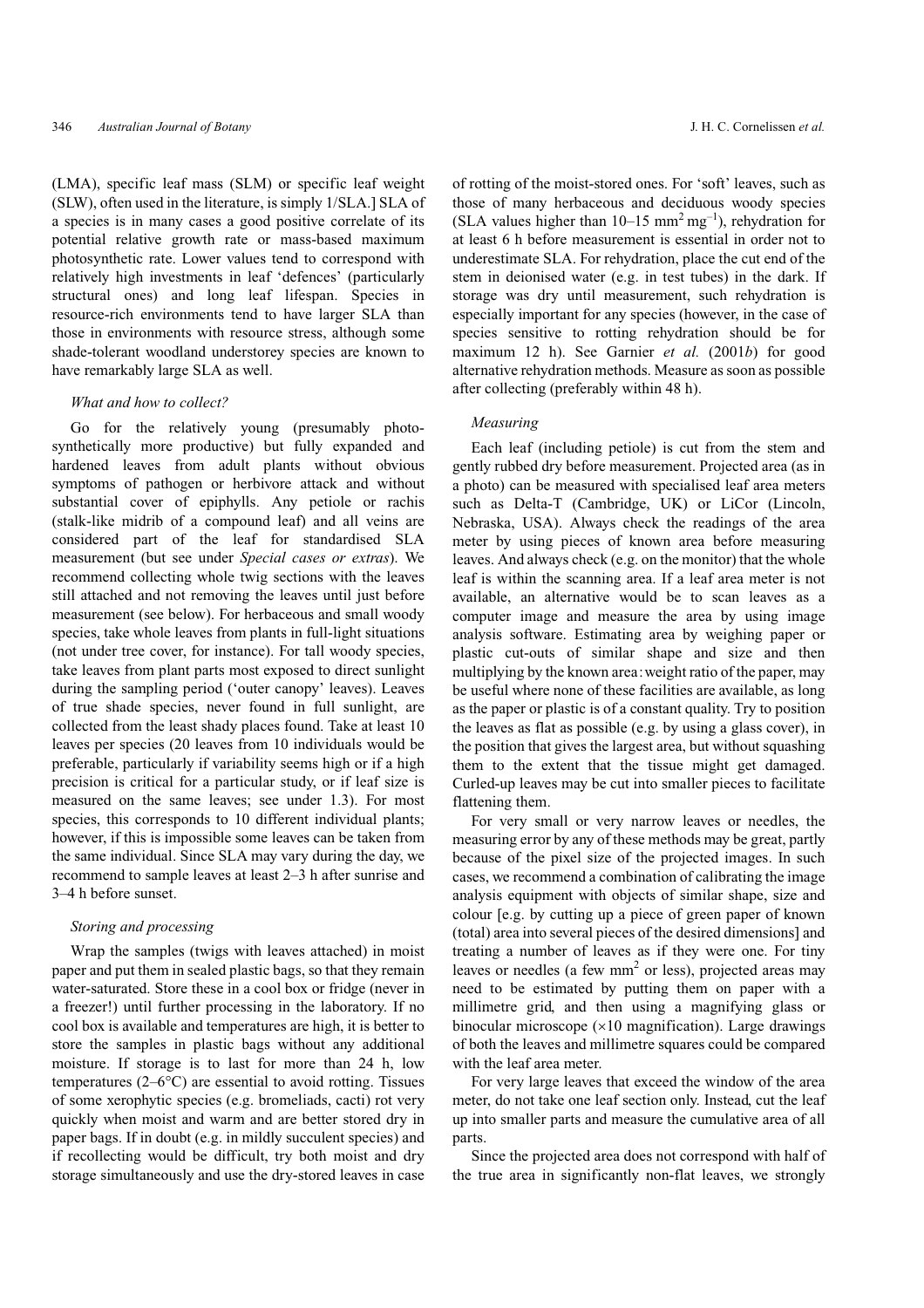recommend additional measurement of the ratio between the two for such species, so that datasets for both types of areas can be derived. See below under *Special cases or extras*.

After area measurement, place each leaf sample in the oven at 60°C for at least 72 h (or else at 80°C for 48 h), then weigh the dry mass. Be aware that, once taken from the oven, the samples will take up moisture from the air. If they cannot be weighed immediately after cooling down, put them in a desiccator with silica gel until weighing, or else back in the oven to dry off again. As for area, weighing several tiny leaves as if they were one will improve the accuracy, depending on the type of balance used.

For calculating mean, standard deviation or standard error, the average SLA for each individual plant (which is not always each leaf) is one statistical observation.

## *Special cases or extras*

(i) While we recommend measuring SLA *at least* the above way in order to achieve standardisation (and for reasons given by Westoby 1998), for particular purposes a second series of measurements may be *added*. For instance, SLA of the lamina-only (with or without major veins; leaf discs) may be of interest (quality of the productive leaf tissues), or in evergreen leaves the average SLA of leaf cohorts formed in different years may be used (whole-plant leaf quality). For particular species, SLA based on the total photosynthetic area, which is a function of both projected area and leaf shape, may be of additional interest.

(ii) For leafless plants, take the plant part that is the functional analogue of a leaf and treat as above. For some spiny species (e.g. *Ulex*) this could mean taking the top 2 cm of a young twig, while for cacti and other succulents we recommend cutting off a slice ('the scalp') of the epidermis plus some parenchyma of a relatively young part. The younger stems of some rushes and sedges (*Juncus*, *Eleocharis*) and the 'branches' of horsetails (*Equisetum*) or similar green leafless shoots can be treated as leaves too. Many other examples exist where the data collectors have to decide what they consider to be the leaf analogue. It is important to record the exact method used in such cases.

(iii) For heterophyllous species, for instance plants with both rosette and stem leaves, collect leaves of both types in proportion to their estimated contribution to total leaf area of the plant, in order to obtain a representative species SLA value.

(iv) For certain purposes it is relevant to additionally determine SLA on the basis of actual (rather than projected) one-sided leaf area. This makes a big difference for needles (e.g. *Pinus*) or rolled-up grass leaves (e.g. some *Festuca*). True one-sided leaf area may be approximated in leaf cross-sections (with a microscope) by taking the circumference divided by two and subsequently divide this value by the leaf width.

methodological artefacts are at least acknowledged. *References on theory and significance*: Dijkstra (1989); Bongers and Popma (1990); Witkowski and Lamont (1991); Lambers and Poorter (1992); Poorter and Bergkotte (1992); Popma *et al.* (1992); Reich *et al.* (1992, 1997, 1998, 1999); Garnier and Laurent (1994); Niinemets and Kull (1994); Shipley (1995); Cornelissen *et al.* (1996); Hunt and Cornelissen (1997); Poorter and Van der Werf (1998); Westoby (1998); Cornelissen *et al.* (1999); Poorter and Garnier (1999); Poorter and de Jong (1999); Weiher *et al.* (1999); Wilson *et al.* (1999); Castro-Díez *et al.* (2000); Wright *et al.* (2001); Garnier *et al.* (2001*a*); Lamont *et al.* (2002); Westoby *et al.* (2002).

several sources may be combined as long as possible

*More on methods*: Chen and Black (1992); Westoby (1998); Weiher *et al.* (1999); Garnier *et al.* (2001*b*).

#### *Leaf size* (*individual leaf or lamina area*)

#### *Brief trait introduction*

Leaf size is the one-sided projected surface area (see under *Specific leaf area*) of a single or an average leaf or leaf lamina, expressed in mm<sup>2</sup>. Leaf size has important consequences for the leaf energy and water balance. Interspecific variation in leaf size has been connected with climatic variation, geology, altitude or latitude, where heat stress, cold stress, drought stress and high-radiation stress all tend to select for relatively small leaves. Within climatic zones, leaf-size variation can also be linked to allometric factors (plant size, twig size, anatomy and architecture) and ecological strategy, with respect to environmental nutrient stress and disturbances, while phylogenetic factors can also play an important role.

## *What and how to collect?*

For the leaf collecting protocol see under *Specific leaf area*. Leaf size is rather variable within plants and we recommend collecting 20 leaves, ideally being two random but well-lit leaves from each of 10 individual plants. Two leaves from each of five individuals or even five leaves from each of four individuals are alternative options, but only if the species is scarce.

#### *Storing and processing*

For storing leaves, see under *Specific leaf area*.

## *Measuring*

Measure individual leaf laminas (or leaflets in compound leaves) without petiole or rachis (but see under *Special cases and extras*). Note that this area may be different from the area used to determine SLA.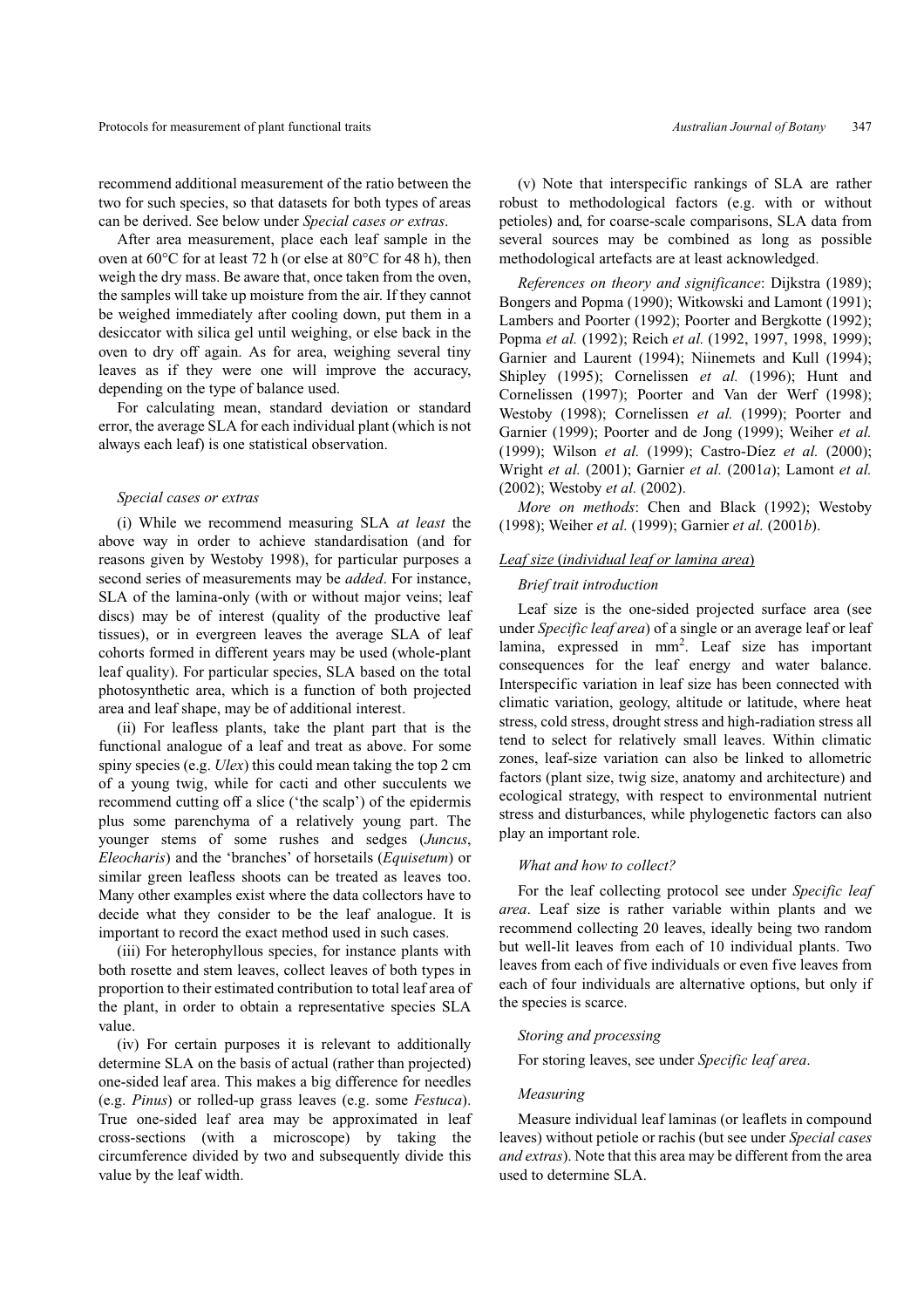For calculating mean, standard deviation or standard error, the average leaf size for each individual plant is one statistical observation.

### *Special cases or extras*

(i) While we recommend measuring leaf size *at least* the above way in order to achieve standardisation, a second series of whole-leaf sizes may be added. The sizes of whole leaves are relevant for certain allometric analyses, for instance. For each measurement, include all leaflets in the case of a compound leaf as well as any petiole or rachis. Note that whole-leaf size is one of the measurements taken for SLA.

(ii) Since leaflessness is an important functional trait, record leaf size as zero for leafless species (not as a missing value). However, be aware that these zeros may need to be excluded from certain data analyses.

(iii) For heterophyllous plants, for instance plants with both rosette and stem leaves, collect leaves of both types in proportion to their estimated contribution to total leaf number of the plant, in order to obtain a representative species leaf size.

(iv) For ferns, only collect fronds (fern 'leaves') without the spore-producing sori, often seen as green or brown structures of various shapes at the lower side or margin of the frond.

(v) Be aware that there is a lot of leaf size data in the, often older, literature. Whether this can be used without clear data about the methodology, will depend on the level of precision needed for the particular analysis. Certain coarse-scale (global) analyses may be robust to relatively small methodological deviations.

(vi) An additional related trait of ecological interest is leaf width (Parkhurst and Loucks 1972; Givnish 1987; Fonseca *et al.* 2000). Narrow leaves, or divided leaves with narrow lobes, tend to have more effective heat loss than broad leaves, which is adaptive in warm, sun-exposed environments. Leaf width is measured as the maximum diameter of an imaginary circle that can be fitted anywhere within a leaf (Westoby 1998).

*References on theory and significance*: Parkhurst and Loucks (1972); Orians and Solbrig (1977); Givnish (1987); Bond and Midgley (1988); Körner *et al.* (1989); Popma *et al.* (1992); Richter (1992); Niinemets and Kull (1994); Niklas (1994); Box (1996); Ackerly and Reich (1999); Cornelissen (1999); Moles and Westoby (2000); Westoby *et al.* (2002).

*More on methods*: Cornelissen (1992); Niinemets and Kull (1994); Cornelissen (1999).

#### *Leaf dry matter content* (*LDMC*)

### *Brief trait introduction*

Leaf dry matter content is the oven-dry mass (mg) of a leaf divided by its water-saturated fresh mass (g), expressed

in mg  $g^{-1}$ . (It is 1 – leaf water content expressed on a fresh mass basis).

Leaf dry matter content is related to the average density of the leaf tissues and tends to scale with 1/SLA. It has been shown to correlate negatively with potential relative growth rate and positively with leaf life-span, but the strengths of these relationships are usually weaker than those involving SLA. Leaves with high LDMC tend to be relatively tough (see *Physical strength of leaves below*) and are thus assumed to be more resistant to physical hazards (e.g. herbivory, wind, hail) than leaves with low LDMC. Some aspects of leaf water relations and flammability (see under *Flammability*) also depend on LDMC. Species with low LDMC tend to be associated with productive, often highly disturbed environments. In cases where leaf area is difficult to measure (see above), LDMC may give more meaningful results than SLA, although the two traits may not capture exactly the same functions.

## *What and how to collect?*

Follow exactly the same procedure as for *Specific leaf area* (see above). In most cases, the same leaves will be used for the determination of both SLA and LDMC. As for SLA, since LDMC may vary substantially during the day, it is recommended to sample leaves in the field at least 2–3 h after sunrise and 3–4 h before sunset.

#### *Storing and processing*

Similar as for SLA, except that rehydration prior to measurement is compulsory. For xerophytic species particularly sensitive to rotting (see under *Specific leaf area*), we recommend dry storage and between 6 and 12 h of rehydration before measurement.

#### *Measuring*

Following the rehydration procedure, the leaves are cut from the stem and gently blotted dry with tissue paper to remove any surface water before measuring water-saturated fresh mass. Each leaf sample is then dried in an oven (see under *Specific leaf area*) and its dry mass subsequently determined.

For calculating mean, standard deviation or standard error, the average LDMC for all the measured leaves of one individual plant (which is not always a single leaf) is one statistical observation.

## *Special cases or extras*

(i) Most comments for SLA apply also to LDMC.

(ii) In some species such as resinous and succulent xerophytes, rehydration in the laboratory may prove difficult. An alternative method is to collect leaf samples in the field in the morning following a rainfall event.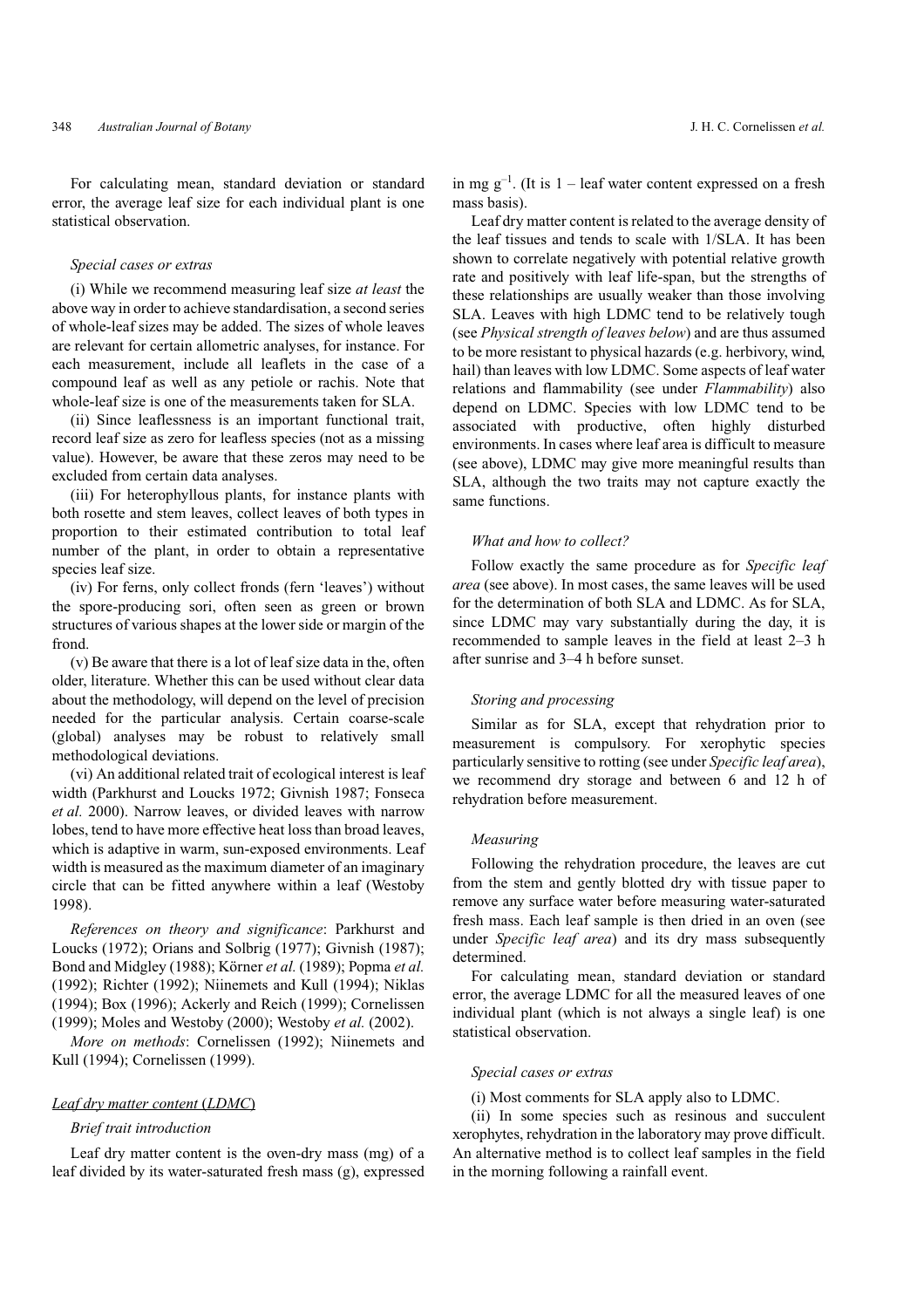Protocols for measurement of plant functional traits *Australian Journal of Botany* 349

*References on theory and significance*: Eliáš (1985); Garnier (1992); Garnier and Laurent (1994); Cornelissen *et al.* (1996, 1997); Ryser (1996); Grime *et al.* (1997); Cunningham *et al.* (1999); Hodgson *et al.* (1999); Niinemets (1999, 2001); Poorter and Garnier (1999); Roderick *et al.* (1999); Ryser and Aeschlimann (1999); Wilson *et al.* (1999); Ryser and Urbas (2000); Garnier *et al.* (2001*a*); Shipley and Vu (2002); Vendramini *et al.* (2002); Wright and Westoby (2002).

*More on methods*: Weiher *et al.* (1999); Wilson *et al.* (1999); Garnier *et al.* (2001*b*); Vendramini *et al.* (2002).

## *Leaf nitrogen concentration* (*LNC*) *and leaf phosphorus concentration* (*LPC*)

#### *Brief trait introduction*

Leaf nitrogen concentration (LNC) and LPC are the total amounts of N and P, respectively, per unit of dry leaf mass, expressed in mg  $g^{-1}$ . Interspecific rankings of LNC and LPC are often correlated. Across species, LNC tends to be closely correlated with mass-based maximum photosynthetic rate. High LNC or LPC is generally associated with high nutritional quality to the consumers in food webs. However, LNC and LPC of a given species tend to vary significantly with the N and P availability in their environments. The LNC:LPC (N:P) ratio is used as a tool to assess whether the availability of N or P is more limiting for carbon cycling processes in ecosystems.

## *What and how to collect?*

See under *Specific leaf area* for the leaf collecting procedure. Initial leaf saturation is not necessary. However, any petiole or rachis is cut off before LNC and LPC analysis. Therefore, leaves used for leaf-size analysis can be taken. In that case, oven dry these (72 h at  $60^{\circ}$ C or 48 h at  $80^{\circ}$ C). Oven-dried leaves used for SLA analyses may be used too, after removing any petiole or rachis. For replication see under *Leaf size*. Note that replication is at the individual plant level, so one replicate sample should be one or more (pooled) leaves from one plant.

#### *Storing and processing*

After oven-drying the leaves without petiole or rachis (see above), store the material air-dry and dark until use, up to a maximum of 1 year. Grind each replicate leaf or replicate group of leaves separately. Manual grinding with mortar and pestle is okay for smaller numbers of samples, but poses a serious health risk for larger quantities (repetitive strain injury). Effective, inexpensive mechanic grinders are available. Make sure to avoid inter-sample contamination by cleaning the grinder carefully between samples. Use a ball mill for small samples. Dry the ground samples again in the oven at 60 or 80°C for at least 12 h prior to analysis.

## *Measuring*

A number of techniques are available to measure N and P concentrations in ground plant material. Kjeldahl analysis, including acid digestion followed by colorimetric (flow-injection) analysis, is widely used (e.g. Allen 1989). Other methods employ a combination of combustion element analysis, converting organic matter into  $N$  and  $CO<sub>2</sub>$ and mass spectrometry or gas chromatography. We take the view that most laboratories use one of such standard methods, which should give reasonably accurate LNC and LPC. We recommend running a standard reference material with known LNC and LPC along with the samples, for instance standard hay powder, CRM 129 from the Laboratory of the Government's Chemist, The Office for Reference Materials, Teddington, United Kingdom. Be aware that LNC and LPC have been recorded in numerous ecological, agricultural and forestry studies in many parts of the world and a literature search for existing data may save a lot of effort and money. However, the methodology used needs to be judged critically in such cases.

#### *Special cases or extras*

(i) While we recommend measuring LNC and LPC *at least* on leaf samples as described here (the lamina or leaflet being the unit of interest in relation to photosynthetic capacity), for particular purposes a second series of measurements may be added. For instance, LNC or LPC of the whole leaf (including petiole or rachis) may be of interest (link with SLA; allometric relationships), or in evergreen leaves the average LNC or LPC of leaf cohorts formed in different years may be used (whole-plant nutritional leaf quality).

(ii) For leafless or heterophyllous plants, use similar material as recommended for SLA.

(iii) Be aware that LNC and LPC can be influenced strongly by the availability of N and P in the soil. For an overall species value, we recommend sampling in the predominant ecosystems in a particular area and taking the average of all ecosystem mean values.

(iv) In woody species, most of the N tends to be organically bound. In herbaceous species in nutrient-rich soils, part of the N can be present in the form of nitrate. However, most of this would be in the petiole, which is not included in LNC measurement.

*References on theory and significance*: Garten (1976); Chapin (1980); Field and Mooney (1986); Grimshaw and Allen (1987); Hirose and Werger (1987); Bongers and Popma (1990); Grime (1991); Lambers and Poorter (1992); Poorter and Bergkotte (1992); Reich *et al.* (1992, 1997); Schulze *et al.* (1994); Huante *et al.* (1995); Marschner (1995); Aerts (1996); Koerselman and Meuleman (1996); Nielsen *et al.* (1996); Cornelissen and Thompson (1997); Cornelissen *et al.* (1997); Grime *et al.* (1997); Thompson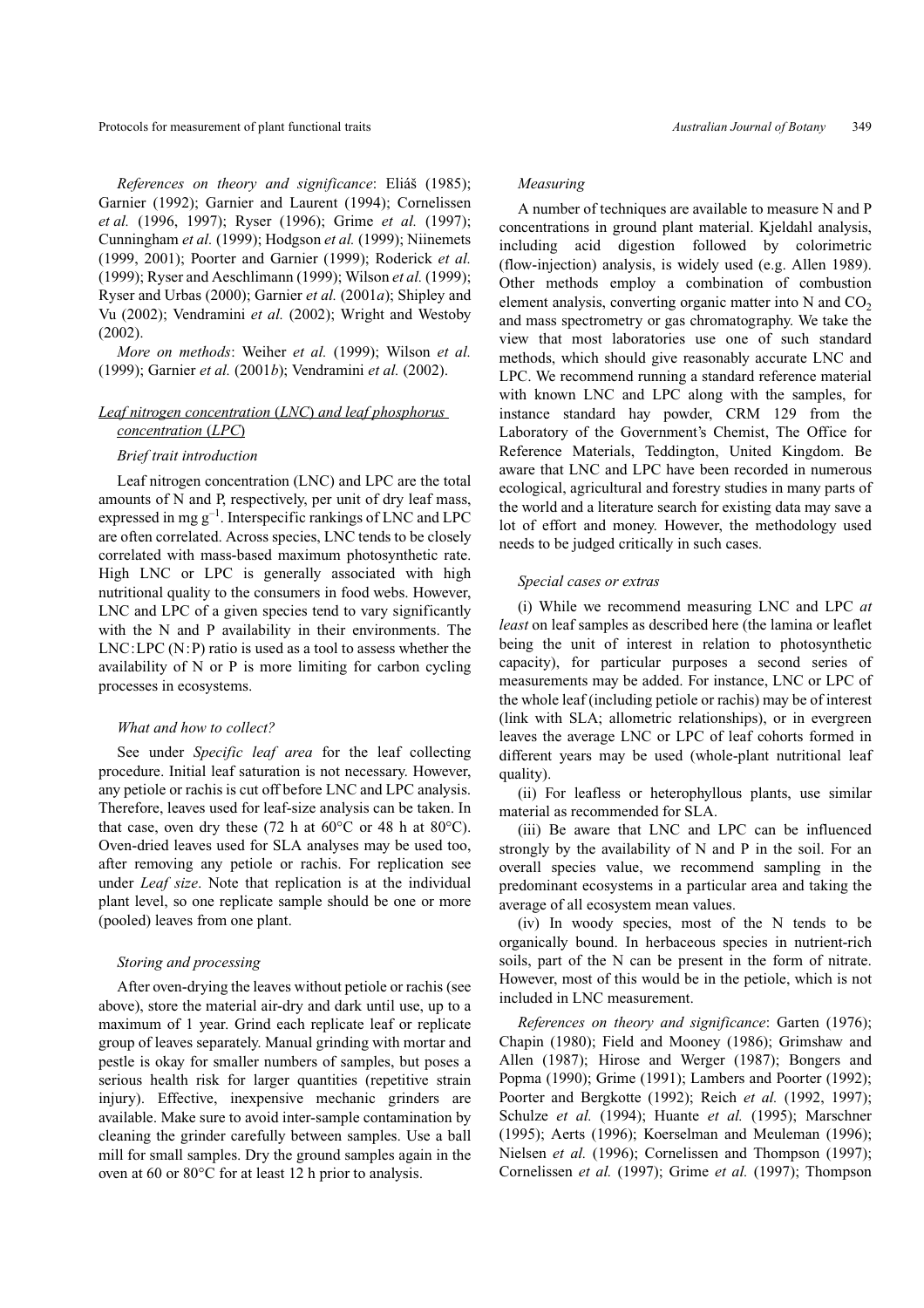*et al.* (1997*a*); Aerts and Chapin (2000); Garnier *et al.* (2001*a*); Wright *et al.* (2001).

*More on methods*: Allen (1989); Anderson and Ingram (1993); Hendry and Grime (1993).

## *Physical strength of leaves*

*Brief trait description*

The physical strength of leaves can be defined and measured in different ways. Here we define *leaf resistance to fracture* (also called 'force of fracture' or 'work to shear') as the mean force needed to cut a leaf or leaf fragment at a constant angle (20°) and speed (e.g. Wright and Cannon 2001), expressed in Newtons (N) or its analogue, J m–1. *Leaf tensile strength* is the force needed to tear a leaf (fragment) divided by its width (e.g. Cornelissen and Thompson 1997), expressed in  $N$  mm<sup>-1</sup>. These related traits are good indicators of the relative carbon investment in structural protection of the photosynthetic tissues. Physically stronger leaves are better protected against abiotic (e.g. wind, hail) and biotic mechanical damage (e.g. herbivory), contributing to longer leaf lifespans. However, other defences against herbivores are important too (e.g. spines, secondary metabolites for chemical defence). Physical investments in leaf strength tend to have afterlife effects in the form of poor litter quality for decomposition.

#### *What and how to collect?*

For the selection and collecting procedure see under *Specific leaf area*. If possible, collect two young but fully expanded and hardened leaves from each of 10 plant individuals.

## *Storing and processing*

Follow the procedure described for SLA and store leaves in a cool box or fridge. Measure as soon as possible after collecting, certainly within a few days for species with 'delicate' leaves. (Tougher leaves tend to keep their strength for a few weeks; I. J. Wright, pers. comm.) If this is not possible (for instance if samples have to be sent away), an alternative is to air-dry the samples immediately after collecting. But in such cases make sure the leaves do not break at any time.

#### *Measuring*

For fresh samples, proceed to measuring straight away. For air-dried samples, first rehydrate by wrapping in moist paper and put in a sealed plastic bag in the fridge for 24 h. (Gentle spraying may be better for some xerophytic, rotting-sensitive species; see under *Specific leaf area.*) Here we describe two methods that have produced good results and for which purpose-built equipment is available for use. In order to promote standardisation of large (regional or global) datasets, we strongly recommend cross-calibration between both methods by (1) measuring certain leaf populations both ways and (2) including measurements with international-standard-cotton strips ('Soil burial cloth', supplier Shirley Dyeing and Finishing Ltd, Unit B6, Newton Business Park, Talbot Road Hyde, Cheshire SK14 4UQ, UK).

(1) *Leaf resistance to fracture.* For measuring the average force needed to fracture a leaf at a constant shearing angle of 20° and speed, Wright and Cannon (2001) described and illustrated an apparatus, a calibrated copy of which is available for use at CNRS in Montpellier, France (contact Eric Garnier, email garnier@cefe.cnrs-mop.fr). Leaves are cut at right angles to the midrib, at the widest point along the lamina (or halfway between base and tip if this is difficult to determine).

(2) *Leaf tensile strength.* Cut a leaf fragment from the central section of the leaf, but away from the midrib (central vein) unless the latter is not obvious (e.g. some grasses Poaceae, some Liliaceae). For tiny leaves, the whole leaf may need to be measured. The length of the fragment follows the longitudinal axis (direction of main veins). The width of the leaf or leaf fragment depends on the tensile strength and tends to vary between 1 mm (extremely tough species) and 10 mm (delicate species). Measure the exact width of the leaf sample. Then fix both ends of the sample in the clamps of the 'tearing apparatus' described by Hendry and Grime (1993). Try to do this gently, without damaging the tissues, if at all possible. (Slightly succulent leaves may be clamped tightly without much tissue damage using strong double-sided tape.) Then pull slowly, with increasing force, until it tears. The spring balance holds the reading for the force at the moment of tearing. A very similar calibrated copy of the apparatus described and illustrated in Hendry and Grime (1993) is available for use in Argentina (contact Sandra Díaz; address above, email sdiaz@gtwing.efn.uncor.edu). For conversion, remember that  $1 \text{ kg} = 10 \text{ N}$ . Divide the total force by the width of the leaf fragment to obtain leaf tensile strength.

Leaves too tender to provide an actual measurement with the apparatus have an arbitrary tensile strength of zero. For leaves too tough to be torn, first try a narrower sample (down to 1 mm if necessary and possible). If still too tough, then tensile strength equals the maximum possible value in apparatus (assuming sample width of 1 mm). Some leaves are so tough that they defy being cut by the apparatus at all. In the case of highly succulent leaves (or modified stems), which would be squashed if clamped into the apparatus, carry out the measurements on epidermis fragments.

(3) *Other methods.* With some slight creative adjustments, specialised equipment to tear cotton strips used in soil decomposition assays (e.g. Mecmesin Ultra Test Tensiometer, Mecmesin, UK) can also be applied to directly measure leaf tensile strength (J. H. C. Cornelissen, unpubl. data). Good, alternative leaf-shearing methods are also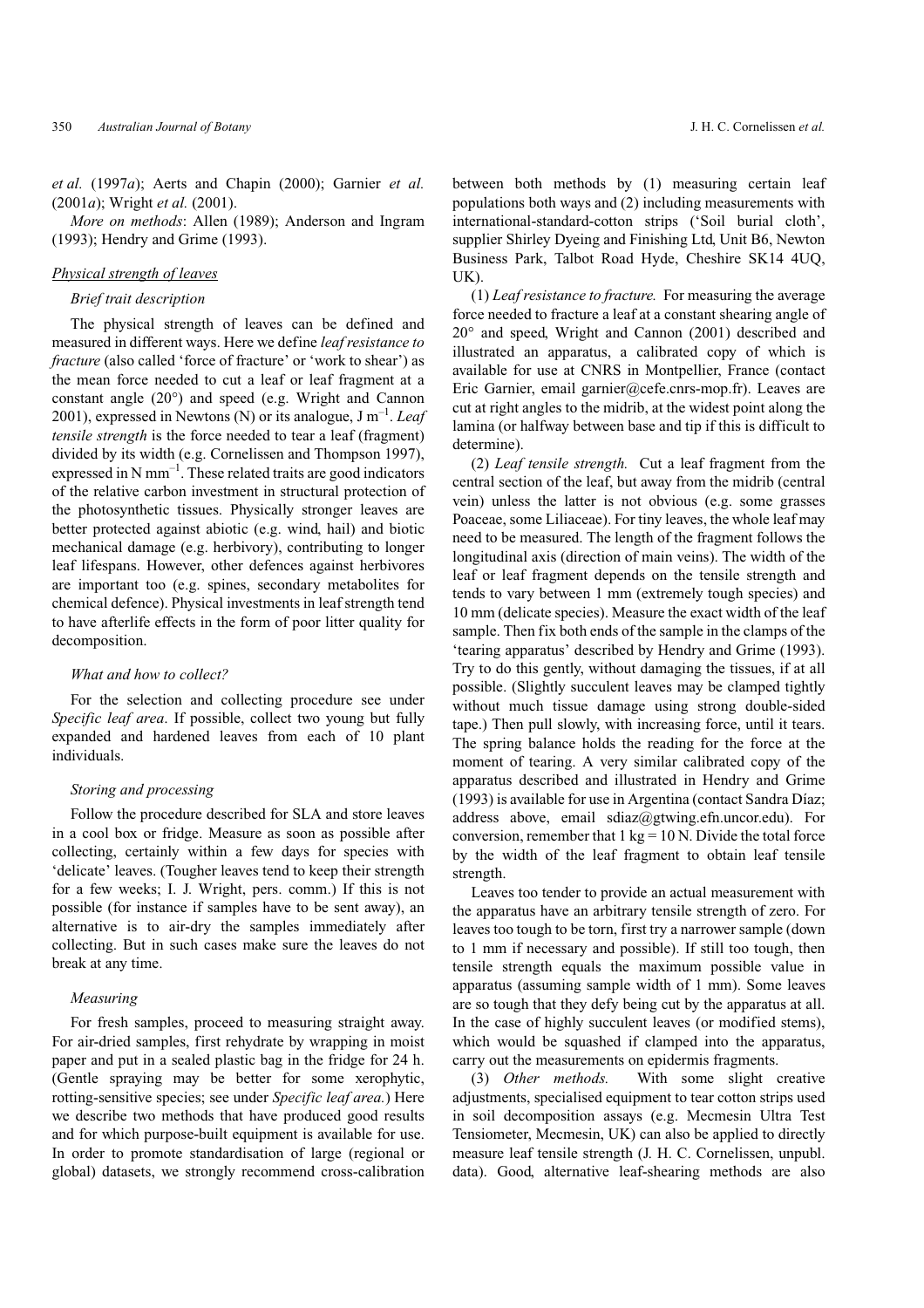available (e.g. Wright and Illius 1995). In all such cases, interspecific comparisons are possible, but for broad comparisons combining different methods, we strongly recommend calibration against one of the above devices as well as including cotton strips (see above).

For calculating mean, standard deviation or standard error, the average leaf strength value (by any method) for each individual plant (which is not always each leaf) is one statistical observation.

## *Special cases or extras*

(i) Some plants have organs other than leaves as the major photosynthetic organs (e.g. Cactaceae). In those cases, we consider the photosynthetic organ as a leaf, and treat it accordingly. For leafless plants with non-succulent photosynthetic stems, we consider the terminal, greenest, most tender stems as leaves (see under *Specific leaf area*).

(ii) An additional test of leaf strength is leaf puncturability (Aranwela *et al.* 1999), which provides data for the resistance of the actual leaf tissues (particularly the epidermis) to rupture, excluding toughness provided by midribs and main veins. Different point penetrometers have been used (there is no standard design), all of which have some kind of fine needle (diameter *c.* 1–1.5 mm) attached to a spring-loaded balance or a counterweight (being a container gradually filled with water and weighed after penetration). Express the data in N mm<sup>-2</sup>. Consistency across the leaf tends to be reasonable as long as big veins are avoided. Three measurements per leaf are probably sufficient. This test does not work well for many grasses and other monocots.

(iii) Another interesting additional parameter of leaf strength is leaf tissue toughness, derived by dividing leaf resistance to fracture or leaf tensile strength by the (average) thickness of the leaf sample (Hendry and Grime 1993; Wright and Cannon 2001).

*References on theory and significance*: Grubb (1986); Coley (1988); Vincent (1990); Choong *et al.* (1992); Turner (1994); Wright and Illius (1995); Choong (1996); Wright and Vincent (1996); Cornelissen and Thompson (1997); Cornelissen *et al.* (1999); Lucas *et al.* (2000); Pérez-Harguindeguy *et al.* (2000); Wright and Cannon (2001); Wright and Westoby (2002).

*More on methods*: Hendry and Grime (1993); Wright and Illius (1995); Aranwela *et al.* (1999); Wright and Cannon (2001).

### *Leaf lifespan*

#### *Brief trait description*

Leaf lifespan (longevity) is defined as the time period during which an individual leaf (or leaf analogue) or part of a leaf (see *Monocotyledons*, below) is alive and physiologically active. It is expressed in months. Long leaf lifespan is often considered a strategy to conserve nutrients in habitats with environmental stress. It is also central in the important trade-off between plant growth rate and plant protection ('defences') or nutrient conservation. Species with longer-lived leaves tend to invest significant resources in leaf protection and (partly as a consequence) grow more slowly than species with short-lived leaves; they also conserve internal nutrients longer. The litter of (previously) long-lived leaves tends to be relatively resistant to decomposition.

## *Measuring*

Different methods are required for different kinds of phenological patterns and leaf demographic patterns. In all cases, select (parts of) healthy, adult plants exposed to full sunlight or as close as possible to full sunlight for the particular species.

### (a) *Dicotyledons*

Method 1 (see below) is best but is most labour-intensive and takes a longer time period. Methods 2–4 can replace Method 1 if the criteria are met. If they are not, Method 1 is the only viable option.

(1) *Periodic census of tagged leaves*. This is the best but most labour-intensive method. Tag individual leaves (not leafy cotyledons!) as they unfold for the first time at a census interval and record periodically (at intervals roughly 1/10 of 'guesstimated' lifespan) whether they are alive or dead. Sample all leaves from at least two shoots or branches from at least three individuals, preferably more. Census a minimum of 36 leaves per species, preferably at least 120. Calculate the lifespan for each individual leaf and take the average.

(2) *Count leaves produced and died over a time interval*. This is a good method under some conditions. Count (for each shoot or branch) the total number of leaves produced and died over a time interval that represents a period of apparent equilibrium for leaf production and mortality (see below). We recommend about eight counts over this time interval, but a higher frequency may be better in some cases. Then estimate mean leaf lifespan as the mean distance in time between the accumulated leaf production number and the accumulated leaf mortality number (facilitated by plotting leaf production and leaf death against time). This is a good method if the census is long enough to cover any kinds of seasonal periodicity (so typically it needs to be several months up to a year if seasonal periodicity occurs) and the branch or shoot is in quasi-equilibrium in terms of leaf production and mortality. This period can be much shorter for fast-growing plants such as tropical rainforest pioneers, woody pioneers in temperate zone or many herbs.

This technique is useful for plants in their exponential growth phase and for plants with very long leaf lifespan (because one gets data much more quickly).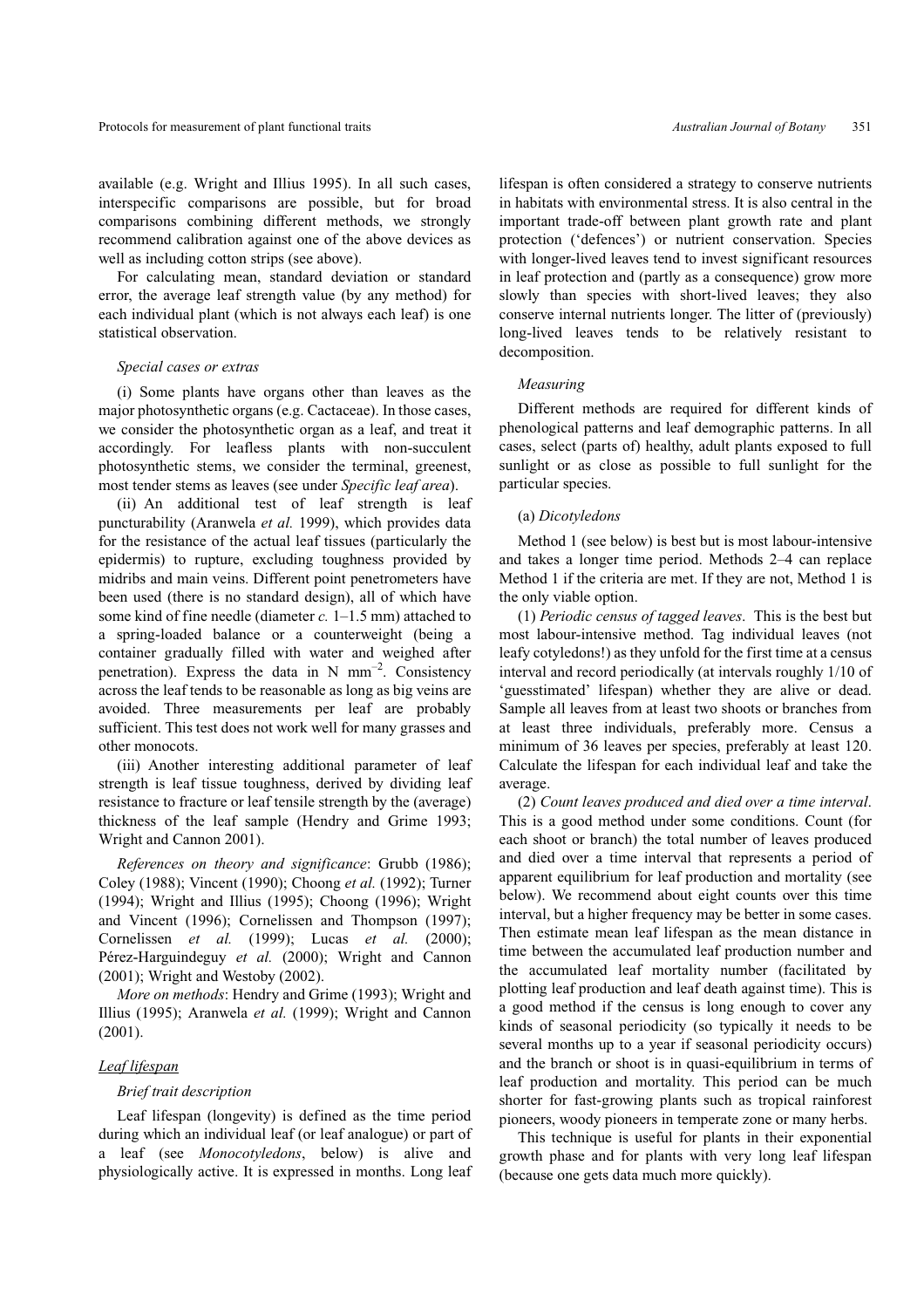(3) *Counting 'cohorts'* for many conifers and only some woody angiosperms. For woody angiosperms it is important to be very familiar with the species. This method is very easy and quick, but can only be used under strict conditions. These conditions are that a species is known to produce foliage at regular, known intervals (such as once per year) and that each successive cohort can be identified either by differences in foliage properties or by scars or other marks on the shoot or branch. In that case, it is simple to count, branch by branch, the number of cohorts with more than 50% of original foliage until one gets to the cohort with less than 50% of original foliage and use that as the estimate of mean lifespan. This works *if* there is little leaf mortality for younger cohorts and most mortality occurs in the year of peak 'turnover'. Many conifers, especially *Pinus* and *Picea*, show this pattern. This method gives a slight over-estimate, since there is some mortality in younger cohorts and usually no or very few survivors in the cohorts older than this 'peak turnover' one. This method can also work (a) if there is some mortality in younger cohorts and a roughly equal proportion of survivors in cohorts older than the first cohort with >50% mortality, or (b) if one estimates percentage mortality cohort by cohort. This can be tricky. For instance, some conifers may appear to be missing needles (judging from scars) that were never there in the first place because of reproductive structures. Be aware that in Mediterranean-type climates some species experience two growing seasons.

(4) *Phenology* for species that produce most of leaves in a single 'cohort' within a small time period and 'drop' them all within a small time period. See also below under *Leaf phenology*. The main examples are deciduous trees in the cold-temperate biome and some rain-green plants in (semi-)arid regions, such as ocotillo, *Fouquieria splendens*. Track the phenology twice a month. Binoculars can be useful here. At each visit, estimate (very crudely) the percentage of the potential maximum canopy foliage that is occupied by each of the following: (a) new expanding leaves; (b) young, fully expanded leaves; (c) mature leaves; (d) mix of green and senescing leaves; (e) mostly senescing or senescent leaves. From these data, derive the following two time intervals: (1) from the first time that 20% of potential canopy foliage has unfolded until the first time that 20% of the leaves have senesced; (2) the last time that 20% of potential canopy foliage has unfolded until the time that the last 20% of the leaves have senesced. Mean leaf lifespan is the average of these two intervals.

#### (b) *Monocotyledons*

For some monocot species, the longevity of entire blades can be measured as described above. However, in some grasses and related taxa, the blade continues to grow new tissue while senescing old tissue over time, making the mean lifetime much less meaningful than for a leaf blade that is 'even-aged' throughout its entire area. In this case, one can assess the production and mortality of specific zones of the blade (akin to Method 2 above), to estimate the tissue longevity.

## *Special cases or extras*

(i) For very long-lived leaves in seasonal biomes, try to recognise individual years as stem or branch growth segments—look for dense structures or lines across branches, indicating slow growth in winter or dry periods. The first annual segment that has significant numbers of dead leaves or leaf scars could be interpreted as the leaf lifespan. Alternatively, give the minimum leaf lifespan within the census period (e.g. > 24 months).

(ii) For leafless plants on which photosynthetic tissues do not die and fall off as separate units, follow Method 2 for specific zones of the photosynthetic tissues, as specified for grasses.

*References on theory and significance*: Chabot and Hicks (1982); Southwood *et al.* (1986); Coley (1988); Harper (1989); Williams *et al.* (1989); Kikuzawa (1991); Reich *et al.* (1992); Aerts (1995); Cornelissen (1996*a*); Ryser (1996); Cornelissen and Thompson (1997); Diemer (1998); Garnier and Aronson (1998); Ackerly (1999); Kikuzawa and Ackerly (1999); Westoby *et al.* (2000); Craine and Reich (2001); Villar and Merino (2001); Wright and Cannon (2001); Wright *et al.* (2002); Navas *et al.* (2003).

*More on methods*: Jow *et al.* (1980); Southwood *et al.* (1986); Williams *et al.* (1989); Reich *et al.* (1991); Diemer (1998); Craine *et al.* (1999); Dungan *et al.* (2003); Navas *et al.* (2003).

#### *Leaf phenology* (*seasonal timing of foliage*)

#### *Brief trait description*

We define leaf phenology as the number of months per year that the leaf canopy (or analogous main photosynthetic unit) is green. Certain groups of competition avoiders may have very short periods of foliar display (and short life cycles in some annuals) outside the main foliage peak of the more competitive species. Species that colonise gaps after major disturbance events may belong to this group too. Deciduous species avoid loosing precious foliar resources by resorbing them and then dropping the leaves before the onset of a drought season or winter. Evergreen species have the advantage of a year-round ability to photosynthesise and they manage important growth at the beginning of the favourable season, before the seasonally green species start competing for light. Many spring geophytes below deciduous tree canopies display a similar strategy.

## *Measuring*

Track five plant individuals for phenological status several times throughout the year. We recommend a census for all species in the survey at least once a month during the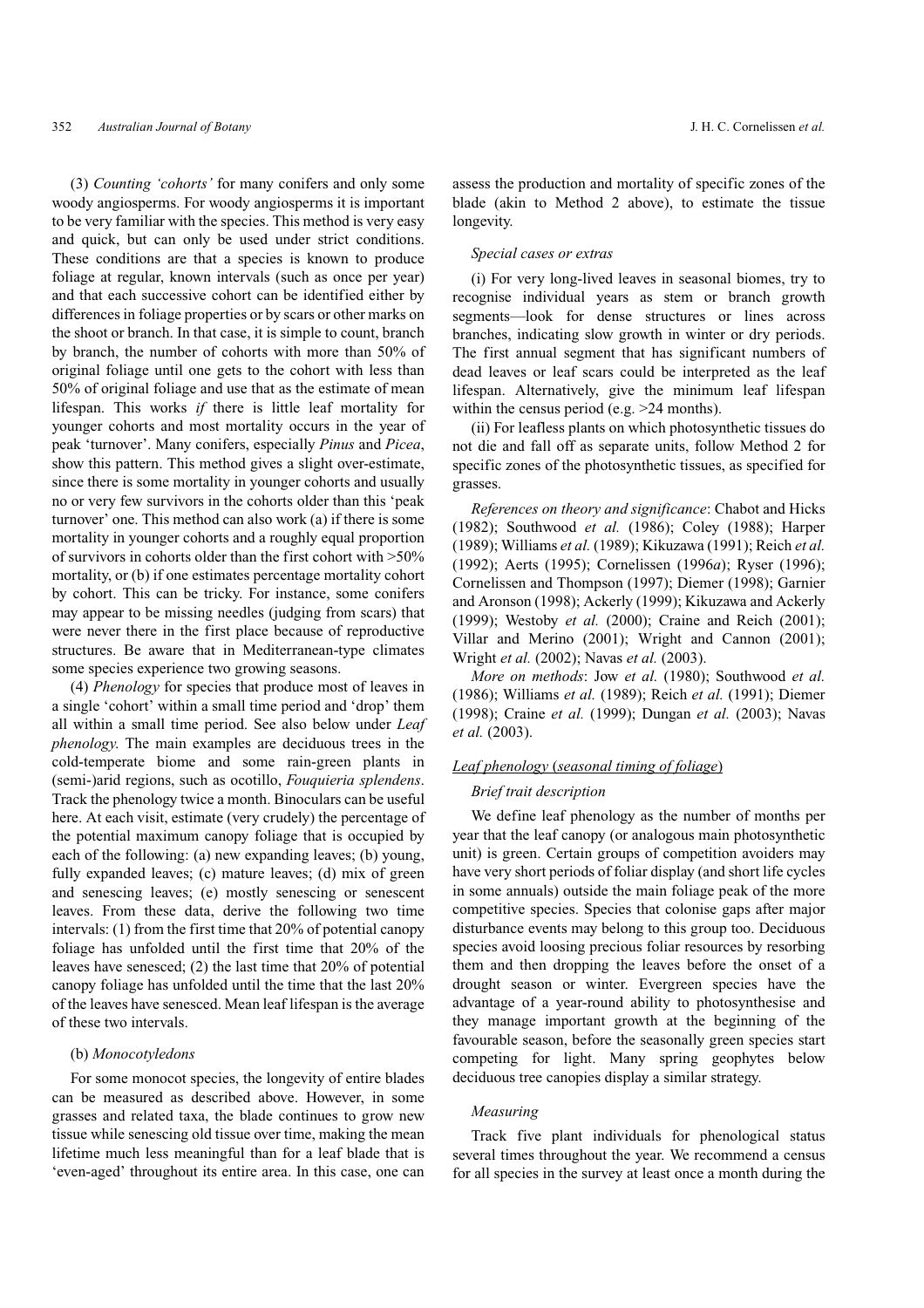favourable season (preferably including a census shortly before and shortly after the favourable season) and, if possible, one during the middle of the unfavourable season. During periods of major change, two visits a month are better still. The months in which the plants are estimated to have at least 20% of their potential peak-season foliage area, are interpreted as 'green' months.

This census can be combined with assessment of *Leaf lifespan* (see above). Most species with individual leaf lifespans >1 year will be green throughout the year. Note that in some evergreen species from the aseasonal tropics, individual leaf lifespans can be as short as a few months only.

*References on theory and significance*: Lechowicz (1984); Kikuzawa (1989); Aerts (1995); Reich (1995); Cornelissen (1996*b*); Diemer (1998); Jackson *et al.* (2001); Castro-Díez *et al.* (2003); Lechowicz (2002).

*More on methods*: Diemer (1998); Castro-Díez *et al.* (2003).

## *Photosynthetic pathway*

## *Brief trait description*

Three main photosynthetic pathways operate in terrestrial plants, each with their particular biochemistry:  $C_3$ ,  $C_4$  and CAM (crassulacean acid metabolism). These pathways have important consequences for optimum temperatures for photosynthesis and growth (higher in  $C_4$  than in  $C_3$  plants), water and nutrient use efficiencies and responsiveness to elevated  $CO_2$ . Compared with  $C_3$  plants,  $C_4$  plants tend to perform well in warm, sunny and relatively dry and/or salty environments (e.g. in tropical savanna-like ecosystems), while CAM plants are generally very conservative with water and occur predominantly in dry ecosystems. Some submerged aquatic plants have CAM too. There are obligate CAM species and facultative ones, which may switch between  $C_3$  and CAM, depending on environmental factors (e.g. epiphytic orchids in high-elevation Australian rainforest, see Wallace 1981). Two main identification methods are available, carbon isotope composition and anatomical observations. Which to choose (a combination would be the most reliable) depends on facilities or funding or on which expertise is locally available. Carbon isotope composition, which can be used to detect differences in biochemical composition, can also be affected by environmental factors, intraspecific genetic differences and/or phenological conditions, but such intraspecific variability is generally small enough not to interfere with the distinction between photosynthetic pathways. In many plant families only  $C_3$  metabolism has been found. It is useful to know in which families  $C_4$  and CAM have been found, so that species from those families can be screened systematically as potential candidates for these pathways; see Tables 5 and 6. We describe both a 'hard' and a 'soft' method, since many labs will have facilities and expertise for

only one of these methods, while both will give reliable results at least for the  $C_4$  *v*.  $C_3/CAM$  distinction.

## *What and how to collect?*

Collect the fully expanded leaves or analogous photosynthetic structures of adult, healthy plants growing in full sunlight or as close to full sunlight as possible. We recommend sampling at least three leaves from each of three individual plants. If conducting anatomical analysis (see under *Anatomical analysis*), store at least part of the samples fresh (see under *Specific leaf area*).

#### (*a*) *Carbon isotope analysis*

#### *Storing and processing*

Dry the samples immediately after collecting. Once dry, the sample can be stored for long periods of time without affecting its isotope composition. If this is not possible, the sample should first be stored moist and cool (see under *Specific leaf area*) and then be dried as quickly as possible at 70–80°C to avoid loss of organic matter (through leaf respiration or microbial decomposition). Although not the preferred procedure, samples can also be collected from a portion of a herbarium specimen. Be aware that insecticides or other sprays to preserve the voucher can affect the isotope composition.

Bulk the replicate leaves or tissues for each plant, then grind the dried tissues thoroughly to pass through a 40-µm or finer mesh screen. It is often easier with small samples to grind all of the material with mortar and pestle. Only small amounts of tissue are required for a carbon isotope ratio analysis. In most cases, less than 3 mg of dried organic material is used.

## *Measuring*

Carbon isotope ratios of organic material  $(\delta^{13}C_{\text{leaf}})$  are measured with an isotope ratio mass spectrometer (IRMS, precision between 0.03 and 0.3‰, dependent on the IRMS used). Carbon isotope ratios ( $\delta^{13}$ C) are calculated as

$$
\delta^{13}C = 1000 \times [(R_{\text{sample}}/R_{\text{standard}}) - 1],
$$

where  $R_{\text{sample}}$  and  $R_{\text{standard}}$  are the <sup>13</sup>C:<sup>12</sup>C ratios of the sample and the standard (PeeDee Belemnite), respectively (Farquhar *et al.* 1989).

After isotopic analysis, the photosynthetic pathway of the species can be determined on the basis of the following (see Fig. 1):

 $C_3$  photosynthesis, when  $\delta^{13}C = -21$  to  $-35\%$ ,

 $C_4$  photosynthesis, when  $\delta^{13}C = -10$  to  $-14\%$ ,

facultative CAM, when  $\delta^{13}$ C = –15 to –20‰, and

obligate CAM, when  $\delta^{13}$ C = –10 to –14‰.

Separating  $C_4$  and CAM plants can be difficult based on  $\delta^{13}$ C alone. However, as a rule of thumb, if  $\delta^{13}$ C is between –10 and –15 ‰ and the photosynthetic tissue is succulent,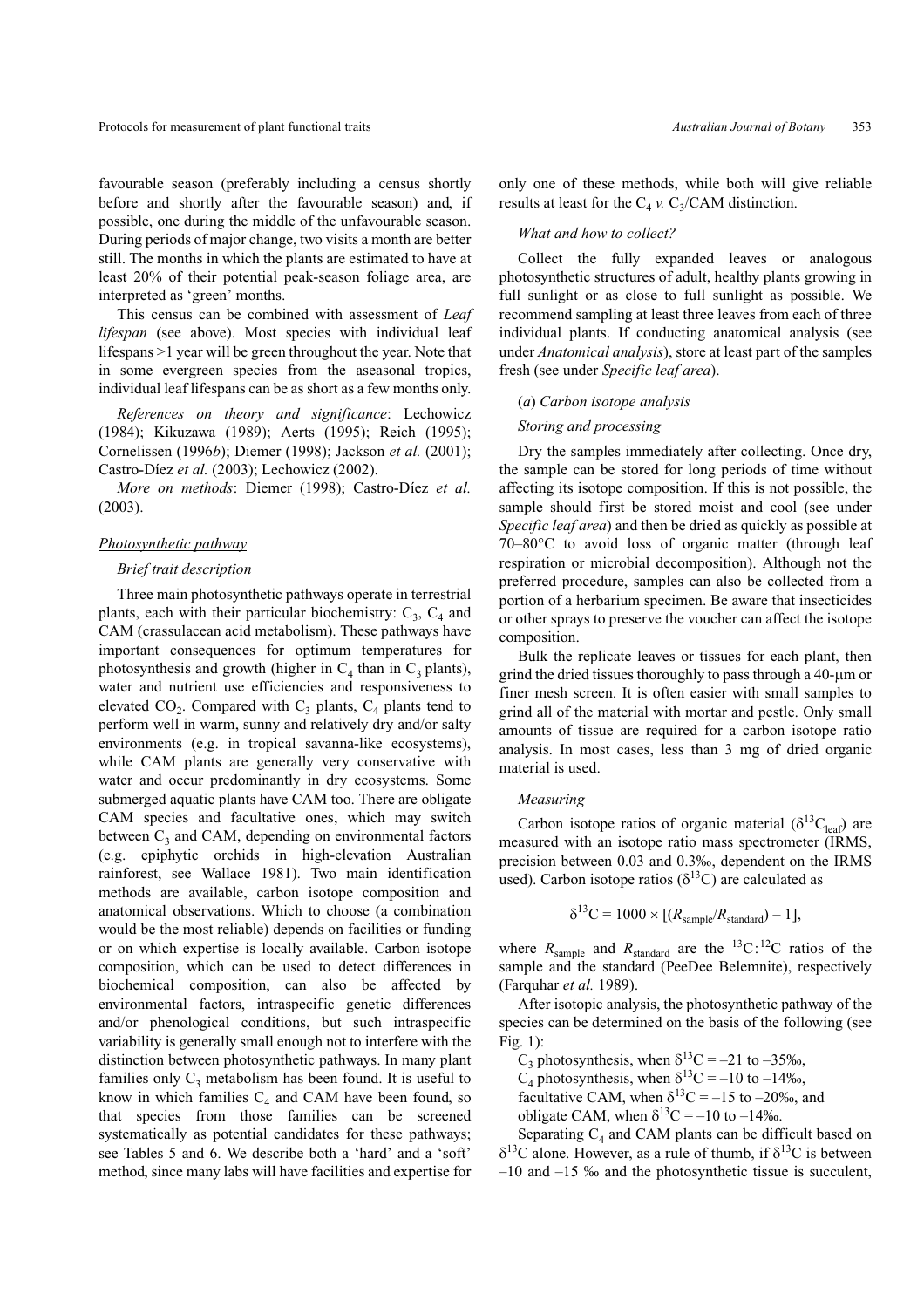#### Table 5. List of families in which  $C_4$  photosynthesis has been reported

Genera in which both C<sub>3</sub> and C<sub>4</sub> metabolism occur are given in parentheses (Osmond *et al.* 1980; Sage 2001)

| Acanthaceae                                      |
|--------------------------------------------------|
| Aizoaceae (Mollugo)                              |
| Amaranthaceae (Alternanthera)                    |
| Asteraceae (=Compositae) ( <i>Flaveria</i> )     |
| Boraginaceae (Heliotropium)                      |
| Capparidaceae                                    |
| Caryophyllaceae                                  |
| Chenopodiaceae (Atriplex, Bassia, Kochia, Suaeda |
| Cyperaceae (Cyperus, Scirpus)                    |

#### **Table 6. List of families in which CAM has been reported (Kluge and Ting 1978; Zotz** *et al.* **1997; Crayne** *et al.* **2001)**

| Agavaceae                | Geraniaceae                        |
|--------------------------|------------------------------------|
|                          |                                    |
| Aizoaceae                | Lamiaceae (=Labiatae)              |
| Asclepidiaceae           | Liliaceae                          |
| Asteraceae (=Compositae) | Oxalidaceae                        |
| <b>Bromeliaceae</b>      | Orchidaceae (photosynthetic roots) |
| Cactaceae                | Piperaceae                         |
| Clusiaceae               | Portulacaceae                      |
| Crassulaceae             | Rapateaceae?                       |
| Cucurbitaceae            | Vitaceae                           |
| Didieraceae              | Also some ferns have CAM           |
| Euphorbiaceae            |                                    |



**Fig. 1.**  $\delta^{13}C$  of  $C_3$  and  $C_4$  plants (redrawn from O'Leary 1981).

then the plant is CAM. In such cases, anatomical observations would be decisive (see below).

## (b) *Anatomical analysis*

 $C_3$  and  $C_4$  plants show consistent differences in leaf anatomy, best seen in a cross-section. With a razor blade or microtome, make cross-sections of leaf blades of at least

Acanthaceae Euphorbiaceae (*Euphorbia*) Aizoaceae (*Mollugo*) Hydrocharitaceae Amaranthaceae (*Alternanthera*) Molluginaceae  $Nyctaginaceae (Boerhaavia)$ Boraginaceae (*Heliotropium*) Poaceae (=Gramineae) (*Alloteropsis*, *Panicum*) Polygonaceae Portulacaceae Chenopodiaceae (*Atriplex*, *Bassia*, *Kochia*, *Suaeda*) Scrophulariaceae Cyperaceae (*Cyperus*, *Scirpus*) Zygophyllaceae (*Kalistromia*, *Zygophyllum*)



**Fig. 2.** Comparison of leaf anatomy of (*a*) a typical  $C_3$  plant (top) and  $(b)$  a typical  $C_4$  plant (bottom).

three plants per species, making sure to include some regular veins (particularly thick and protruding veins are not examined). Basically,  $C_3$  plants have leaves in which all chloroplasts are essentially similar in appearance and spread over the entire mesophyll (photosynthetic tissues). The mesophyll cells are not concentrated around the veins and are usually organised in layers going from upper to lower epidermis (see Fig. 2*a*). The cells directly surrounding the veins (transport structures with generally thicker-walled phloem and xylem cells), called bundle-sheath cells, contain no chloroplasts.  $C_4$  plants exhibit 'Kranz anatomy', viz. the veins are surrounded by a distinct layer of bundle-sheath cells (see Fig. 2*b*). These cells are often thick-walled and show large concentrations of chloroplasts, which contain large (visible) concentrations of starch. The mesophyll cells are usually concentrated around the bundle-sheath cells and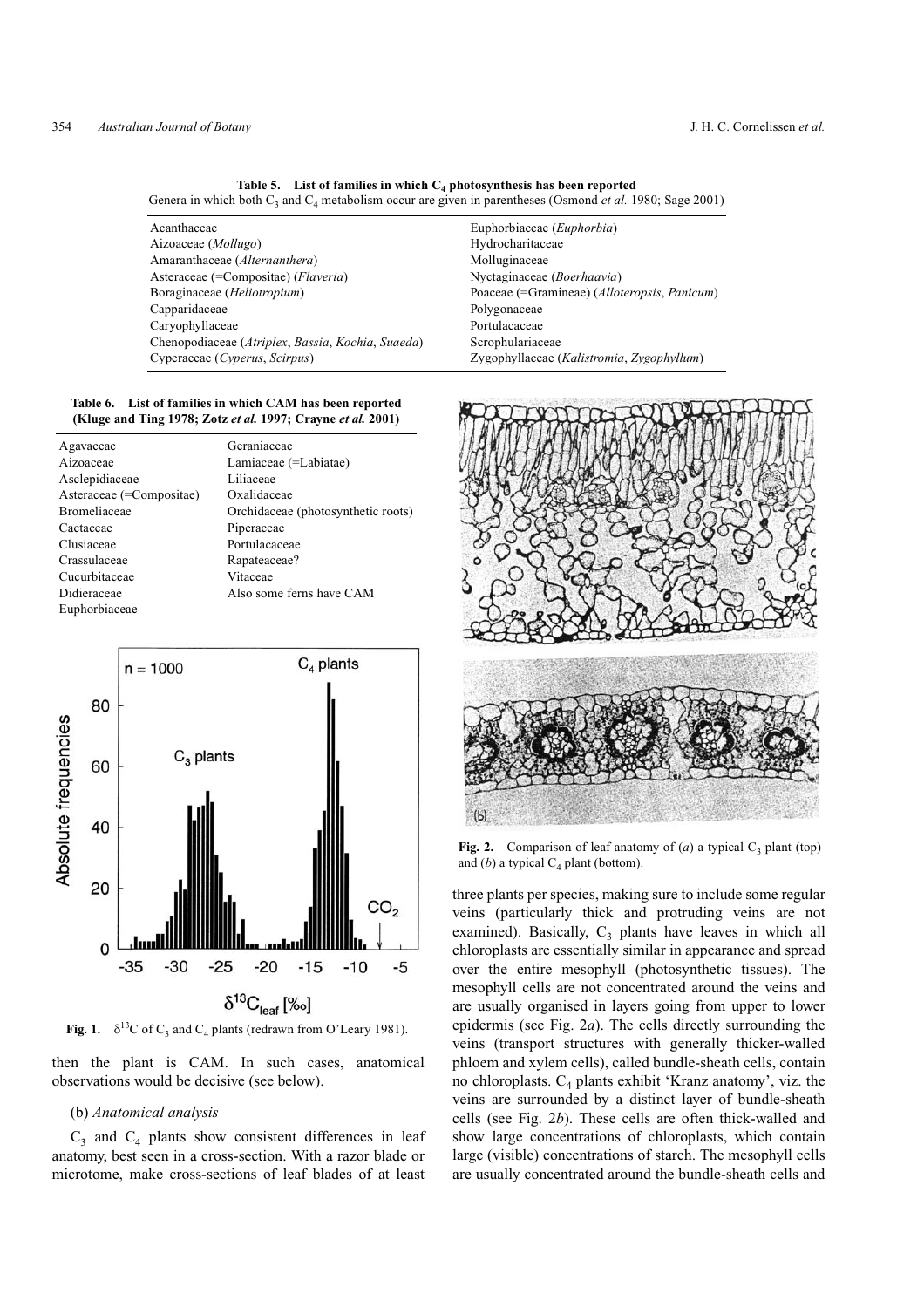contain less conspicuous chloroplasts with grana (stacks of membranes containing chlorophyll) but no obvious starch concentration. These differences can usually be identified easily under a regular light microscope. There are many plant physiology and anatomy textbooks with further pictures, for instance Bidwell (1979, p. 359), Fahn (1990, pp. 224–245),

Taiz and Zeiger (1991, p. 235), Mohr and Schopfer (1995, p. 248) and Lambers *et al.* (1998, p. 65: C<sub>4</sub> anatomy).

If Kranz anatomy is observed, the species is  $C_4$ . If not, it is  $C_3$  unless the plant is particularly succulent and belongs to one of the families with CAM occurrence. In the latter case, it could be classified as (possible) CAM. If living plants are within easy reach, an additional check might be to determine the pH of the cytoplasm fluid (after crushing) from fresh leaf samples in the afternoon and repeat this procedure (with new fresh samples from the same leaf population) in the very early morning. Since Crassulacean (mostly malic) acid builds up during the night, CAM species show a distinctly lower pH after the night than in the afternoon. However, carbon isotope discrimination would be needed to verify CAM metabolism unambiguously [see under *Carbon isotope analysis* above].

## *Special cases or extras*

(i) A range of methods is available for making the microscope slides permanent, but beware that some may result in poorer visibility of the chloroplasts. One method to retain the green colour of the chloroplasts is to soak the plant or leaves in a mixture of 100 g  $CuSO<sub>4</sub>$ , 25 mL 40% formal alcohol, 1000 mL distilled water and 0.3 mL  $10\%$   $H_2SO_4$  for 2 weeks, then in 4% formal alcohol for 1 week, subsequently rinse with tap water for 1–2 h and store in 4% formal alcohol until use.

(ii) Photographs of the slides are an alternative way to keep them for later assessment.

*References on theory and significance*: Kluge and Ting (1978); Osmond *et al.* (1980); O'Leary (1981); Wallace (1981); Farquhar *et al.* (1989); Poorter (1989); Earnshaw *et al.* (1990); Ehleringer (1991); Ehleringer *et al.* (1997); Lüttge (1997); Zotz and Ziegler (1997); Lambers *et al.* (1998); Wand *et al.* (1999); Pyankov *et al.* (2000); Sage (2001); Hibberd and Quick (2002).

*More on methods*: Farquhar *et al.* (1989); Ehleringer (1991); Belea *et al.* (1998); Pierce *et al.* (2002).

#### *Leaf frost sensitivity*

#### *Brief trait introduction*

Leaf frost sensitivity is related to climate and plant geographical distribution. Leaves of species from warmer regions and/or growing at warmer sites along a steep regional climatic gradient have shown greater frost sensitivity than those of species from colder regions and/or growing at colder sites within a regional gradient (Gurvich

*et al.* 2002). Leaf sensitivity to freezing can be assessed by the electrolyte leakage technique, expressed here as percentage of electrolyte leakage (PEL). When a cell or tissue experiences an acute stress, one of the first responses is a change in the physical properties of membranes. This alters the cell's ability to control electrolyte loss. Electrolyte leakage from a tissue, an indicator of membrane permeability, can be easily assessed by measuring changes in electrolyte concentration (conductivity) of the solution in which the tissue is submerged. The technique has been shown to be suitable for a wide range of leaf types (tender and sclerophyllous) and taxa (monocotyledons and dicotyledons) and not to be affected by cuticle thickness.

### *What and how to collect?*

Collect young, fully expanded sun leaves with no sign of herbivory or pathogen damage, during the peak growing season (see under *Specific leaf area*). If a species grows along a wide environmental gradient and the objective is an interspecific comparison, collect the leaves from the point of the gradient where the species is most abundant. If many species are considered, try to collect them within the shortest possible time interval, to minimise differences due to acclimation to different temperatures in the field. Collect leaves from at least five randomly chosen adult individuals of each species.

#### *Storing and processing*

Store the leaf material in a cool container until processed in the lab (see under *Specific leaf area*). Process the leaves on the same day of harvesting in order to minimise natural senescence processes. For each plant, cut four 5-mm-diameter round leaf fragments (i.e. two treatments with two fragments per Eppendorf each, see below), avoiding the main veins. In some cases, for example species with needle-like leaves, it is impossible to cut 5-mmdiameter fragments. In those cases, cut fragments of the photosynthetically active tissue adding up to a similar area. Rinse the leaf fragments for 2 h in deionised water on a shaker and then blot them dry and submerge them in 1 mL of deionised water in Eppendorf tubes. Making sure that leaves are fully submerged is an important aspect of the technique. Place two 5-mm leaf fragments per tube. Prepare six replicates (one replicate  $=$  one tube containing two leaf fragments) per treatment per species, corresponding with the number of plants sampled.

## *Measuring*

Apply two treatments to the leaf fragments contained in the tubes: (1) incubation at  $20^{\circ}$ C (or at ambient temperature, as stable as possible) for the control treatment and (2) incubation at  $-8^{\circ}\text{C}$  in a calibrated freezer, for the freezing treatment. Apply treatments without any acclimation.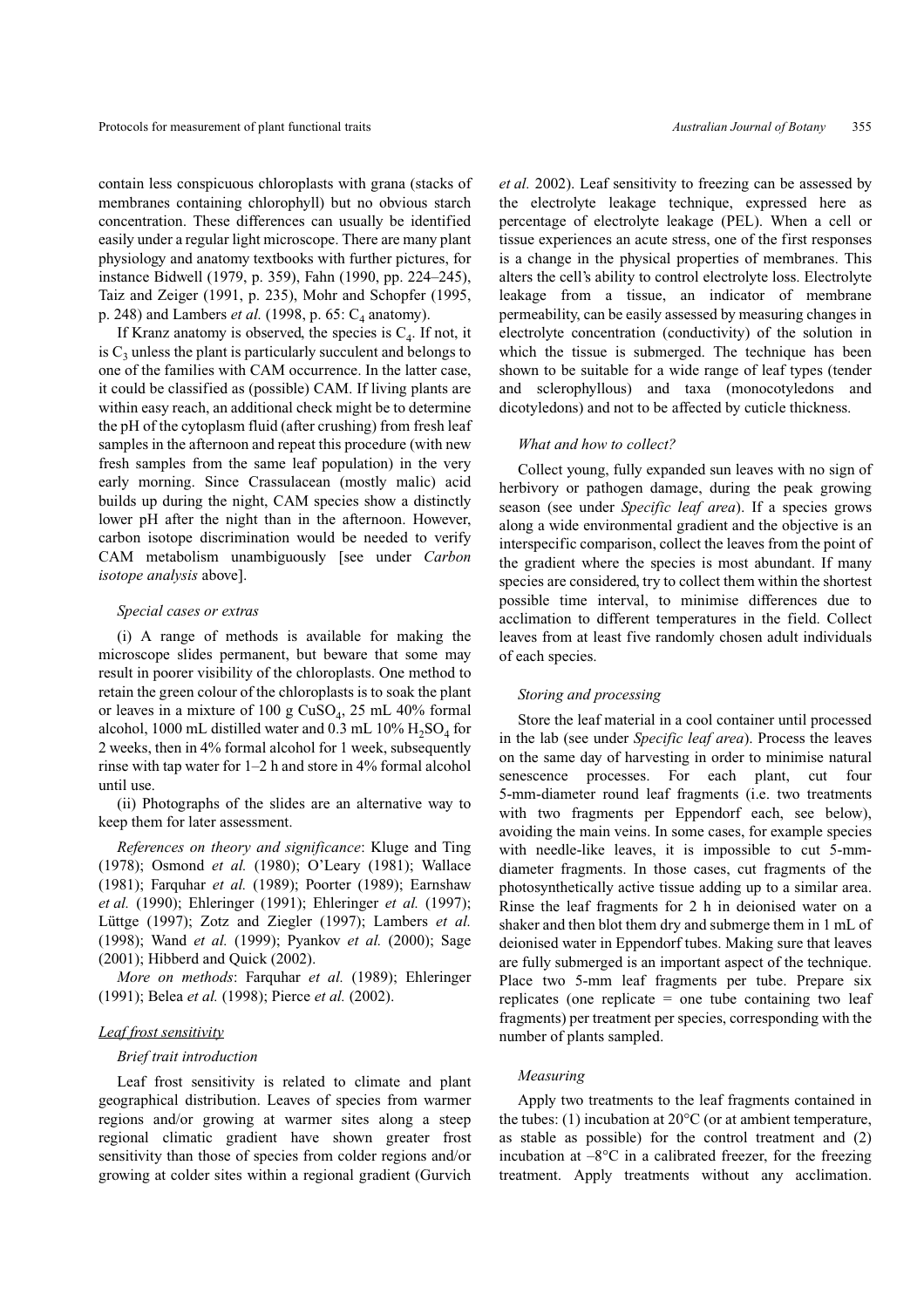Incubations have to be carried out for 14 h in complete darkness, to avoid light-induced reactions.

After applying the treatment, let the samples reach ambient temperature and then measure the conductivity of the solution. Measure conductivity by taking a sample of the solution in each Eppendorf tube and placing it into a standard previously calibrated conductivity meter (such as the Horiba C-172). After submitting the tubes to a boiling bath for 15 min, which causes the total disruption of the cell membranes, measure conductivity again. Small perforations have to be made in the caps of the Eppendorf tubes to prevent them from bursting open at boiling temperatures.

First, calculate PEL (=percentage of electrolyte leakage) separately for the frost treatment and the control of each individual replicate plant as follows:

$$
PEL = (e_s/e_t) \times 100,
$$

where  $e_s$  is the conductivity value of the sample immediately after the treatment and  $e_t$  is the conductivity value of the same sample after placing it in the boiling bath. High values of PEL indicate an important disruption of membrane properties and thus cell injury. Therefore, the higher the PEL value, the higher the frost sensitivity.

Second, PEL under the control treatment can vary substantially among species, due to intrinsic differences among species, experimental manipulations and probably the way in which leaf fragments were cut. To control for these and other sources of error, calculate a Corrected PEL value, by simply subtracting the PEL value under the control treatment from that under the freezing treatment. Corrected PEL can therefore be calculated as:

## PEL in the freezing treatment – PEL in the control treatment.

For calculating mean, standard deviation or standard error for a species, one average corrected PEL for each individual plant counts as one statistical observation.

## *Special cases or extras*

(i) The technique is not suitable for halophytes and succulents.

(ii) We strongly recommend including an *additional* treatment, viz. incubation at –40°C, with all other methodology as described above. This extreme low temperature will be particularly relevant for plants from very high latitudes and altitudes. However, we are aware that this method will not allow for acclimation and recommend repeating the protocol with leaves collected at the very end of the growing season.

(iii) The same basic technique, with a modification in the treatment temperature, has been successfully applied to leaf sensitivity to unusually high temperatures (*c*. 40°C, details in Gurvich *et al.* 2002).

*References on theory and significance*: Levitt (1980); Blum (1988); Earnshaw *et al.* (1990); Gurvich *et al.* (2002). *More on methods*: Earnshaw *et al.* (1990); Gurvich *et al.* (2002).

## **2***.***3 Stem traits**

## *Stem specific density* (*SSD*)

## *Brief trait introduction*

Stem specific density is the oven-dry mass of a section of a plant's main stem divided by the volume of the same section when still fresh. It is expressed in mg  $mm^{-3}$ , which corresponds with  $kg \ dm^{-3}$ . A dense stem provides the structural strength that a plant needs to stand upright and the durability it needs to live sufficiently long. The rules of allometry generally dictate greater stem densities for taller plants, but only in very broad terms. Stem density appears to be central in a trade-off between plant (relative) growth rate (high rate at low SSD) and stem defences against pathogens, herbivores or physical damage by abiotic factors (high defence at high SSD). In combination with plant size-related traits, it also plays an important global role in the aboveground storage of carbon.

#### *What and how to collect?*

The same type of individuals as for leaf traits and plant height should be sampled, i.e. healthy adult plants that have their foliage exposed to full sunlight (or otherwise plants with the strongest light exposure for that species). Collect material from a minimum of five individual plants. For herbaceous species or woody species with thin main stems (diameter <6 cm), cut out (knife, saw) at least a 10-cm-long section at about one-third of the stem height or length. (If this causes unacceptable damage to shrubs or small trees, the 'slice method' may be a compromise alternative; see below.) If possible, select a relatively regular, branchless section, or else cut off the branches. For shorter stems, take the whole stem but cut off the youngest apical part. Remove any loose bark pieces that appear functionally detached from the stem. We consider any firmly attached bark or equivalent phloem tissue to be an integral part of the functioning stem and therefore it needs to be included in stem density measurement. For woody (or thick succulent) plants with stem diameters >6 cm, saw out a slice from the trunk at about 1.3-m height, or at one-third of trunk height if the latter is shorter than 4 m. The slice (from the bark tapering regularly into the central point) measures between 2 and 10 cm in height (depending on stem diameter and structure), its cross-section area being about one-eighth of the total cross-section area. Thus, the sample resembles a slice from a round cake. Hard-wooded samples can be stored in a sealed plastic bag (preferably cool) until measurement. Wrap soft-wooded or herbaceous samples (more vulnerable to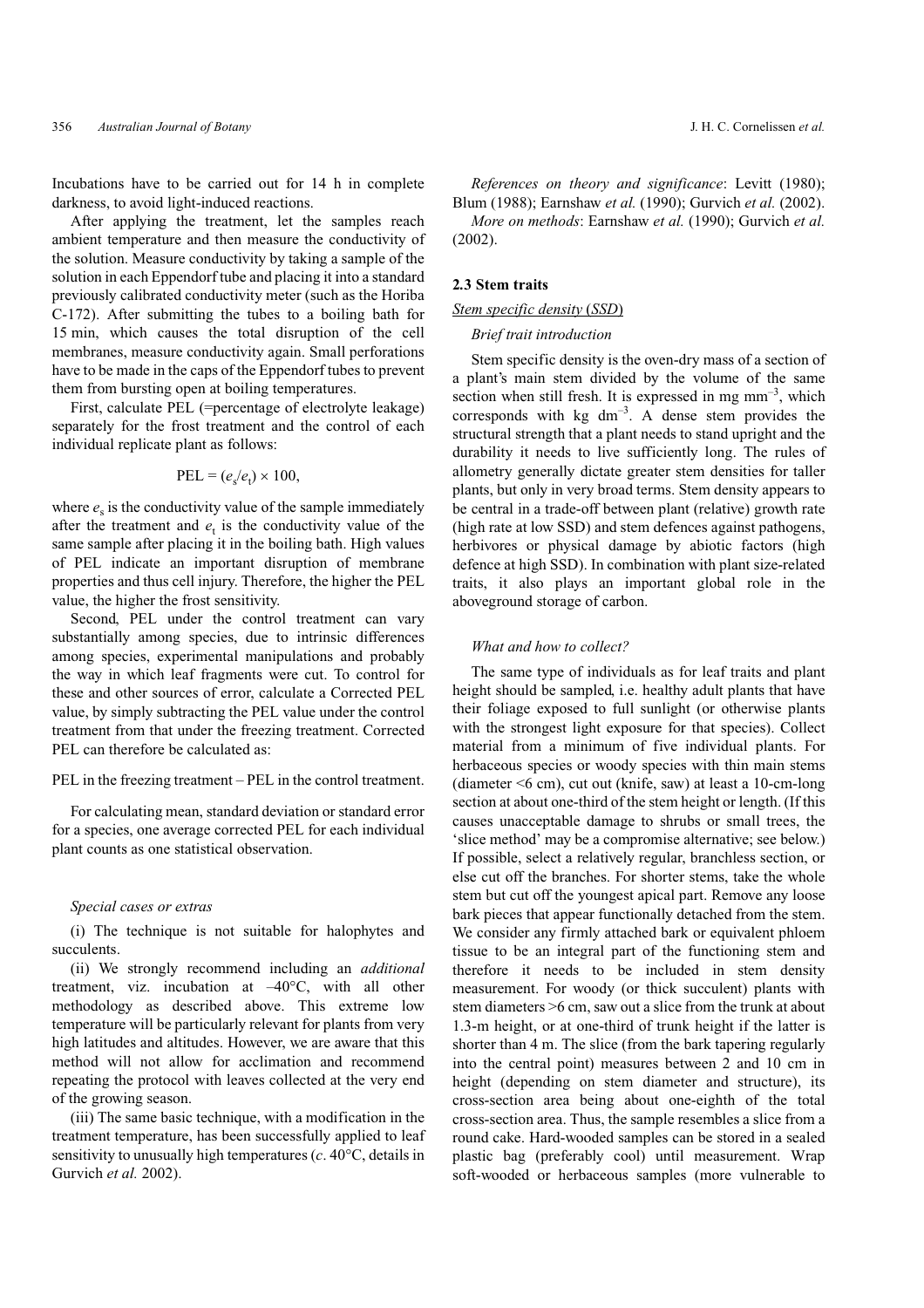shrinkage) in moist tissue in plastic bags and store in a cool box or fridge until measurement.

#### *Measuring*

The volume can be determined in either of two ways, depending on the species. The philosophy is that very large spaces (in relation to the stem diameter) are considered air or water spaces that do not belong to the stem tissue, whereas smaller spaces do. Thus, the central hollow of a hollow stem is not included in the volume, but smaller xylem vessels may be.

The preferred method is the volume replacement method. Measure the volume of the fresh (but not previously immersed) stem sample by gently rubbing it dry and then totally immersing it in water for 5 s in a volumetric flask and measuring the increase in volume. (During this time interval, the larger but not yet the smaller spaces should fill with water.) Obviously, different flask sizes are needed depending on the sizes of the samples.

For very small samples or some unusual tissues this may not work. In those cases, measure the mean diameter (*D*) of the cylindrical sample with a calliper (if needed the average of several measurements) and the length (*L*) of the sample with a calliper or ruler. If the stem is very thin, try determining the diameter from a cross-section under the microscope. Subsequently, calculate the volume (*V*) of the cylinder as:

$$
V = (0.5D)^2 \times \pi \times L.
$$

(In the case of hollow stems, estimate the diameter of the hollow and subtract the cross-sectional area of the hollow from the stem cross-section before calculating the volume.)

After volume measurement, the sample is dried in the oven at 60°C for at least 72 h (small samples) or at least 96 h (large samples) and then weighed (oven-dry mass). (Drying at 80°C for at least 48–72 h, depending on sample dimensions, would be acceptable too.)

## *Additional useful methods from forestry*

In forestry, tree cores are also commonly used. Although they do not always take a totally representative part of the stem volume (cores that do not taper towards the centre), similar data from tree cores are probably acceptable for use in broader comparisons where small deviations are not critical.

In the timber industry, the mass component of SSD (or 'wood density') is often measured at 12% moisture content and density reported as 'air-dry weight' (ADW) or 'air-dried timber'. Stem specific density as described in this protocol is called 'oven-dry weight' (ODW) in technical timber journals. Samples are usually taken at 1.3 m ('breast height'). There are numerous ADW data available in the forestry literature. On the basis of investigations on 379 tropical timbers from South America, Africa and Asia by

Reyes *et al.* (1992), ADW can be transformed to ODW or SSD as follows:

$$
SSD = 0.800ADW + 0.0134 (R^2 = 0.99).
$$

We suggest that data for ODW, directly measured or derived from ADW, can safely be used as stem specific density.

### *Special cases or extras*

(i) For plants without a well-defined stem, for instance some rosette plants, grasses and sedges, try to isolate the central area aboveground from which the leaves grow and treat these as stems. If the plant has no recognisable aboveground support structure at all, stem density is recorded as zero. Be aware that these zero values may have to be excluded from certain types of analysis.

(ii) If a plant branches from ground level (e.g. some shrubs), select the apparent main branch or a random one if they are all similar.

(iii) If one is interested in the total carbon content of a plant, *additional* samples could be taken from other parts of the support structure (branches, twigs), along with plant volume estimates.

(iv) After immersion of the sample for 5 s, an interesting *additional* measurement would be immersion for 24 h in a cool place. The difference in volume replaced, when expressed as a percentage of fresh (short-immersed) volume, could be a useful indicator of stem water storage capacity.

*References on theory and significance*: Chudnoff (1984); Lawton (1984); Barajas-Morales (1987); Baas and Schweingruber (1987); Loehle (1988); Reyes *et al.* (1992); Chapin *et al.* (1993*a*); Sobrado (1993); Borchert (1994); Brzeziecki and Kienast (1994); Favrichon (1994); Gartner (1995); Shain (1995); Brown (1997); Fearnside (1997); Castro Díez *et al.* (1998); Suzuki (1999); Ter Steege and Hammond (2001).

*More on methods*: Reyes *et al.* (1992); Brown (1997); Castro Díez *et al.* (1998).

## *Twig dry matter content* (*TDMC*) *and twig drying time*

## *Brief trait description*

TDMC is the oven-dry mass (mg) of a terminal twig divided by its water-saturated fresh mass (g), expressed in  $mg g^{-1}$ . (It is 1 minus leaf water content expressed on a fresh mass basis). Twig drying rate is expressed in days (until equilibrium moisture).

We consider TDMC to be a critical component of plant potential flammability, particularly fire conductivity after ignition (see under *Flammability*). Twigs with high dry matter content are expected to dry out relatively quickly during the dry season in fire-prone regions. Low TDMC may be positively correlated with high potential relative growth rate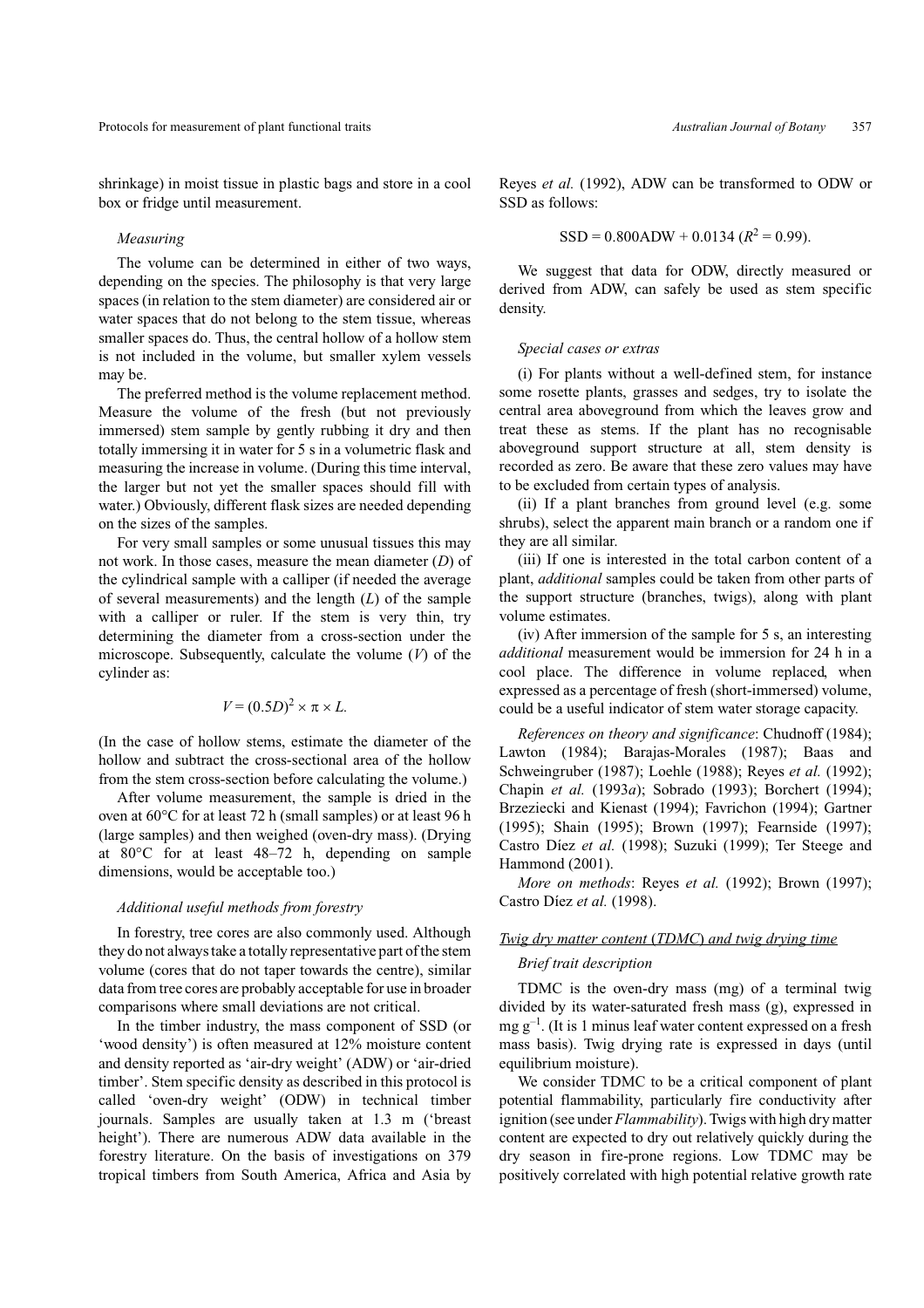(as corresponding with LDMC and stem specific density), but this has to our knowledge not been tested explicitly.

## *What and how to collect?*

Collect 1–3 terminal (highest ramification order; smallest diameter class), sun-exposed twigs from a minimum of five plants. Twigs (or twig sections) should preferable be 20–30 cm long. If a plant has no branches or twigs, take the main stem; in that case the procedure can be combined with that for *Stem specific density* (see above). In the case of very fine, strongly ramifying terminal twigs, a 'main twig' with fine side twigs can be collected as one unit.

## *Storing and processing*

Wrap the twigs (including leaves if attached) in moist paper and put them in sealed plastic bags. Store these in a cool box or fridge (never in a freezer!) until further processing in the laboratory. If no cool box is available in the field and temperatures are high, it is better to store the samples in plastic bags without any additional moisture, then follow the above procedure once back in the lab.

#### *Measuring*

Following the rehydration procedure (see under *Leaf dry matter content*), any leaves are removed and the twigs gently blotted dry with tissue paper to remove any surface water before measuring water-saturated fresh mass. Each twig sample (consisting of 1–3 twigs) is then first dried in an oven or drying room at 40°C at relative air humidity 40% or lower. Every 24 h each sample is reweighed. Twig drying time is defined as the number of days it takes (rounding up where in case of doubt) to reach 95% of the mass reduction of the sample due to drying, 100% being the maximum mass loss until equilibrium mass. Continue until you are certain the mass is at equilibrium. TDMC is defined (analogous to LDMC) as equilibrium dry mass divided by satured mass.

For calculating mean, standard deviation or standard error, the average TDMC for each individual plant (based on 1–3 twigs) is one statistical observation.

## *Special cases or extras*

(i) If ignitability is determined experimentally (see above under *Flammability*), the same twigs can be used at equilibrium dry mass.

*References on theory and significance*: Bond and Van Wilgen (1996); Lavorel and Garnier (2002).

*More on methods*: Garnier *et al.* (2001*b*) (foliar equivalent).

## *Bark thickness* (*and bark quality*)

## *Brief trait description*

Bark thickness is the thickness (in mm) of the bark, which is defined here as the part of the stem that is external to the wood or xylem—hence, it includes the vascular cambium. Thick bark has been shown to insulate meristems and bud primordia from lethally high temperatures associated with fire, although the effectiveness depends on the intensity and duration of a fire, on the diameter of the trunk or branch, on the position of bud primordia within the bark or cambium and on bark quality (e.g. thermal conductivity) and moisture. Thick bark may also provide protection of vital tissues against attack by pathogens, herbivores, frost or drought. It should be realised, however, that the structure and biochemistry of the bark (e.g. suberin in cork, lignin, tannins, other phenols, gums, resins) are often important components of bark defence (but partly also flammability; see above) as well.

## *What and how to collect?*

The same type of individuals as for leaf traits and plant height should be sampled, i.e. healthy, adult plants that have their foliage exposed to full sunlight (or otherwise plants with the strongest light exposure for that species). Collect material from a minimum of five individual plants. Measure bark thickness on a minimum of five adult individuals, preferably (to minimise damage) on the same samples that are used for measurements of stem specific density (see above). For woody species with thin main stems (diameter <6 cm), take the sample at about one-third of the height or length of the main stem (see under *Stem specific density*), for woody (or thick succulent) plants with stem diameters >6 cm at about 1.3 m height. If you do not use the stem specific density sample, cut out a piece of bark of at least a few centimetres wide and long. Avoid warts, thorns or other protuberances and remove any bark pieces that have mostly flaked off. The bark as defined here includes everything external to the wood (i.e. any vascular cambium, secondary phloem, phelloderm or secondary cortex, cork cambium or cork).

#### *How to measure?*

Since fire tends to occur during dry periods, the bark piece is first air-dried at low (<60%) air humidity, unless it has reached low moisture content already at the time of sampling. For each sample, five random measurements of bark thickness are made with callipers (or special tools used in forestry), if possible to the nearest 0.1 mm. *In situ* measurement with a purpose-designed forestry tool is an acceptable alternative. Take the average per sample. Bark thickness (mm) is the average of all sample means.

## *Special cases or extras*

(i) In addition to bark thickness, several structural or chemical components of bark quality may be of particular interest (see above). An easy but possibly important one is the presence (1) versus absence (0) of visible (liquid or viscose) gums or resins in the bark.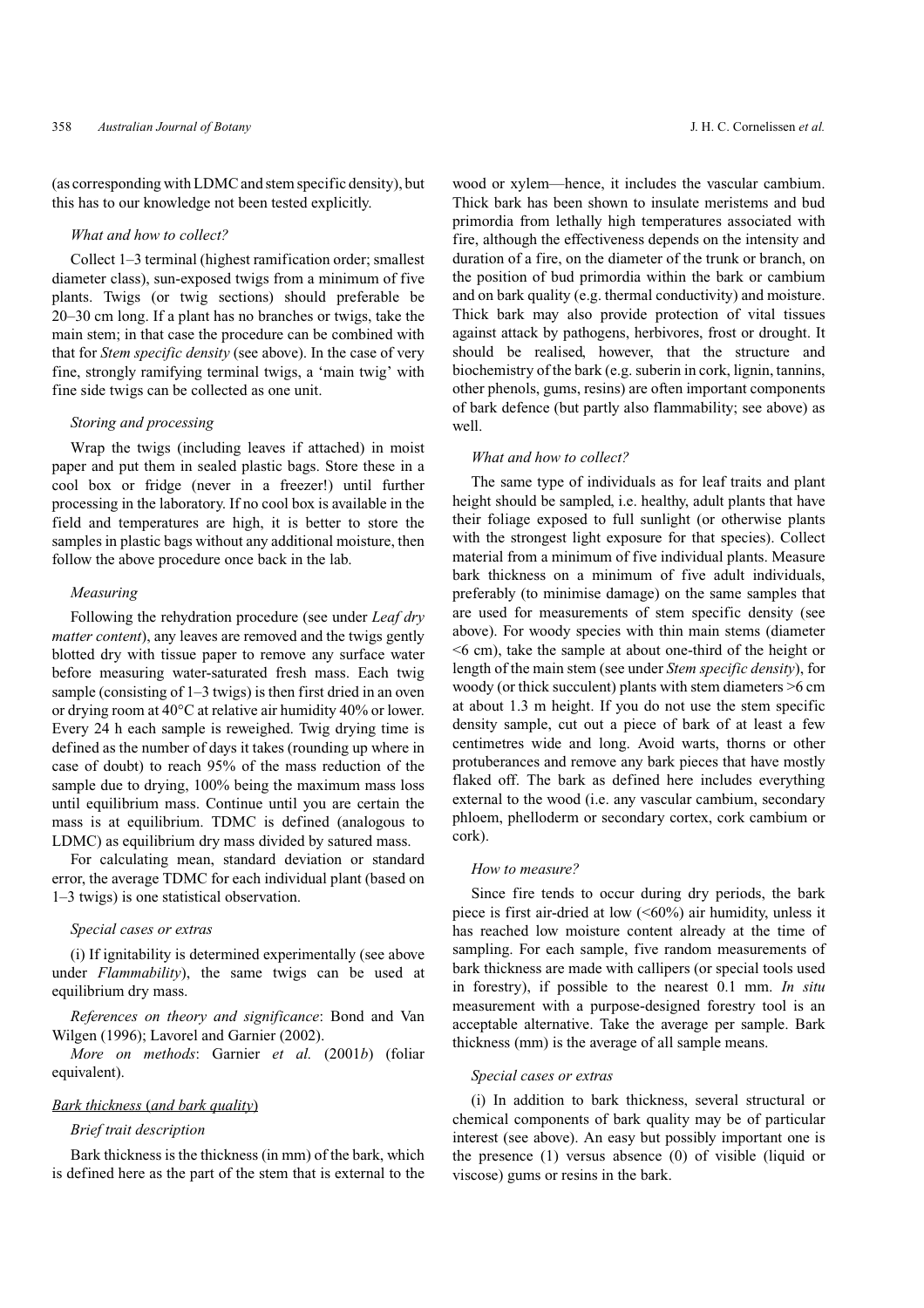(ii) Bark surface structure (texture) may determine the capture and/or storage of water, nutrients and organic matter. These factors and texture itself may be important for the establishment and growth of epiphytes. We suggest the following five broad (subjective) categories: (1) smooth, (2) very slight texture (amplitudes of microrelief within 0.5 mm), (3) intermediate texture (amplitudes 0.5–2 mm), (4) strong texture (amplitudes 2–5 mm) and (5) very coarse texture (amplitudes >0.5 mm). Bark textures may be measured separately for the trunk and smaller branches or twigs, since these may differ greatly and support different epiphyte communities.

(iii) For flaking (decorticating) bark see under *Flammability*.

*References on theory and significance*: Gill (1995); Shain (1995); Bond and van Wilgen (1996); Wainhouse and Ashburner (1996); Gignoux *et al.* (1997); Pausas (1997); Pinard and Huffman (1997); Hegde *et al.* (1998).

*More on methods*: Pinard and Huffman (1997); Hegde *et al.* (1998).

#### **2***.***4. Belowground traits**

## *Specific root length* (*SRL*) *and fine root diameter*

## *Brief trait introduction*

Specific root length (SRL) is the ratio of root length to mass, usually expressed as m  $g^{-1}$ . Fine root diameter is expressed in mm. SRL is considered the belowground analogue of specific leaf area (see SLA), in that it describes the amount of 'harvesting' or absorptive tissue deployed per unit mass invested. Plants with high SRL are able to build longer roots for a given dry mass investment and this is achieved by constructing roots of thin diameter or low tissue density. Theory based mainly on analogies to aboveground 'leaf theory' and empirical evidence from seedling glasshouse experiments and limited field studies suggest that species of higher SRL have (1) faster root elongation rates, (2) higher rates of nutrient and water uptake, (3) faster root turnover, (4) been linked with high relative growth rates of seedlings and (5) are less likely to be associated with mycorrhizae. Furthermore, thicker roots have been indicated to (1) exert greater penetration force on soil, (2) better withstand low soil moisture and (3) have higher rates of water transport within the root, although they are more expensive per unit length to construct and maintain.

## *What and how to collect?*

We define absorptive roots as roots whose function is the absorption of water and nutrients. While leaves senesce and fall from a branch at the end of their lifetime as light-harvesting organs, absorptive roots may either shrivel and dry (true 'death'), or may undergo secondary growth or subsequent thickening upon which they cease to function as absorptive organs, becoming pipes for the conductance of water and nutrients (functional 'death', in terms of water and nutrient absorption) and anchors for holding the plant upright. Generally, roots <2 mm in diameter are defined as 'fine roots' in studies of soil occupation by roots (measuring the amount of root length per volume of soil). This does not necessarily represent a useful morphological guide to comparing roots of indentical function (water and nutrient absorption) across all species of plants. With the goal of cross-species' comparisons of SRL (of absorptive roots, befitting SRL theory), we define absorptive roots as those that display root hairs and/or healthy root caps. Be aware, though, that in ectomycorrhizal species many or all absorptive roots may be covered by a hyphal mantle (see below under *Nutrient uptake strategies*). In such cases, selecting absorptive roots is left to the judgement of the researcher.

Sample absorptive roots from at least five individuals of each species. To obtain samples, dig a hole about 20 cm deep, close to the base of the plant. (For particular large species that only have thick support roots near the surface, a deeper hole may turn out to be better.) The aim is to find a root connected to the plant and gently tease apart soil aggregations from around the smaller roots that may branch from it. If certain that there are no roots of any other species entering soil aggregates, one might consider bagging whole soil aggregates which will presumably contain some healthy absorptive roots. Place all of the small, healthier looking roots and any soil aggregates into a self-sealing plastic bag and keep cool and humid. A hand lens (magnifying glass) is useful for determining in the field whether roots appear healthy. Small plants (e.g. grasses, herbs, semi-shrubs) are more easily sampled by excavating the entire individual. More complete root systems may then be washed and the absorptive roots selected from them. Collect as much material as possible, given that samples should include 10 or more absorptive roots, depending on the time available to measure. For some semi-arid shrub species, it can be difficult to find many healthy absorptive roots at all (H. D. Morgan, pers. obs.), so the amount of material sampled will reflect the relative abundance of healthy absorptive roots on the root system of a particular species.

## *Storing and processing*

Store humid, airtight samples of roots, including soil aggregates, in a refrigerator, for up to a week. Processing begins with washing, to remove soil from the roots. Place samples on a fine-mesh sieve (0.2 mm) and rinse until roots are as free from loose soil as possible. Remove absorptive roots from the sieve and place into a petri dish under a dissecting microscope. Using a soft brush, or fine forceps, remove as much soil as possible from the surface of the roots and amongst the root hairs. Since fine soil particles tend to lodge fast amongst root hairs, it is unlikely that roots will be entirely free of soil particles—for this reason, it is wise to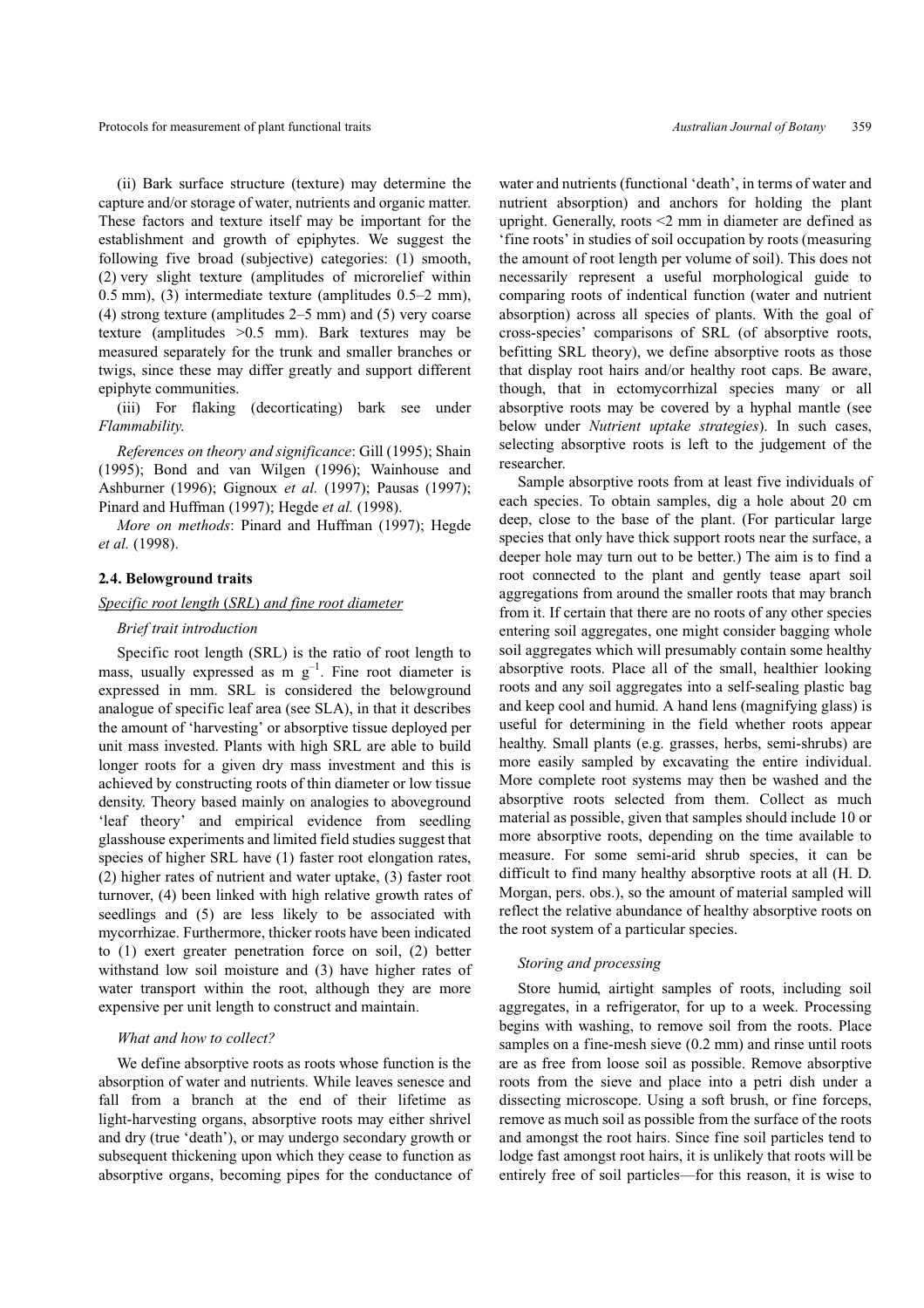consider ashing the roots to measure the level of 'contamination' (see under *Special cases or extras*, this section and Böhm 1979).

## *Measuring*

Under a dissecting microscope, sort live, healthy roots from the recently washed sample. Live roots generally have a lighter, fully turgid appearance, compared with dead or dying roots of the same species that appear darker and floppy or deflated (Böhm 1979; Fitter 1996). It will help to observe a range of ages and colours of absorptive roots for each plant species before measurement, in order to properly identify healthy live roots. Of course, include only those roots that display root hairs and/or a root cap, or else fine roots with ectomycorrhizal hyphal mantles.

With an eyepiece graticule calibrated for each objective, record (for each plant) the length and diameter of at least 10 of the absorptive roots. For diameter measurements, use the highest-power objective possible, such that the width of each root section is maximised in the field of view. Diameter is defined as the diameter of the root not including root hairs and should be measured behind the zone of elongation, amongst the root hairs. In the case of ectomycorrhizal mantles, include these in the width measurements, since they function as part of the absorptive system of plant roots. Following measurement, dry root samples in an oven at 60°C for at least 72 h (or else at 80°C for 48 h) and weigh. Sample masses will be small (can be in the order of  $10^{-2}$  mg), so a sensitive balance must be used. Divide root length by dry mass to obtain SRL. Mean SRL of the 10 subsamples is used as one replicate (plant) for statistical analyses.

## *Special cases or extras*

(i) Since all soil particles can never be removed from the surface of roots, it is advisable to quantify the degree of soil 'contamination' present on the surface of the collected roots. This is done by ashing the roots in a muffle furnace at 650°C. Nutrients contained in the roots themselves are left as residues in the ash, so dissolve these with hydrochloric acid. Decant the acid solution and dry the remaining solid ash at 105°C. The final mass represents the mass of soil particles on the root surfaces, which is subtracted from the crude root mass obtained earlier. See Böhm (1979, pp. 126, 127) for comment on this method.

(ii) For measuring lengths (and subsequently SRL) of more extensive root systems, the line-intersect method is widely used, in which basically the number of points where roots touch a grid is recorded and translated into length via calibration (see Newman 1966 and Tennant 1975 for details). This can be mechanised with the aid of a Delta-T area meter (Cambridge, UK), set in the 'length' position, but in that case careful calibration with cotton threads of similar colour and shape (and known length) is necessary (Cornelissen 1994).

*References on theory and significance*: Nye and Tinker (1977); McCully and Canny (1989); Boot and Mensink (1990); Aerts *et al.* (1991) (implications for belowground competition); Eissenstat (1992); Ryser (1996); Eissenstat and Yanai (1997) (both: SRL and root turnover/root lifespan); Reich *et al.* (1998); Wright and Westoby (1999); Eissenstat *et al.* (2000); Wahl and Ryser (2000) (all: SRL considerations for grasses); Guerrero-Campo and Fitter (2001) (all: general theory of SRL and root diameter); Steudle (2001) (all: absorptive root length and water and nutrient uptake, change of absorptive function with age); Nicotra *et al.* (2002) (both: trait relationships with SRL among seedlings of woody species).

*More on methods*: Böhm (1979) (general root methods); Fitter (1996) (general appearance of roots); Bouma *et al.* (2000) (root length and diameter).

#### *Root depth distribution and 95% rooting depth*

### *Brief trait introduction*

Root depth distribution measures how the root biomass of an individual is distributed vertically through the soil. Depth distribution is expressed as dry root mass per volume of soil  $(g m<sup>-3</sup>)$  in relation to depth. Root depth distributions provide information about (1) where in the soil different species obtain water and nutrients, (2) the likelihood of belowground competition between species, (3) which species are likely to benefit given certain changes in resource supply, (4) distribution of carbon sequestration through the soil and (5) how aspects of atmospheric and groundwater fluxes are facilitated. A recent global analysis of root depth distributions showed that more than 90% of all root biomass profiles documented in the literature had at least 50% of root biomass in the upper 30 cm of soil and 95% of root biomass in the upper 2 m of soil (Schenk and Jackson 2002). The rooting depth of 95% is an estimate of the depth, in metres, above which 95% of the root biomass of a species is located. It was further shown to be fairly well extrapolated from incomplete root depth distributions from a range of ecosystems worldwide, using a logistic dose–response model (Schenk and Jackson 2002). Extrapolating 95% rooting depth summarises species' root depth distributions into a single value that can be compared across species. To the extent that root depth distributions do actually fit logistic curves, a single value can capture essentials of differences between species or habitats.

#### *Identity crisis*

To confirm the species identity of roots sampled by auger (apparatus to bore holes) requires anatomical or molecular comparisons with other roots of that species. This may be quickly done anatomically for the larger, non-woody roots, but to do this for all roots within a sample defeats the 'softness' of this trait. We suggest excavation of intact root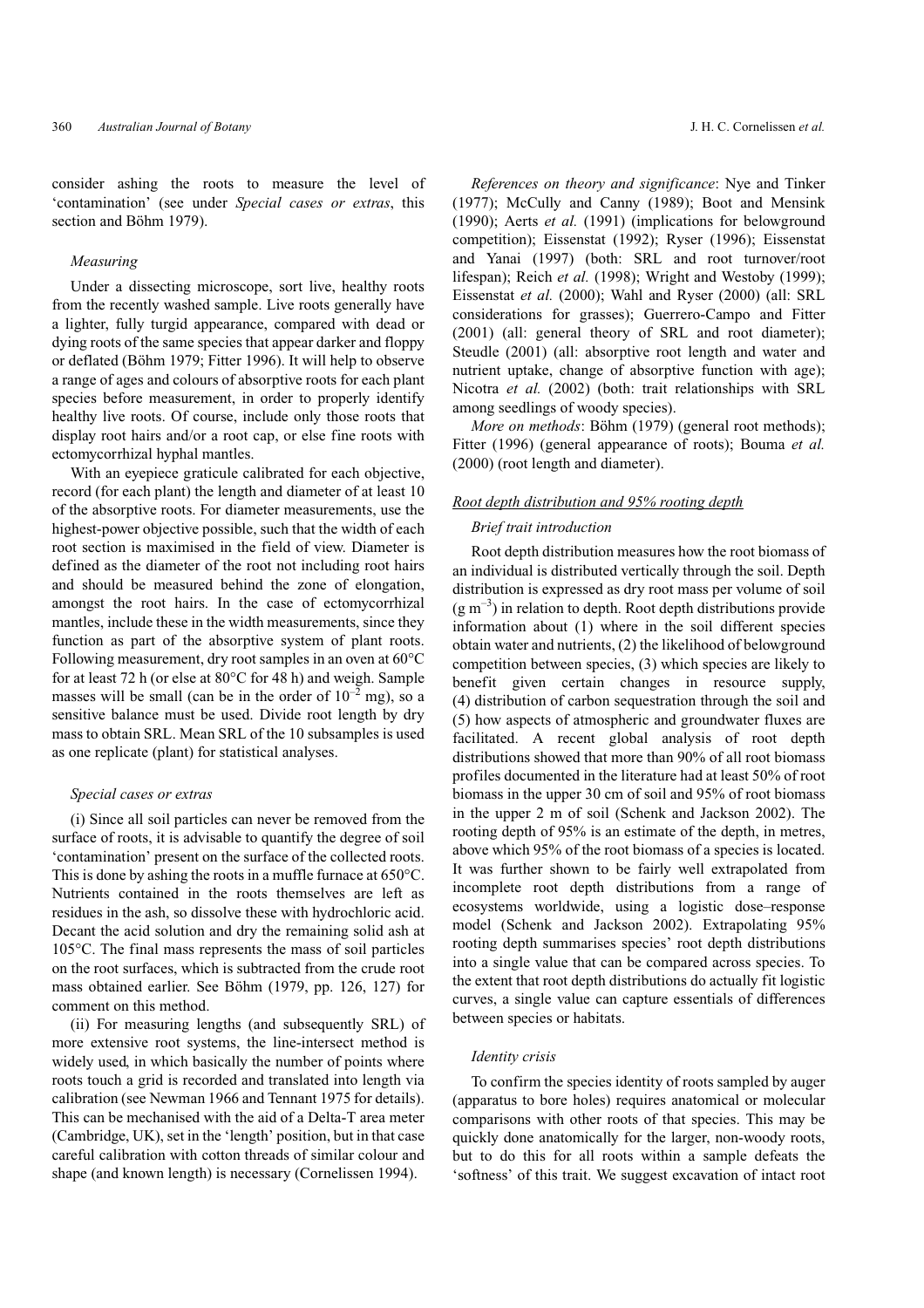systems of whole individuals where possible (e.g. for grasses, herbs or small shrubs), making root identification simple. Further, one may determine root biomass distributions for complete root systems, while also directly measuring maximum rooting depth, which should be included in results wherever possible.

When species are too large to be excavated whole, judiciously select a grove of conspecific plants, under which presumably few roots from other species would find their way. Sample as set out below with respect to placement of cores. During washing, visual checks of roots will reveal obvious impostors in samples (but not all roots of non-target species).

### *What and how to collect?*

Select at least five individuals of each species, given the constraints to individual selection imposed by the identification difficulties outlined previously. Using a hand auger of about 7 cm diameter (Böhm 1979), auger a vertical hole close to the base of the ramet. The hole should be dug at a random compass direction from the base of the individual. As a rough guide, sample grasses and herbs within 30 cm of the base of each ramet, for shrubs, sample 0.5–1 m from the base of the ramet, for trees, sample at a distance of 1–1.5 m from the base. Take soil from at least five separate depths of 20 cm each, to a total sample depth of *at least* 1 m. It is preferable to sample deeper, to a depth of 2 m, particularly for shrub and tree species whose roots are placed deeper; however, we realise that this will depend on the tools and time available. It does not matter that mixing of soils and roots occurs within a depth increment, but be sure to separate individual depth increments within a sample. Store individual depth increments of each sample separately in air-tight containers such as tough, self-sealing plastic bags.

If very few roots are obtained within each sample, it may be that the individual has very few roots through the soil, has not placed roots in a particular part of the soil, or both. In this case, take more samples from each individual, following the protocol set out above.

### *Storing and processing*

*Washing roots from soil.* Roots are best removed from the soil by washing, using methods such as described by Böhm (1979). Washing by hand is effective at obtaining most roots (depending on the size of the sieves used) and does not require specialised equipment. To hand-wash, place each 20 cm deep soil sample from the core into a separate bucket and add water to form a suspension. Once all the soil aggregates have dissociated (use fingers to gently squeeze the aggregates apart) and the heavy particles have settled, tip the suspension into a fine sieve  $(0.2–2 \text{ mm})$ . Water may be sprayed onto the sieve to help wash the soil particles through. Add more water to the bucket to repeat the suspension and wet-sieving process. Repeat a number of times until the suspension contains no roots and is generally clear, leaving only the heavy roots and sand particles behind. Collect the heavy roots and add them to the washed root sample.

*Identifying and sorting roots.* Once the soil has been washed from the samples, remove any other non-root material using magnifying glass and forceps. Further separate the samples into live and dead fractions, discriminating between live and dead roots as described in *Specific root length* (above).

### *Measuring*

Dry live and dead root biomass separately in an oven at 60°C for at least 72 h and weigh. Since it is impossible to remove all soil particles from the root surfaces, there will be some degree of contamination of root biomass with soil. To account for this, see notes on ashing (under *Specific root length*, above) and Böhm (1979). Record root biomass per soil volume for each 20-cm core section. Subsequently, estimate 95% rooting depth, for instance through regression of mass per volume on soil depth.

For guidelines for extrapolating 95% rooting depth from incomplete root depth distributions, see Schenk and Jackson (2002).

## *Special cases or extras*

(i) Remember to always include the diameter of the sample (measured as the diameter of the core—generally the outer diameter of the auger head), so that root distribution may alternatively be calculated on a land surface-area basis (important for later syntheses).

(ii) When sampling larger shrubs and trees, the researcher will encounter thicker woody roots. The best way to deal with this is to use a specialised wood-cutting auger, such as the type shown in Böhm (1979).

(iii) If the soil is particularly clayey, aggregated, or contains calcium carbonate, consider adding a dispersal agent to the washing water. The best washing additive varies, depending on the particular condition of the soil and is discussed by Böhm (1979).

(iv) It may be possible to develop a quick, quantitative molecular technique to measure the amount of non-target species roots in a particular sample and this would be an excellent development for root research (see also Jackson *et al.* 1999).

*References on theory and significance*: Gale and Grigal (1987); Jackson *et al.* (1996); Casper and Jackson (1997) (belowground competition between individuals); Kleidon and Heimann (1998) (root depth and effects on global carbon and water cycles); Jackson (1999); Adiku *et al.* (2000); Guerrero-Campo and Fitter (2001) (both: costs and benefits of shallow and deep roots); Schenk and Jackson (2002) (all: models of root depth distribution, global syntheses of root depth distributions).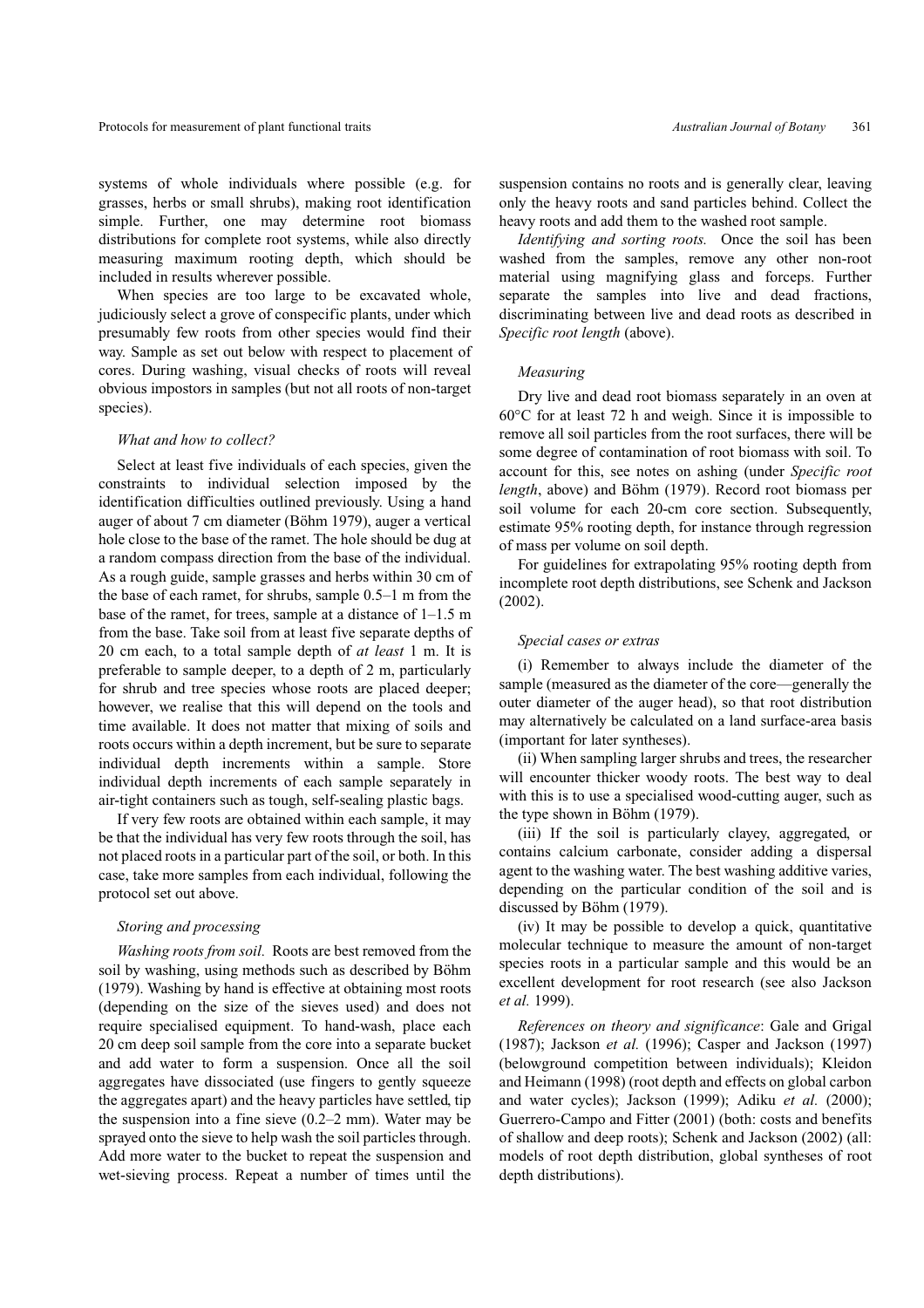*More on methods*: Böhm (1979); Caldwell and Virginia (1989) (types of augers, separating roots and soil); Jackson *et al.* (1996); Jackson (1999); Schenk and Jackson (2000) (all: extrapolating 95% rooting depth).

#### *Nutrient uptake strategy*

## *Brief trait description*

The mode and efficiency of uptake of essential macronutrients is paramount for plant growth and the position of different species in ecosystems varying in nutrient availability. The Plant Kingdom has come up with a series of effective adaptive mechanisms to acquire nitrogen and phosphorus, in particular. Most of these adaptations are, logically, most common in ecoystems with low nutrient availability. Nutrient uptake strategy is a categorical trait, with the following main strategies:

(1) *nitrogen fixer* (symbiosis with N<sub>2</sub>-fixing bacteria) efficient N uptake;

(2) *arbuscular mycorrhiza* (symbiosis with arbuscular mycorrhizal fungi, AMF)—efficient P uptake;

(3) *ectomycorrhiza* (symbiosis with ectomycorrhizal fungi, EMF)—uptake of inorganic and (relatively simple) organic forms of N and P;

(4) *ericoid* (symbiosis with ericoid mycorrhizal fungi)—efficient uptake of (simple and complex) organic forms of N and p;

(5) *hairy root clusters* (proteoid roots)—efficient P uptake;

(6) *orchid* (symbiosis with orchid mycorrhizal fungi);

(7) *root hemiparasite* (green plants that extract nutrients from the roots of a host plant)—efficient capture and uptake of N and P;

(8) *myco-heterotrophs* (plants without chlorophyll that extract carbon and probably most nutrients from dead organic matter via saprotrophic fungi or from mycorrhizal fungi associated with the roots of their host plant)—efficient C and probably efficient N and uptake;

(9) *holoparasites* (plants without chlorophyll that extract carbon and nutrients directly from a host plant)—efficient N, P and C uptake;

(10) *carnivorous—*efficient capture and uptake of organic forms of N and P;

(11) *specialised tropical strategies* (mostly in epiphytes):

(a) tank plants (ponds)—efficient nutrient capture and water storage,

- (b) baskets—efficient nutrient and water capture,
- (c) ant nests—efficient uptake of nutrients,

(d) trichomes—efficient uptake of nutrients and water through bromeliad leaves and

(e) root velamen radiculum—efficient uptake and storage of water and nutrients; and

(12) *none*: no obvious specialised N ort P uptake mechanism; uptake presumably directly through root hairs (or through leaves, e.g. in the case of certain ferns with very thin fronds).

By using the protocols below, assign preferably one category to each plant species, namely the predominant one. In cases where both a specialised N and a specialised P uptake strategy seem important (e.g. N-fixing and hairy root clusters), give both categories. N-fixing (1) takes priority over other N-related strategies. If there is good evidence to classify a species in one of the Categories 1–11, there is no need to further test for Categories 1–4. For most strategies, useful data are also available in the literature for many species, for instance Harley and Harley (1987*a*, 1987*b*, 1990) for mycorrhizal associations of many temperate European species, Sprent (2001) for a comprehensive list of N-fixing species and Mabberley (1987) for general information for a huge number of genera and families.

### *What and how to collect? (Categories 1–4)*

To check for  $N<sub>2</sub>$ -fixing capacity and mycorrhiza, dig up a minimum of five (preferably 10) healthy looking plants during the growing season, from typical sites for each of the predominant ecosystems studied. If possible, use the same plants used to determine specific root length and root depth distribution (see above). Plant roots need to be carefully washed and soil particles removed by rinsing or with fine forceps. It is important to use roots that are attached to the plant, otherwise there is the risk of mixing roots of different plant species.

## *Storing, processing and observations (Categories 1–4)*

Washed roots can be stored at 4°C for several days before further cleaning and staining procedures start. N-fixing root nodules and ectomycorrhizal roots can be identified visually at lower magnification under a dissecting microscope (see below). Arbuscular and ericoid mycorrhizal fungi inhabit the inside of the roots and the procedures to determine root colonisation by these fungi are more elaborate. Clear and more detailed descriptions of the procedures explained below are given by Brundrett *et al.* (1996). The species belongs to one of the Categories 1–4 below if the relevant structures are clearly seen in at least a third of the plants, or in at least two plants if only five plants are sampled.

#### (*1*) *Nitrogen fixers*

Check for nodules on washed root systems under the dissecting microscope. The roots of most legumes (Mimosaceae, Fabaceae/Papilionaceae, Caesalpiniaceae) contain mostly globose or semiglobose root nodules of diameters 2–10 mm (Corby 1988) (see Figs 3, 4). Finger-like elongated forms also occur. The number of root nodules can vary greatly: some roots are almost 'covered' with nodules, while on other roots they are sparsely distributed. Nodules tend to be clearly pink, or sometimes red or brown (rarely black) in colour, while active N fixation is taking place.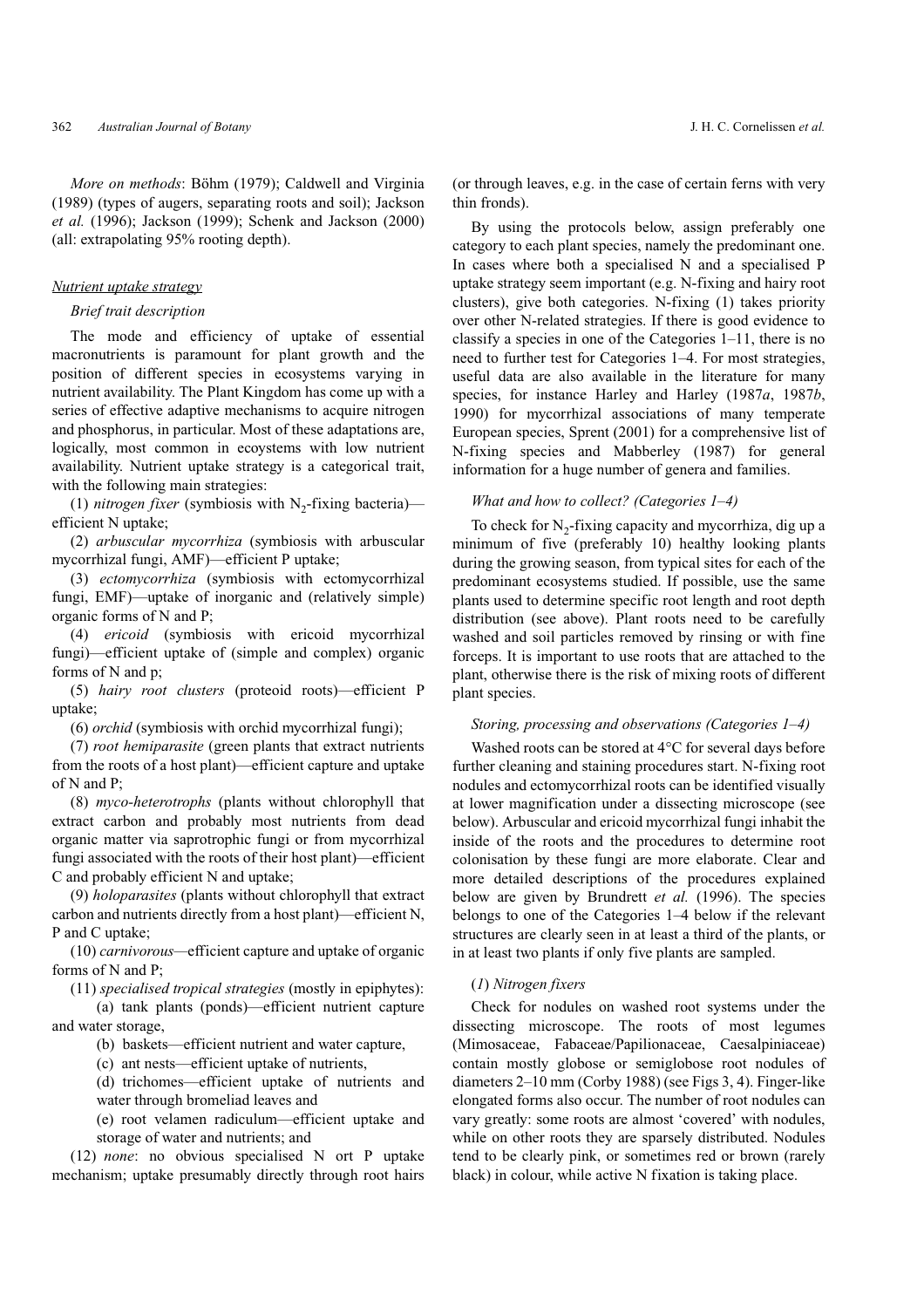

Fig. 3. Root system of *Vicia sativa*, showing N-fixing nodules.

Be aware that (i) some legume species do not form symbiotic root nodules, (ii) root nodules with symbiotic *Rhizobium* bacteria have also been reported from Ulmaceae (*Trema cannabina*) and Zygophyllaceae (*Zygophyllum* spp., *Fagonia arabica*, *Tribulus alatus*), while they have been suspected to occur in some other families as well (Becking 1975) and (iii) some legume species (e.g. *Sesbania* in tropical forests) bear the nodules on the stem.

Other root structures that host N fixers are the 'actinorhiza', found in some members of other vascular plant families (Table 7). Actinorhiza usually contain N-fixing actinomycetes, particularly of the genus *Frankia*, and they have a different morphology from legume nodules. Some taxa feature coralloid nodules (the *Alnus* type), while other taxa have upward-pointing nodules extending into upward-pointing rootlets (the *Casuarina/Myrica* type) (see Table 7). Good photographs of these types are in Becking (1975). Be aware that there are also plant taxa that feature nodule-like structures without N-fixing symbionts (Becking 1975).

Some further vascular plants host N-fixing bacteria (*Nostoc*, *Anabaena*) in looser structures, notably the water fern *Azolla*, *Gunnera* and some members of the Cycadaceae (cycads). Some tropical grasses also form loose associations with N-fixing bacteria (Wullstein *et al.* 1979; Boddey and Döbereiner 1982). The trait to look for is the presence of sheaths of sand grains on the grass roots ('rhizosheaths').

## (*2*) *Arbuscular mycorrhiza* (*AMF*)

(a) Clear the roots in a 10% potassium hydroxide (KOH) solution at 90°C in a water bath. Clearing time depends on root age and plant species and varies from 5 min for young herb roots collected in pot experiments, to 1 h for old roots from the field. Clearing is necessary to remove cell contents and pigments. Staining after clearing shows the fungal structures (when present) inside the root. (b) Next, wash the roots with water or hydrochloric acid to remove the potassium hydroxide. The washed roots can be stained with a trypan blue solution (0.05% trypan blue in 2:1:1 lactic acid:water:glycerol) or a chlorazol black E solution (0.03% chorazol black E in 1:1:1 lactic acid:water:glycerol). Staining needs to be done in a water bath at 90°C for 20 min (or shorter with young fragile roots from pot experiments). (c) Wash the stained roots again with water and store and destain the roots in a glycerol solution. Trypan blue is carcinogenic and it needs to be recollected after use. Use gloves when clearing and staining! (d) Cut thin longitudinal sections of 10 root pieces per root system. (e) Examine the roots under the microscope at  $\times$ 100 magnification. The degree of mycorrhizal colonisation varies depending on staining agent and plant species (Gange *et al.* 1999).

Hyphae typically spread longitudinally between cortical cells within the intercellular spaces. In some cases hyphae also penetrate cortical cells and spread from cell to cell.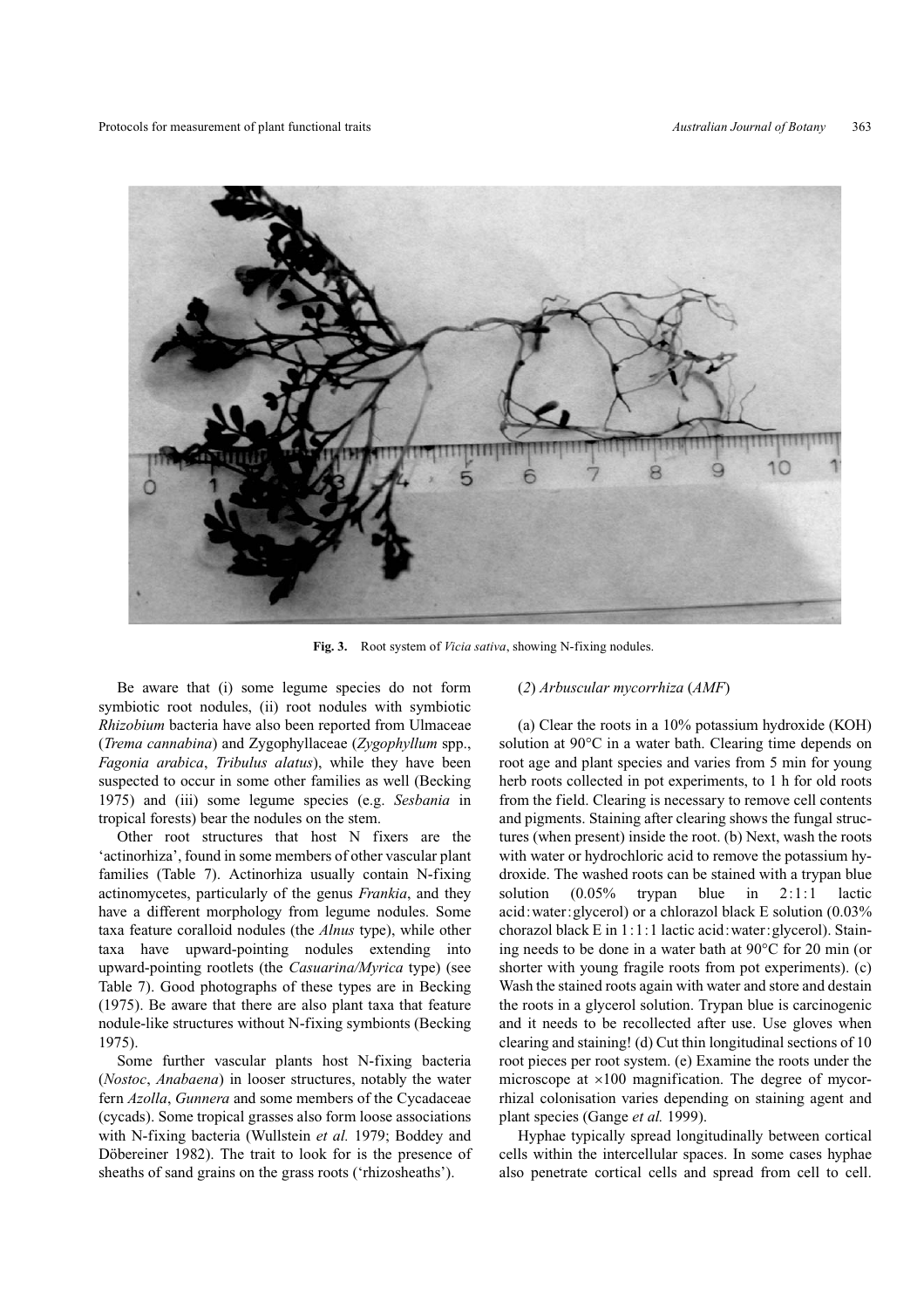

**Fig. 4.** Close-up of a *Lotus corniculatus* nodule.

**Table 7. Non-leguminous taxa in which nitrogen-fixing, nodulated species have been reported (data from Becking 1975)** The number of reported nodulated species is given in parentheses.

A, *Alnus*-type nodules; C, *Casuarina/Myrica*-type nodules

| Family            | Genus                                                       | Nodule type |
|-------------------|-------------------------------------------------------------|-------------|
| <b>Betulaceae</b> | Alnus $(33$ spp.)                                           | A           |
| Casuarinaceae     | Allocasuarina, Casuarina (18 spp.),<br>Gymnostoma           | C           |
| Coriariaceae      | Coriaria (12 spp.)                                          | A           |
| Elaeagnaceae      | Elaeagnus (14 spp.), Hippophae                              | A           |
|                   | $(1 sp.),$ Shepherdia $(2 spp.)$                            |             |
| Myricaceae        | Comptonia (1 sp.), Myrica (20 spp.).                        | C           |
| Rhamnaceae        | Ceanothus (32 spp.), Colletia (2 spp.),<br>Discaria (1 sp.) | A           |
| Rosaceae          | Cercocarpus (3 spp.), Dryas (3 spp.),<br>Purshia (2 spp.)   | A           |
| Zamiaceae         | Macrozamia                                                  | ?           |

Usually many hyphae can be observed in a longitudinal section of a root under the microscope (Fig. 5). AMF are characterised by arbuscules, extensively branched tree-like structures that are formed within cortical cells of young roots. Arbuscules are often difficult to detect in field roots since they have, in most cases, a limited life span. Arbuscules have a granualar appearance under the microscope. Vesicles, swollen structures of variable size and shape within the intercellular spaces, are formed by some AMF fungi and are, when present, a good indicator for AMF infection (Fig. 5). Vesicles are thought to have a storage function and contain small lipid droplets that sometimes can be detected under the microscope. It may be difficult to distinguish AMF from other root colonising fungi. Hyphae from members of the Basidiomycetes and Ascomycetes (two abundant classes of fungi in soils) contain hyphal septa at regular distances, while septa are mostly absent in AMF.

## (*3*) *Ectomycorrhiza* (*EMF*)

Parts of the root system of ectomycorrhizal plants are surrounded by a mantle of fungal hyphae, which have replaced any root hairs. Ectomycorrhizal roots are typically swollen and often dichotomously branched (Fig. 6). Ectomycorrhizal fungi differ from AMF in that the largest part of the fungus remains outside the root. Many different ectomycorrhizal structures have been observed depending on the identity of fungus and plant host. The colour atlas of ectomycorrhizae (Agerer 1986–1998) shows many types and species of ectomycorrhiza. Ectomycorrhizal structures can be further examined under the microscope. A thin cross-section of a plant root can be made with a sharp razor blade and subsequently be stained with chlorazol black (see under AMF). Such a section typically shows the mantle at the root surface and a Hartig net of fungal hyphae surrounding root cortex cells within the root. An additional useful (but not exclusive) trait is the clear 'fungal' smell that some ectomycorrhizal roots have. Also, many ectomycorrhizal fungi produce conspicuous epigeous fruiting bodies (including many of the well-known toadstools), which may give a first suspicion about the possible ectomycorrhizal status of neighbouring plants. Molina *et al.* (1992, table 11.1) listed the families and genera of such fungi.

Ectomycorrhizal fungi are particularly common in a range of plant families, including for instance Betulaceae, Caesalpineaceae, Dipterocarpaceae, Fagaceae, Myrtaceae, Nyctaginaceae, Pinaceae and Salicaceae.

## (*4*) *Hairy root clusters* (*proteoid roots or cluster roots*)

Under the (dissecting) microscope, look for 'distinct clusters of longitudinal rows of contiguous, extremely hairy rootlets' (Lamont 1993), or 'a region of the primary or secondary root where many short rootlets are produced in a compact grouping, giving the appearance of a bottle brush' (Skene 1998). Examples for hairy root clusters of a sedge are shown in Fig. 7 and in Grime (2001, p. 78). These structures are a relatively recent topic of investigation and new taxa hosting them may well be found. Careful examination is especially recommended for species belonging to families known to feature members with hairy root clusters (Table 8). First get familiar with their appearance by checking roots of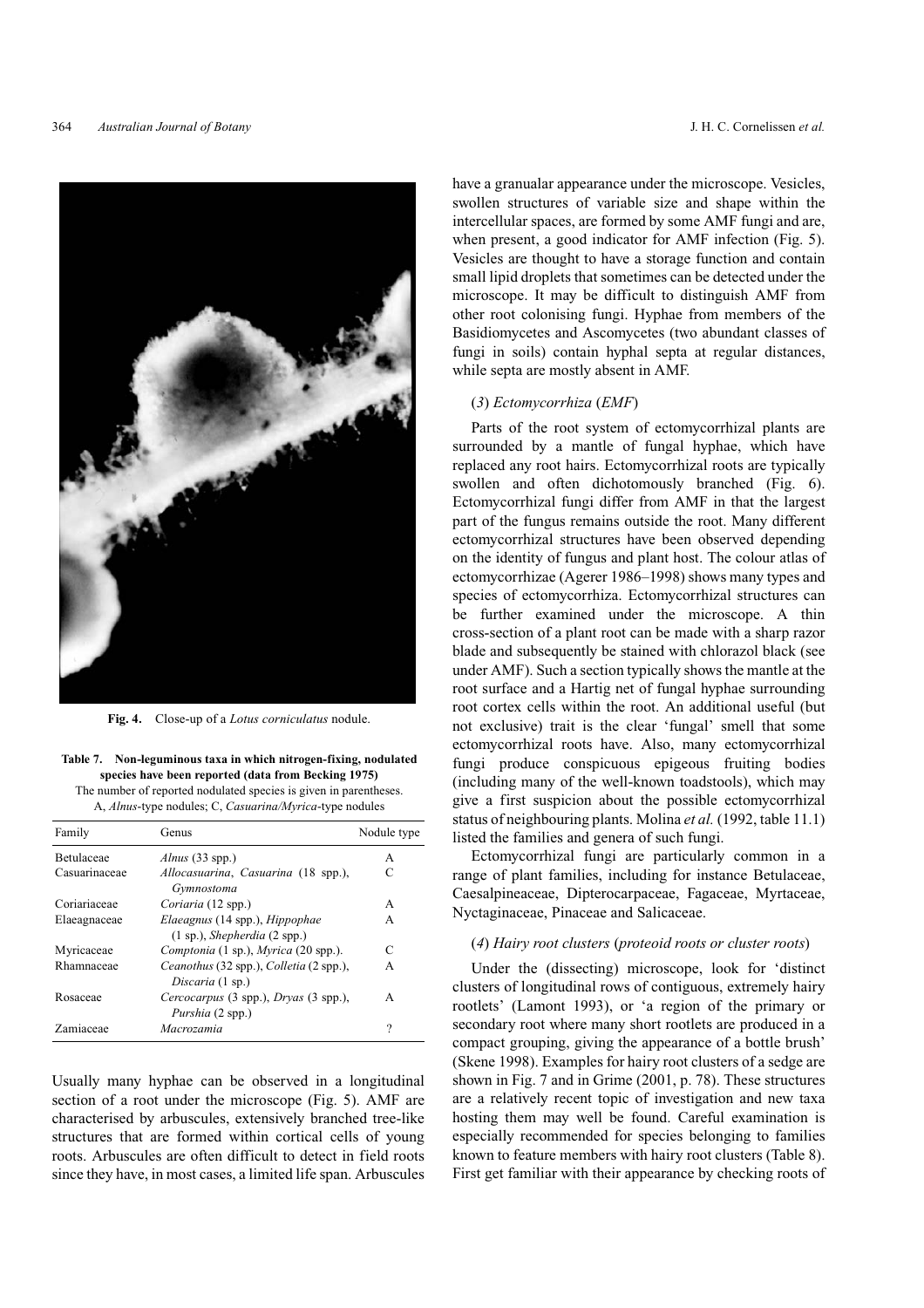Protocols for measurement of plant functional traits *Australian Journal of Botany* 365



**Fig. 5.** Structures of arbuscular mycorrhizal fungi (AMF) in a root of *Lotus corniculatus*. Mycorrhizal structures are stained blue (black or dark grey in picture) with trypan blue. Mycorrhizal hyphae and vesicles are growing between cortex cells. Note that the xylem is also stained.



Fig. 6. Ectomycorrhizal beech roots ( $\times$ 25 magnification).

plants known to contain them. Do check the recent literature as well!

## (*5*) *Ericoid mycorrhiza*

Virtually all genera and species belonging to the families Ericaceae (except *Arbutus* and *Arctostaphylos*, which are usually arbutoid mycorrhizal), Empetraceae and Epacridaceae can be assumed to host ericoid mycorrhizal fungi under natural conditions, while these mycorrhizas are not yet known from other families. Most of the genera are ericaceous (dwarf) shrubs linked with strongly organic soils such as are found in tundra, heathland, Mediterranean-type shrubland and boreal forest.

## (*6*) *Orchid roots*

All species of orchids (Orchidaceae) appear to depend strongly on association with orchid mycorrhizal fungi for their establisment under natural conditions. Therefore, any Orchidaceae species can be assumed to form these mycorrhizas and belong to this category.

## (*7*) *Root hemiparasites*

These are green plants whose roots tap into the roots of a host plant. Careful microscopic examination of the root system of a plant may reveal connections with a host plant, but this is very hard to verify without digging up hemiparasite and host plant simultaneously. Therefore, given that this group has been reasonably well studied, it may be wise to only check for parasite–host connections within the Scrophulariaceae and particularly the subfamily Rhinanthoideae. This is the only higher taxon that has both parasitic and non-parasitic members. Within this subfamily, *Bartsia*, *Buchnera*, *Castilleja*, *Euphrasia*, *Melampyrum*, *Pedicularis*, *Rhinanthus* and *Tozzia* are safely classified as hemiparasitic, while *Digitalis*, *Hebe* and *Veronica* are not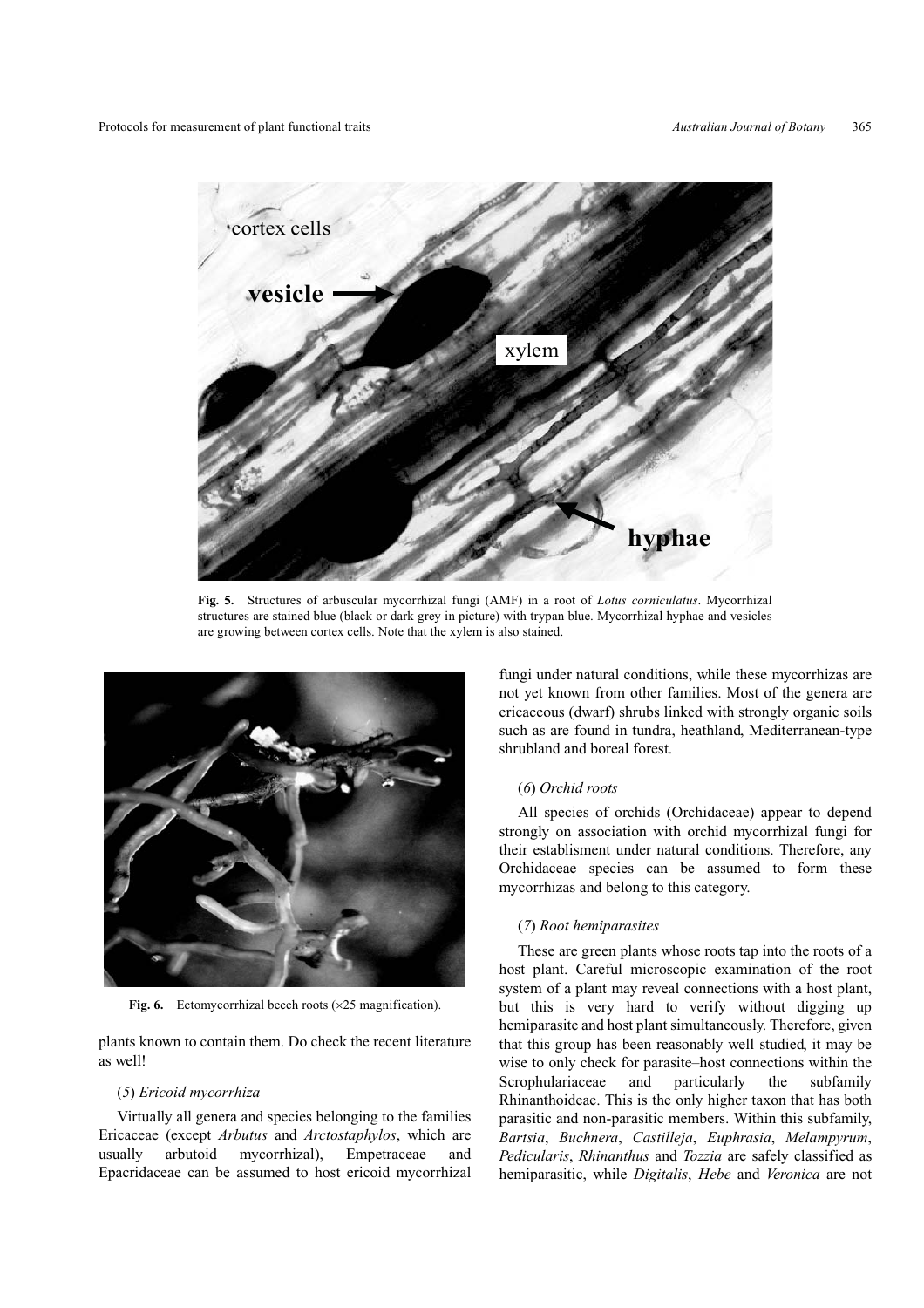

**Fig. 7.** Hairy root clusters in the sedge, *Carex flacca*.

**Table 8. Known taxa with hairy root clusters (data mostly from Lamont 1993 and Skene 1998)**

| Family                  | Genus                               |
|-------------------------|-------------------------------------|
| Betulaceae              | <i>Alnus</i>                        |
| Casuarinaceae           | Allocasuarina, Casuarina,           |
|                         | Gymnostoma                          |
| Cyperaceae              | Many members                        |
| Dasypogonaceae          | Kingia                              |
| Elaeagnaceae            | Hippophae                           |
| Fabaceae <sup>A,B</sup> | Many members (e.g. <i>Lupinus</i> ) |
| Mimosaceae <sup>A</sup> | Many members (e.g. <i>Acacia</i> )  |
| Moraceae                | Ficus benjamina                     |
| Myricaceae              | Comptonia, Myrica                   |
| Proteaceae              | All members (e.g. Banksia, Hakea,   |
|                         | Protea) except Persoonia            |
| Restionaceae            | Some members                        |

APreviously classified under Leguminosae.

BPreviously classified as Papilionaceae.

parasitic. Other known root hemiparasitic families are listed in Table 9 (Olacaceae, Opiliaceae, Santalaceae, Loranthaceae and Krameriaceae). Any species belonging to

| Family                                        | Genus                                                                                   | Distribution                                   |
|-----------------------------------------------|-----------------------------------------------------------------------------------------|------------------------------------------------|
| Krameriaceae                                  | <i>Krameria</i> only (17 spp.),<br>possibly all root<br>hemiparasites                   | (Sub-)tropical<br>America                      |
| Loranthaceae                                  | Few genera (Atkinsonia,<br>Gaiadendron.<br><i>Nuytsia</i> ), on shrubs or<br>trees      | Temperate-tropical                             |
| Olacaceae                                     | 25 genera, $c$ . 250 spp. (all<br>woody)                                                | Pantropical                                    |
| Opiliaceae<br>Santalaceae<br>Scrophulariaceae | Eight genera, $c$ . 60 spp.<br>35 genera, c. 400 spp.<br>$c. 90$ genera, $c. 1400$ spp. | Tropical<br>Temperate-tropical<br>Cosmopolitan |

#### **Table 9. Angiosperm taxa with root hemiparasite members (data from Kuijt 1969 and Molau 1995)**

**Table 10. Angiosperm taxa with myco-heterotrophic members (data from Leake 1994)**

| Family         | Genus                                                                                                 |
|----------------|-------------------------------------------------------------------------------------------------------|
|                | Dicotyledons                                                                                          |
| Gentianaceae   | Six genera (including <i>Voyria</i> with 19 species)                                                  |
| Monotropaceae  | 10 genera                                                                                             |
| Polygalaceae   | Salomonia (Indo-Malesia)                                                                              |
| Pyrolaceae     | Pyrola                                                                                                |
|                | Monocotyledons                                                                                        |
| Burmanniaceae  | 14 genera including <i>Burmannia</i> (23 spp.),<br>Gymnosiphon (24 spp.) and <i>Thismia</i> (28 spp.) |
| Corsiaceae     | Arachnitis (2 spp., S America), Corsia (c. 25 spp.,<br>New Guinea, Australia)                         |
| Geosiridaceae  | <i>Geosiris</i> (Madagascar)                                                                          |
| Lacandoniaceae | Lacandonia (Mexico)                                                                                   |
| Orchidaceae    | 37–43 genera and $c$ . 200 species                                                                    |
| Petrosaviaceae | Petrosavia (eastern Asia)                                                                             |
| Triuridaceae   | Six genera including <i>Andruris</i> (13 spp.) and<br>Sciaphila (c. 50 spp.)                          |

these families that are not shoot parasites, can safely be classified as root hemiparasites, although only 6 of the 17 Krameriaceae species have been checked (and found hemiparasitic) so far.

### (*8*) *Myco-heterotrophs*

If a plant species does not contain chlorophyll, i.e. shows no sign of greenness, during any phase in its life cycle, it can safely be classified as a heterotroph. Myco-heterotrophs derive carbon and nutrients from dead organic matter via mycorrhizal fungi of various types. They should not be confused with holoparasites (see below). Since these plants have been studied well, we refer to a rather comprehensive overview of plant families and genera worldwide with myco-heterotrophic members (see Table 10). If a heterotrophic species belongs to any of the families in this table, it can safely be classified as a myco-heterotroph.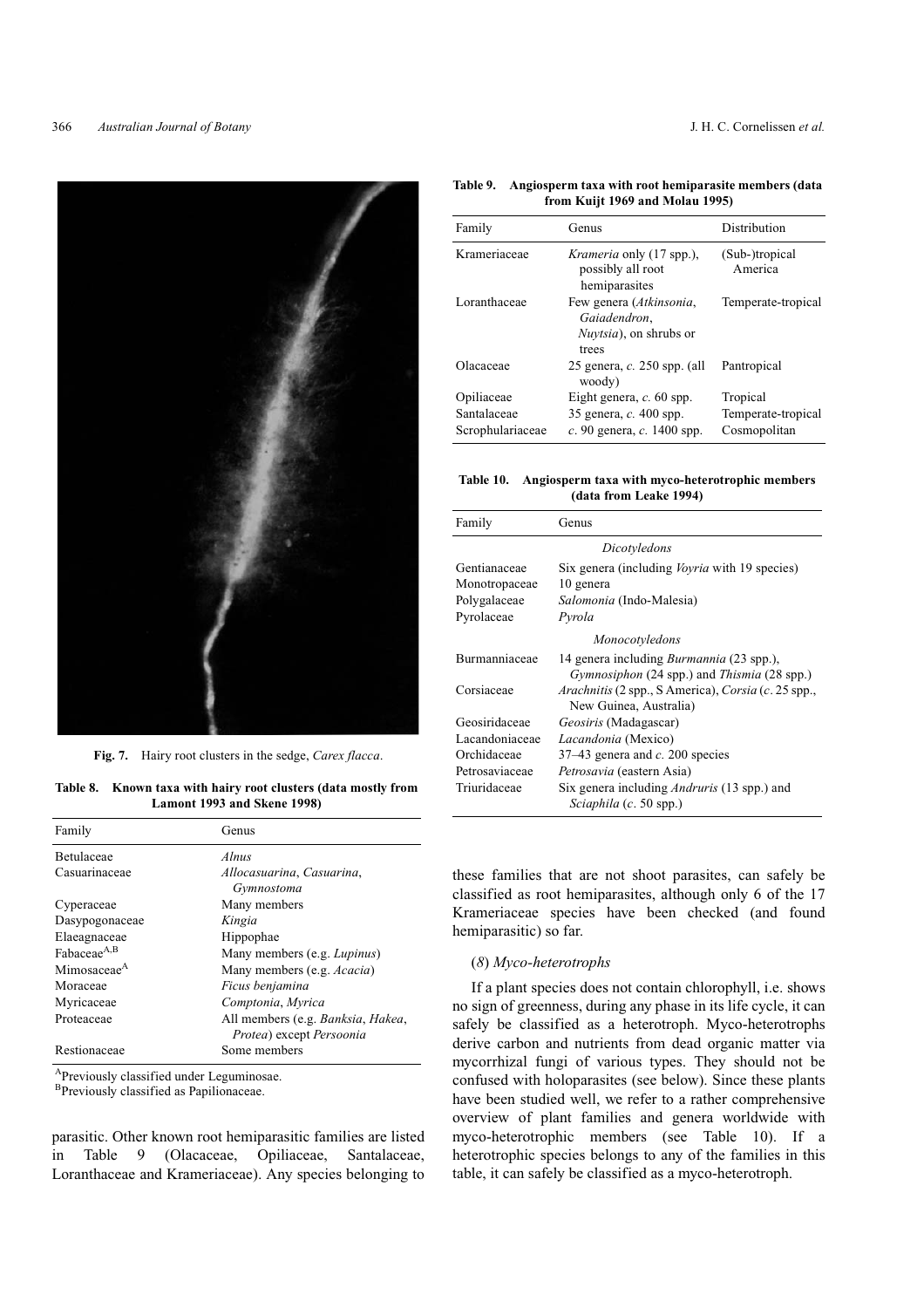Protocols for measurement of plant functional traits *Australian Journal of Botany* 367

**Table 11. Angiosperm taxa with holoparasitic members (data from Molau 1995 and Mabberley 1987)**

| Family                      | Genus                                            | Type            |
|-----------------------------|--------------------------------------------------|-----------------|
| Balanophoraceae             | 18 genera (subtropical and<br>tropical)          | Root parasites  |
| Cuscutaceae <sup>A</sup>    | Cuscuta only (c. 145 spp.)                       | Shoot parasites |
| Hydnoraceae                 | Hydnora, Prosopanche only                        | Root parasites  |
| Lauraceae                   | Cassytha only (tropical)                         | Shoot parasite  |
| Lennoaceae                  | Ammobroma, Lennoa, Pholisma<br>only              | Root parasites  |
| Mitrastemmataceae           | Mitrastemon (=Mitrastemma)<br>only               | Root parasites  |
| Orobranchaceae <sup>B</sup> | All members (e.g. Orobranche)                    | Root parasites  |
| Rafflesiaceae               | 8 genera, c. 500 species (mostly<br>tropical)    | Root parasites  |
| Scrophulariaceae            | Some members (e.g. Harveya,<br>Lathraea, Striga) | Root parasites  |

AAlso classified as a group within Convolvulaceae.

BAlso classified as a group within Scrophulariaceae.

### (*9*) *Holoparasites*

Holoparasites directly parasitise the roots or shoots of other species. If a heterotrophic (achlorophyllous) plant belongs to any of the taxa in Table 11, it can safely be assumed to be a holoparasite.

#### (*10*) *Carnivorous plants*

Look for obvious specialised organs to capture prey, or the prey themselves, external digestive glands (often sticky), as well as showy appendages or other features to attract invertebrate animals. *Utricularia* is a specialised aquatic genus. If a plant species does not belong to one of the genera in Table 12, it is very unlikely to be carnivorous.

### (*11*) *Specialised tropical strategies* (*mostly in epiphytes*)

 (a) *Tank plants (ponds).* Within the tropical Bromeliaceae family, look for rosettes of densely packed leaves that, together, create a 'pond' in which rain or run-off water collects. Different species may feature roots growing into these tanks or trichomes (see below) on the surface of the inner leaf bases. See Martin (1994) for details. Most tank bromeliads are epiphytes, but there are also terricolous species, for instance in salinas (where the tanks may keep salt water out).

(b) *Baskets.* Diagnostic are big leaf rosettes of epiphytic plants (often in big tree forks) that capture humus effectively. There are important representatives of this strategy within the ferns (Pteridophyta) and the Araceae family.

(c) *Ant nests*. Symbiotic relationships between epiphytic plants and ants. The ants transport seeds of ant nest plants to the 'nests', where these germinate and benefit from nutrients in other materials imported by the ants and their faeces. In return, the plants may offer nectar, fruit and accomodation to the ants. Ant-nest plants are found in several families, including Orchidaceae, Bromeliaceae and Asclepidiaceae.

**Table 12. Known carnivorous plant families and genera (after Lambers** *et al.* **1998)**

| Family              | Genus                                            |
|---------------------|--------------------------------------------------|
| <b>Bromeliaceae</b> | Catopsis (1 sp.)                                 |
| <b>Byblidaceae</b>  | Byblis, Roridula                                 |
| Cephalotaceae       | Cephalotus                                       |
| Dioncophyllaceae    | Triphyophyllum                                   |
| Droseraceae         | Aldrovanda, Dionaea, Drosera, Drosophyllum       |
| Lentibulariaceae    | Genlisea, Pinguicula, Polypompholyx, Utricularia |
| Nepenthaceae        | Nepenthes                                        |
| Sarraceniaceae      | Darlingtonia, Heliamphora, Sarracenia            |

Some plants host ants inside special organs such as pseudobulbs, tanks or pitchers. Often more than one plant species inhabit an epiphytic ant nest. The abundance of ants in these nests is diagnostic.

(d) *Trichomes.* These are specialised epidermal water-absorbing organs on the leaves of various Bromeliaceae and members of some other families with poorly developed root systems (e.g. Malpighiaceae). Trichomes are usually recognisable as conspicuous whitish scales. Their main function is probably to absorb water and nutrients, but they may also prevent overheating by reflecting sunlight in exposed habitats, deter invertebrate herbivores and/or promote gas exchange.

(e) *Root velamen radiculum*. Look for a conspicuous spongy, white (especially when dry) or sometimes green cover of the aerial roots of certain light-exposed epiphytic orchids (Orchidaceae) and aroids (Araceae).

More information and photographs for the different specialised tropical strategies are in Lüttge (1997).

### (*12*) *No specialised mechanism*

Only assign this category after careful checking for Categories 1–11, otherwise consider the species as a missing value for nutrient uptake strategy!

#### *Special cases or extras*

(i) For some rarer types of mycorrhiza, e.g. arbutoid mycorrhiza (*Arbutus*, *Arctostaphylos*), ectendomycorrhiza (certain gymnosperms) and pyroloid mycorrhiza (Pyrolaceae) consult Molina *et al.* (1992) or Smith and Read (1997).

(ii) There are also non-mycorrhizal vascular higher plant species capable of uptake of organic nutrient forms (e.g. Chapin *et al.* 1993*b*), but these cannot be identified without detailed investigation involving element isotopes.

(iii) Hemiparasites with haustoria tapping into tree branches are treated under *Growth forms* (see above).

(iv) The following list of plant families that are never or rarely mycorrhizal may be helpful: Aizoaceae, Amaranthaceae, Brassicaceae (Cruciferae), Caryophyllaceae, Chenopodiaceae, Comelinaceae, Cyperaceae, Fumariaceae, Juncaceae, Nyctaginaceae, Phytolacaceae,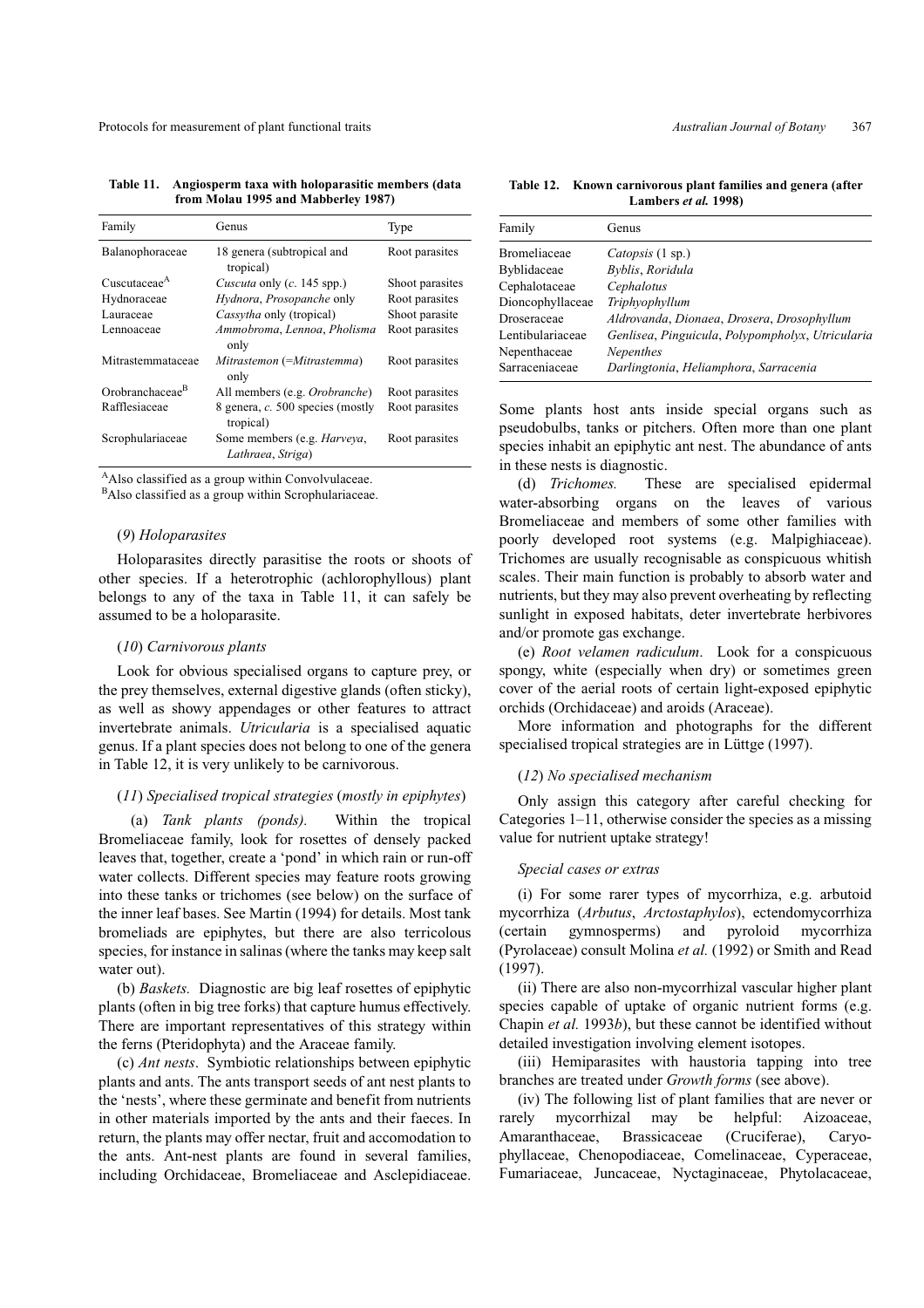Exceptions may occur, however!

Polygonaceae, Portulacaceae, Proteceae, Urticaceae.

*References on theory and significance*: Kuijt (1969) (parasites); Benzing (1976) (trichomes); Lüttge (1983) (carnivory); Sprent and Sprent (1990) (N fixers); Read (1991) (mycorrhiza); Lamont (1993) (hairy root clusters); Leake (1994) (myco-heterotrophs); Marschner (1995) (general); Pennings and Callaway (1996) (root hemiparasites); Lüttge (1997) (general, including specialised tropical strategies); Smith and Read (1997) (mycorrhiza); Lambers *et al.* (1998) (general); Michelsen *et al.* (1998) (mycorrhiza); Press (1998) (hemiparasites); Skene (1998) (N fixers, cluster roots); Spaink *et al.* (1998) (N fixers); Gutschick (1999) (trichomes); Hector *et al.* (1999) (N fixers); Aerts and Chapin (2000) (general); Gualtieri and Bisseling (2000) (N fixers); Cornelissen *et al.* (2001) (mycorrhiza); Grime (2001) (general, including hairy root clusters); Squartini (2001) (N fixers); Tilman *et al.* (2001) (N fixers); Van der Heijden and Sanders (2002) (mycorrhiza, myco-heterotrophs); Perreijn (2002) (N fixers); Lamont (2003) (hairy root clusters); Quested *et al.* (2003) (root hemiparasites and N fixers); Read (2003) (mycorrhiza).

*More on methods*: Böhm (1979) (N fixers); Agerer (1986–1998) (ECM); Somasegaran and Hoben (1994) (N fixers); Brundrett *et al.* (1996) (mycorrhiza); Lüttge (1997) (specialised tropical strategies); Perreijn (2002) (N fixers).

### **3. Regenerative traits**

## *Dispersal mode*

## *Brief trait description*

The mode of dispersal of the 'dispersule' (or propagule: unit of seed, fruit or spore as it is dispersed) has obvious consequences for the distances it can cover, the routes it can travel and the places it can end up in.

#### *How to classify?*

This is a categorical trait. Record all categories (listed below) that are assumed to give significant potential dispersal, in the order of decreasing importance. In the case of similar potential contributions, prioritise the one with the presumed longer-distance dispersal, for instance wind-dispersal takes priority over ant-dispersal.

(1) *Unassisted dispersal*: the seed or fruit has no obvious aids for longer-distance transport and merely falls passively from the plant.

(2) *Wind dispersal* (anemochory): includes (a) minute dust-like seeds (e.g. *Pyrola*, Orchidaceae), (b) seeds with pappus or other long hairs [e.g. *Salix* (willows), *Populus* (poplars), many Asteraceae], 'balloons' or comas (trichomes at the end of a seed), (c) flattened fruits or seeds with large 'wings', as seen in many shrubs and trees [e.g. *Acer*, *Betula* (birch), *Fraxinus* (ash), *Tilia* (lime), *Ulmus* (elm), *Pinus* (pine)]; spores of ferns and related vascular cryptogams

(Pteridophyta) and (d) 'tumbleweeds', where the whole plant or infrutescence with ripe seeds is rolled over the ground by wind force, thereby distributing the seeds. The latter strategy is known from arid regions, for instance *Baptisia lanceolata* in the south-eastern USA (Mehlman 1993) and *Anastatica hierochuntica* (rose-of-Jericho) in North Africa and the Middle East.

(3) *Internal animal transport* (endo-zoochory), e.g. by birds, mammals, bats: many fleshy, often brightly coloured berries, arillate seeds, drupes and big fruits (often brightly coloured), that are evidently eaten by vertebrates and pass through the gut before the seeds enter the soil elsewhere [e.g. *Ilex* (holly), apple].

(4) *External animal transport* (exo-zoochory): fruits or seeds that become attached to animal hairs, feathers, legs and bills, aided by appendages such as hooks, barbs, awns, burs or sticky substances [e.g. *Arctium* (burdock), many grasses].

(5) *Dispersal by hoarding*: brown or green seeds or nuts that are hoarded and buried by mammals or birds. Tough, thick-walled, indehiscent nuts tend to be hoarded by mammals [e.g. *Corylus* (hazelnuts) by squirrels] and rounded, wingless seeds or nuts by birds [e.g. *Quercus* (acorns) spp. by jays].

(6) *Ant dispersal* (myrmecochory): dispersules with elaiosomes (specialised nutritious appendages) that make them attractive for capture, transport and use by ants or related insects.

(7) *Dispersal by water* (hydrochory): dispersules are adapted to prolonged floating on the water surface, aided for instance by corky tissues and low specific gravity (e.g. coconut)

(8) *Dispersal by launching* (ballistichory): restrained seeds that are launched away from the plant by 'explosion' as soon as the seed capsule opens (e.g. *Impatiens*)

(9) *Bristle contraction*: hygroscopic bristles on the dispersule that promote movement with varying humidity.

It is important to realise that dispersules may (occasionally) get transported by one of the above modes even though they have no obvious adaptation for it. This is particularly true for endo-zoochory and exo-zoochory (e.g. Fischer *et al.* 1996; Sanchez and Peco 2002). Note that there is ample literature (e.g. in Floras) for dispersal mode of many plant taxa.

*References on theory and significance*: Howe and Smallwood (1982); Van der Pijl (1982); Bakker *et al.* (1996); Howe and Westley (1997); Hulme 1998; Poschlod *et al.* (2000); McIntyre and Lavorel (2001).

*More on methods*: Howe and Westley (1997).

## *Dispersule size and shape*

## *Brief trait description*

Of interest is the entire reproductive dispersule (=dispersal structure or propagule) as it enters the soil. The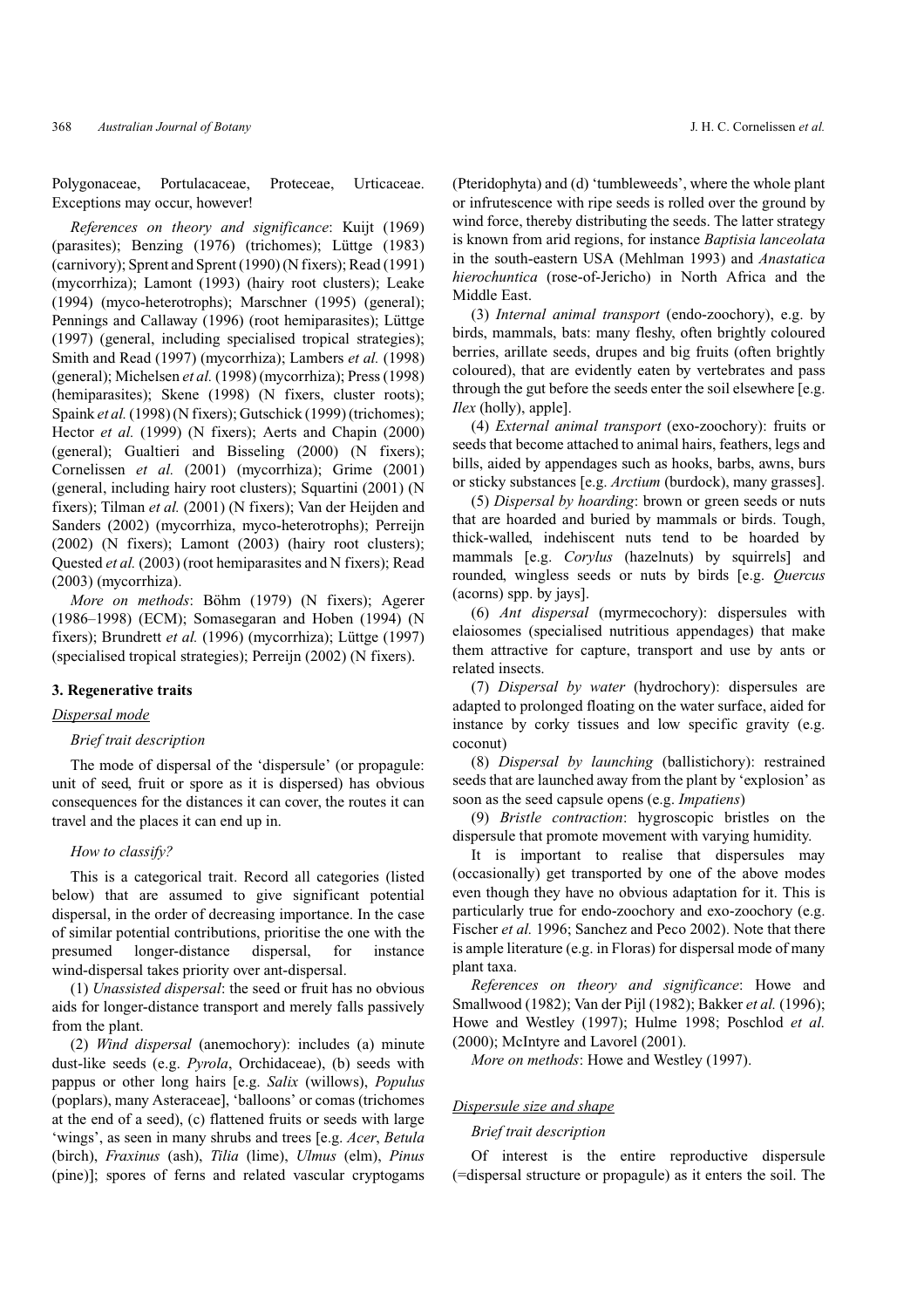dispersule may correspond with the seed, but in many species it constitutes the seed plus surrounding structures, for instance the fruit. Dispersule size is its oven-dry mass. Dispersule shape is the variance of its three dimensions, i.e. the length, the width and the thickness (breadth) of the dispersule, after each of these values has been divided by the largest of the three values (Thompson *et al.* 1993). Variances lie between 0 and 1 and are unitless. Small dispersules with low shape values (relatively spherical) tend to be buried deeper into the soil and live longer in the seed bank.

## *What and how to collect?*

The same type of individuals as for leaf traits and plant height should be sampled, i.e. healthy, adult plants that have their foliage exposed to full sunlight (or otherwise plants with the strongest light exposure for that species). Of interest is the unit that is likely to enter the soil. Therefore, only parts that fall off easily (e.g. pappus) are removed, while wings and awns remain attached. The flesh of fleshy fruits is removed too, since the seeds are usually the units to get buried in this case (certainly if they have been through a bird's gut system first). The seeds (or dispersules) should be mature and alive. We recommend collecting at least five dispersules from each of three plants of a species, but preferably more (see below under *Seed mass*). The dispersules can either be picked off the plant or be collected from the soil surface. In some parts of the world, e.g. some tropical rainforest areas, it may be efficient to pay local people specialised in tree climbing (and identification) to help with the collecting.

## *Storing and processing*

Store the dispersules in sealed plastic bags and keep in a cool box or fridge until measurement. Process and measure as soon as possible. For naturally dry dispersules air-dry storage is also okay.

#### *Measuring*

Remove any fruit flesh, pappus or other loose parts (see above). For the remaining dispersule, take the highest standardised value for each dimension (length, width and thickness), by using callipers or a binocular microscope, and calculate the variance (see under *Brief trait description*). Then dry at  $60^{\circ}$ C for at least 72 h (or else at  $80^{\circ}$ C for 48 h) and weigh (dispersule size).

#### *Special cases or extras*

We recommend complementing this trait with other direct or indirect assessment of banks of seeds or seedlings for future regeneration of a species. For seed bank assessment, there are good methods in Thompson *et al.* (1997), but (aboveground) canopy seedbanks of serotinous species of fire-prone ecosystems (e.g. *Pinus* and Proteceae such as *Banksia*, *Hakea* and *Protea*) and long-lived seedling banks of woody species in the shaded understory of woodlands and forests may also make important contributions. Vivipary as in some mangroves could also be part included in such assessments.

*References on theory and significance*: Hendry and Grime (1993); Thompson *et al.* (1993); Thompson *et al.* (1997*b*); Leishman and Westoby (1998); Funes *et al.* (1999); Weiher *et al.* (1999).

*More on methods*: FAO (1985); Hendry and Grime (1993); Thompson *et al.* (1993); Askew *et al.* (1997); Thompson *et al.* (1997*b*); Weiher *et al.* (1999).

## *Seed mass*

## *Brief trait description*

Seed mass, also called seed size, is the oven-dry mass of an average seed of a species, expressed in milligrams. Small seeds tend to be dispersed further away from the mother plant (although this relationship is very crude), while stored resources in large seeds tend to help the young seedling to survive and establish in the face of environmental hazards (deep shade, drought, herbivory). Smaller seeds can be produced in larger numbers with the same reproductive effort. Smaller seeds also tend to be buried deeper in the soil, particularly if their shape is close to spherical, which aids their longevity in seedbanks. Interspecific variation in seed mass also has an important taxonomic component, more closely related taxa being more likely to be similar in seed mass.

## *What and how to collect?*

The same type of individuals as for leaf traits and plant height should be sampled, i.e. healthy, adult plants that have their foliage exposed to full sunlight (or otherwise plants with the strongest light exposure for that species). The seeds should be mature and alive. If the shape of the dispersal unit (seed, fruit) is measured too (see above), do not remove any parts until measurement (see below). We recommend collecting at least five seeds from each of three plants of a species, but more plants per species are preferred. Depending on the accuracy of the balance available, 100 or even 1000 seeds per plant may be needed for species with tiny seeds (e.g. orchids).

In some parts of the world, e.g. some tropical rainforest areas, it may be efficient to work in collaboration with local people specialised in tree climbing to help with the collecting (and identification).

## *Storing and processing*

If dispersule shape is also measured, then store cool in sealed plastic bags, whether or not wrapped in moist paper (see under SLA) and process and measure as soon as possible. Otherwise air-dry storage is also appropriate.

### *Measuring*

After dispersule shape measurements (if applicable), remove any accessories (wings, comas, pappus, elaiosomes, fruit flesh), but make sure not to remove the testa in the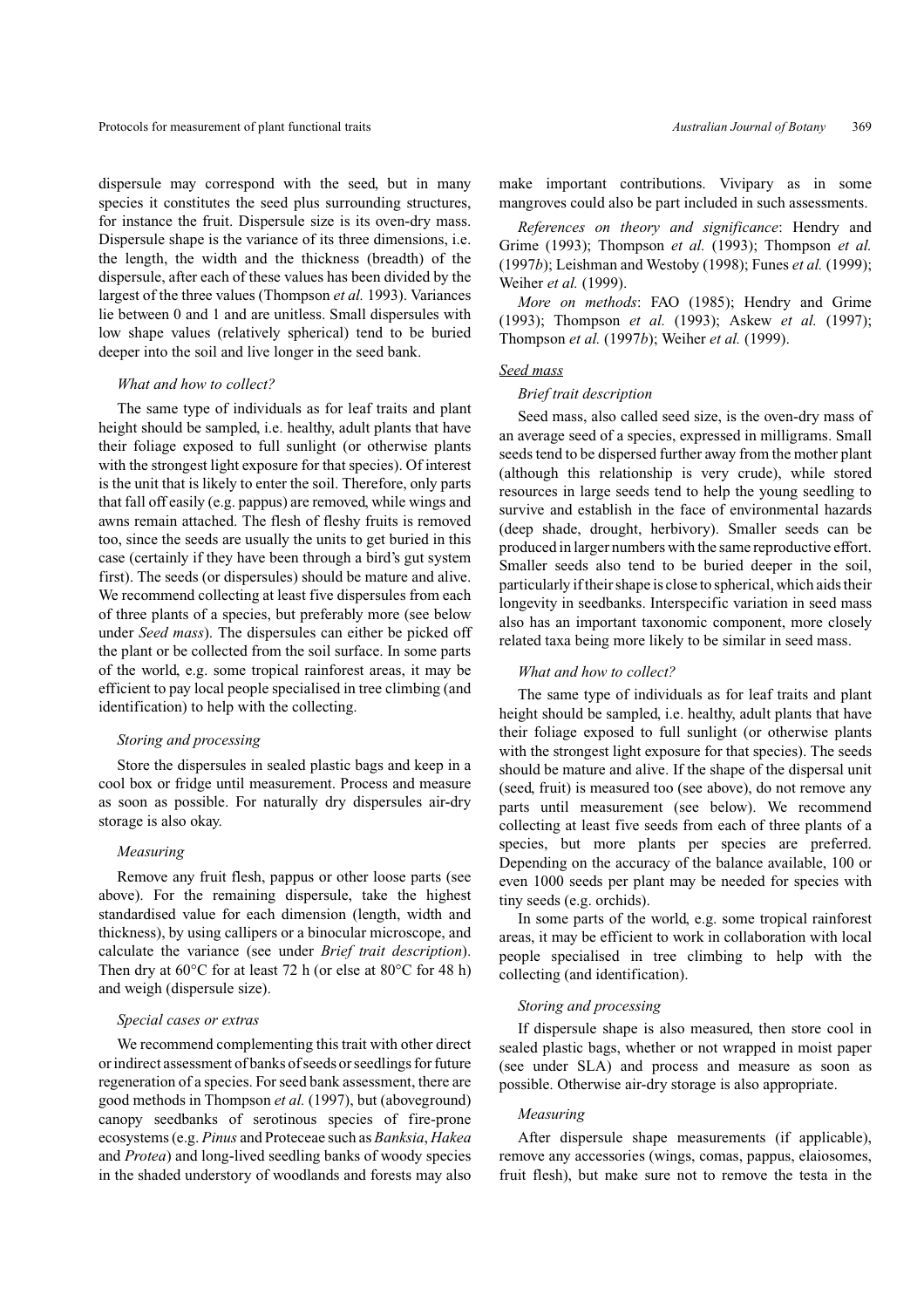| Adults<br>resprouting $(\% )$ | Aboveground<br>biomass destroyed (%) | Resprouting<br>capacity |
|-------------------------------|--------------------------------------|-------------------------|
| 100                           | 100                                  | 100                     |
| 100                           | 75                                   | 75                      |
| 50                            | 100                                  | 50                      |
| 50                            | 75                                   | 38                      |
| 25                            | 100                                  | 25                      |
| 25                            | 75                                   | 19                      |
| $\theta$                      | $75 - 100$                           | 0                       |

**Table 13. Examples of species' resprouting capacity on a scale of 1–10**

process. In other words, first try to define clearly which parts belong to the fruit as a whole and which strictly to the seed. Only leave the fruit intact in cases where the testa and the surrounding fruit structure are virtually inseparable. Dry the seeds (or achenes, single-seeded fruits) at 80°C for at least 48 h (or until equilibrium mass in very large or hard-skinned seeds) and weigh. Be aware that, once taken from the oven, the samples will take up moisture from the air. If they cannot be weighed immediately after cooling down, put them in the desiccator until weighing, or else back in the oven to dry off again.

Note that the average number of seeds from one plant (whether based on five or 1000 seeds) counts as one statistical observation for calculations of mean, standard deviation and standard error.

#### *Special cases or extras*

Be aware that seed size may vary more within an individual than among individuals of the same species. Make sure to collect 'average-sized' seeds from each individual and not the exceptionally small or large ones.

Be aware that a considerable amount of published data are already available in the literature, while some of the large unpublished databases may be accessible under certain conditions. Many of these data can probably be added to the database, but make sure the methodology used is compatible.

For certain (e.g. allometric) questions, additional measurements of the mass of the dispersule unit or the entire infructescence (reproductive structure) may be of *additional* interest. Both dry and fresh mass may be useful in such cases.

*References on theory and significance*: Salisbury (1942); Grime and Jeffrey (1965); MacArthur and Wilson (1967); Silvertown (1981); Mazer (1989); Jurado and Westoby (1992); Thompson *et al.* (1993); Leishman and Westoby (1994); Allsopp and Stock (1995); Hammond and Brown (1995); Leishman *et al.* (1995); Saverimuttu and Westoby (1996); Seiwa and Kikuzawa (1996); Swanborough and Westoby (1996); Hulme (1998); Reich *et al.* (1998); Westoby (1998); Cornelissen (1999); Gitay *et al.* (1999); Weiher *et al.* (1999); Thompson *et al.* (2001); Westoby *et al.* (2002).

*More on methods*: FAO (1985); Hendry and Grime (1993); Thompson *et al.* (1993, 1997*b*); Hammond and Brown (1995); Westoby (1998); Weiher *et al.* (1999).

## *Resprouting capacity after major disturbance*

## *Brief trait description*

The capacity of a plant species to resprout after destruction of most of its aboveground biomass, is an important trait for its persistence in ecosystems with episodic major disturbance. Fire (natural or anthropogenic), hurricane-force wind and logging are the most obvious and widespread major disturbances, but extreme drought or frost events, severe grazing or browsing damage, landslides, flooding and other short-term large-scale erosion events also qualify. There appear to be ecological trade-offs between sprouters and non-sprouters. Compared with non-sprouters, sprouters tend to show major allocation of carbohydrates to belowground organs (or storage organs at soil surface level), but their biomass growth tends to be slower than in non-sprouters as is their reproductive output. The contribution of sprouters to species composition tends to be associated with the likelihood of any individual plant to be hit by a major biomass destruction event as well as to the degree of stress in terms of available resources.

#### *How to assess?*

Here we define resprouting capacity as the relative ability of a plant species to form new shoots after destruction of most of its aboveground biomass, using reserves from basal or belowground plant parts. The following method is a clear compromise between general applicability and rapid assessment on the one hand and precision on the other. It is particularly relevant for all woody plants and graminoids (grass-like plants), but may also be applied to forbs (broad-leaved herbaceous plants). Within the study site, or within the ecosystem type in the larger area, search for spots with clear symptoms of a recent major disturbance event. For herbaceous species, this event should have been within the same year, while for woody species the assessment may be done until 5 years after the disturbance, as long as shoots emerging from near the soil surface can still be identified unambiguously as sprouts following biomass destruction. For each species, try to find any number of adult plants between 5 and 50 (depending on time available) *from which as much as possible, but at least 75*%, *of the live aboveground biomass was destroyed*, *including the entire green canopy* (to ensure that regrowth is only supported by reserves from basal or belowground organs). [Note: in the case of trunks and branches of woody plants, old, dead xylem (wood) is not considered as part of the live biomass. Thus, if a tree is still standing after a fire, but all its bark, cambium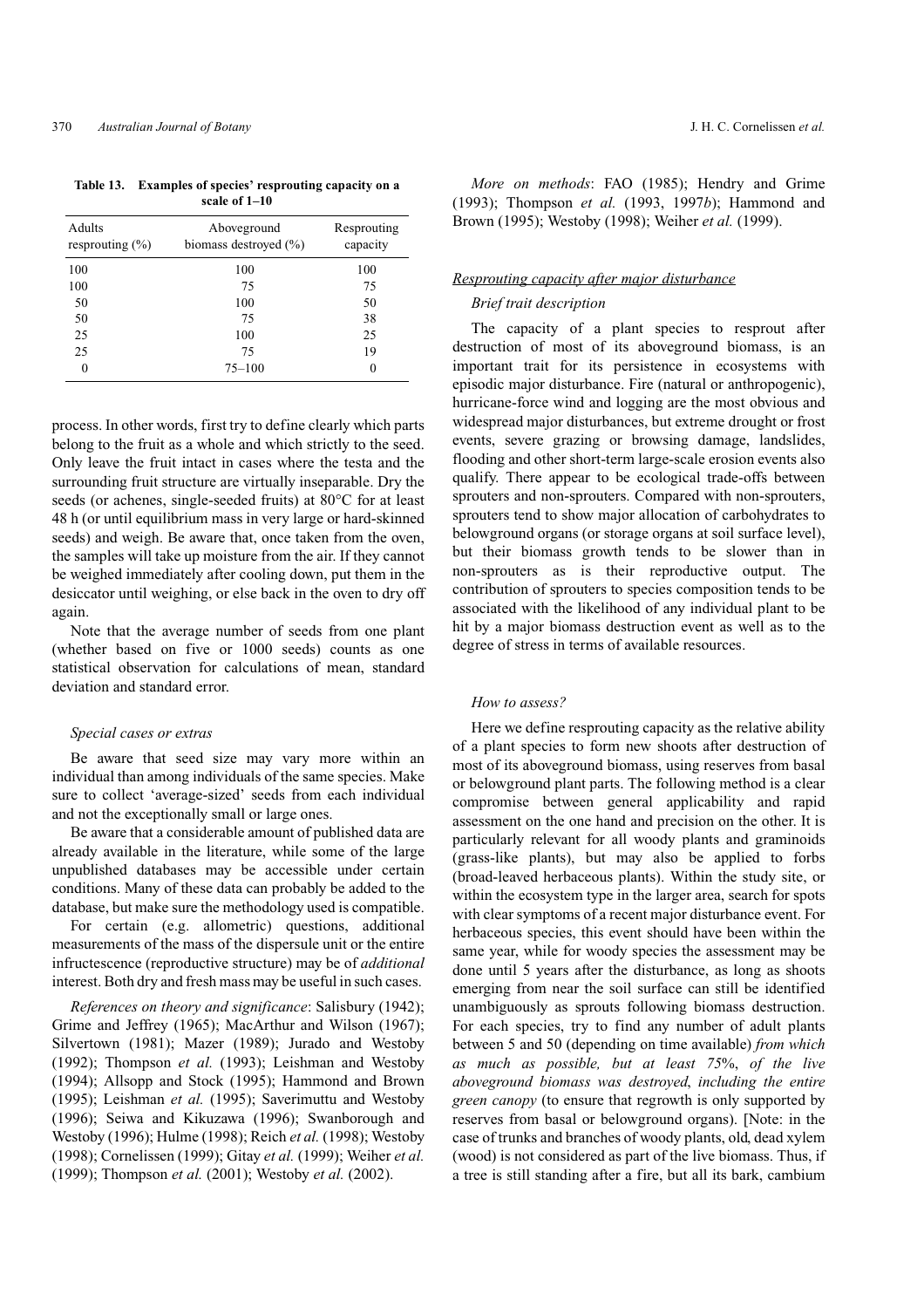and young xylem have been killed, we record it as 100% aboveground biomass destruction.]

Make sure that enough time has lapsed for possible resprouting. Estimate (crudely) the average percentage of aboveground biomass destroyed among these plants (a measure of disturbance severity) by comparing against average undamaged adult plants of the same species. Multiply this percentage by the percentage of this damaged plant population that have resprouted (i.e. formed new shoots emerging from basal or belowground parts) and divide by 100 to obtain the 'resprouting capacity' (range 0–100, unitless) (see Table 13 for examples). When data are available from more sites, take the highest value as the species value. (This ignores the fact that great intraspecific variability in sprouting capacity may occur.) In longer-term studies, resprouting may be investigated experimentally by clipping plants to simulate 75–100% aboveground biomass destruction. (In that case the clipped parts can be used for other trait measurements as well!) If fewer than five plants with 'appropriate' damage can be found, give the species a default value of 50 if any resprouting is observed (50 being halfway between 'modest' and 'substantial' resprouting, see below). *In species where no resprouting is observed merely because no major biomass destruction can be found*, *it is important to consider this as a missing value* (*i.e. so do not assign a zero!*).

[Note: It is obvious that broad interspecific comparisons have to take into account an intraspecific error of up to 25 units due to the dependence of resprouting capacity on the severity of disturbance encountered for each species. However, within ecosystems where different species suffer the same fire regime, direct comparisons should be safe.]

Useful and legitimate data may be obtained from the literature or by talking to local people (e.g. foresters, farmers, rangers). Make sure that the same conditions of major aboveground biomass destruction have been met. In such cases, assign subjective numbers for resprouting capacity after major disturbance yourself as follows: 0, never resprouting; 20, very poor resprouting; 40, moderate resprouting; 60, substantial resprouting; 80, abundant resprouting; 100 very abundant resprouting. The same crude estimates may also be used for species (e.g. some herbaceous ones) for which the more quantitative assessment is not feasible, for instance because the non-resprouting individuals are hard to find after disturbance.

## *Special cases or extras*

(i) In the case of strongly clonal plants, it is important that damaged ramets can resprout from belowground reserves and not from the foliage of a connected ramet. Therefore, in such species, resprouting should only be recorded if most aboveground biomass has been destroyed for all ramets in the vicinity, in other words if the disturbance covers a sufficiently large area.

(ii) Additional recording of resprouting ability of young plants may reveal important insights into population persistence (Del Tredici 2001), although this could also be seen as a component of recruitment. Thus, data on the age or size limits for resprouting ability may reveal important insights into population dynamics. It is known that some resprouting species cannot resprout before a certain age or size, or may lose their resprouting capacity when they attain a certain age or size.

(iii) Additional recording of resprouting (or regrowth, reiteration) after less severe biomass destruction may provide useful insights into community dynamics, including interspecific competitive interactions. For instance, *Quercus suber* and many *Eucalyptus* spp. can resprout from stem buds higher up after fire. Be aware that such species with efficient fire protection strategies and major stem biomass surviving severe fires, may give the false impression that an area has not been exposed to severe fires recently. Other species in the same area, or direct fire observations, should provide the evidence for that. In fire-prone systems where most individuals of a number of species have good resprouting potential, the biggest diameter of the remaining branches of a shrub or tree after a fire provides an indication for the severity of the fire, since thin branches tend to be more susceptible to fire than thicker ones.

(iv) This approach of recording resprouting after less severe biomass distruction could also include investigations of herbivory responses.

*References on theory and significance*: Noble and Slatyer (1977); Noble and Slatyer (1980); Rowe (1983); Pate *et al.* (1990); Bond and van Wilgen (1996); Everham and Brokaw (1996); Strasser *et al.* (1996); Pausas (1997); Sakai *et al.* (1997); Canadell and López-Soria (1998); Kammescheidt (1999); Pausas (1999); Bellingham and Sparrow (2000); Bond and Midgley (2000); Higgins *et al.* (2000); Del Tredici (2001); Burrows (2002).

### **Acknowledgments**

This is a contribution to the Plant Functional Traits network of the International Geosphere–Biosphere Programme (IGBP) project Global Change and Terrestrial Ecosystems (GCTE).

We thank Joe Craine, Bill de Groot, John Hodgson, Paul Leadley, Gabriel Montserrat-Martí, Andy Pitman, Helen Quested, Christina Skarpe, Jean-Pierre Sutra, Ken Thompson, Chris Thorpe, Mark Westoby and Ian Wright for providing useful discussions on methodology or functional traits in general and/or for commenting on a draft of this paper. Joe Craine kindly provided unpublished data used for Table 3. Chris Bakker kindly supplied a photograph of hairy root clusters, while Sue McIntyre encouraged us to get this handbook published in this widely accessible journal.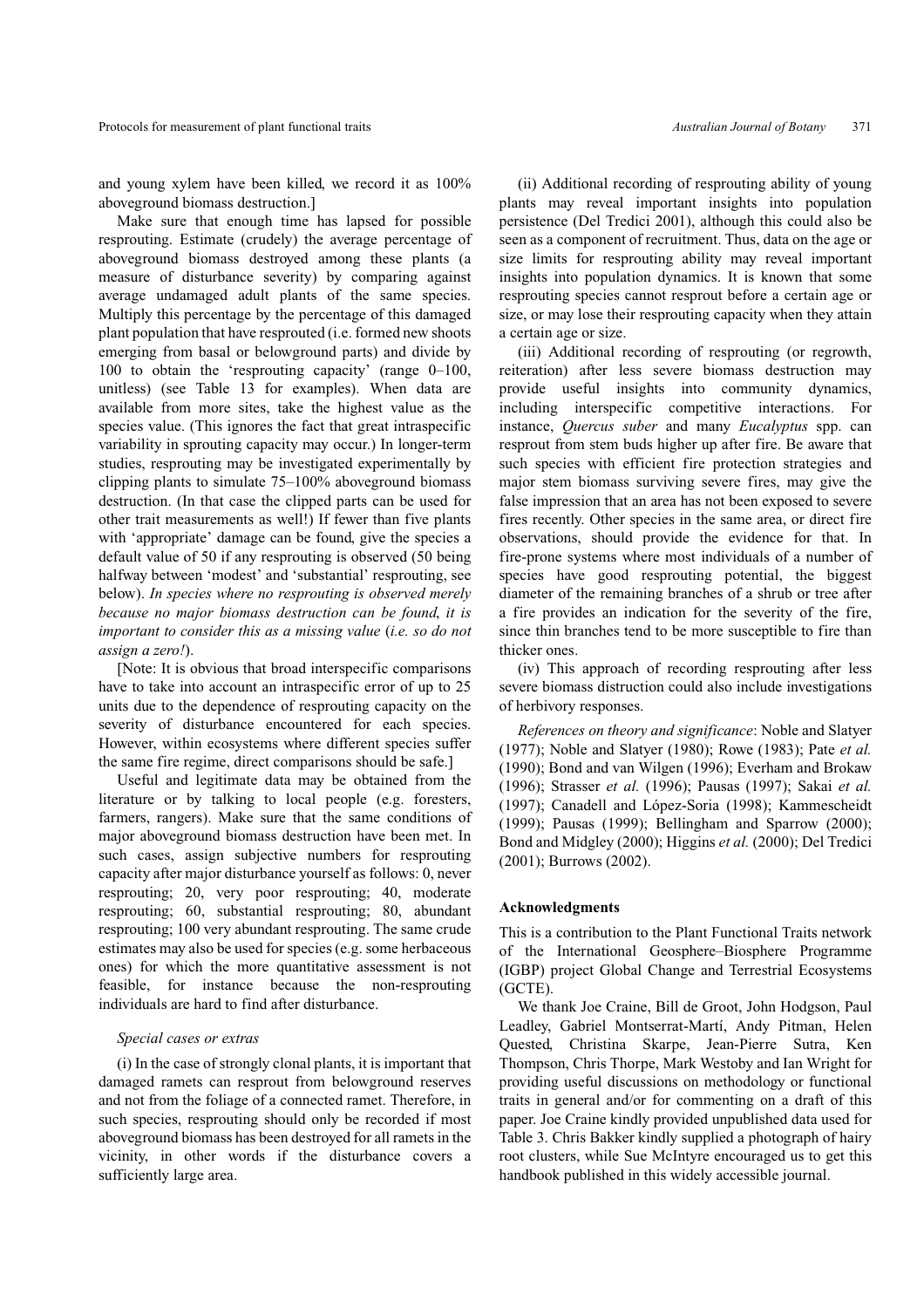Funding for the Isle sur la Sorgue workshop from the Dutch Global Change Committee (The Netherlands), the Max Planck Gesellschaft (Germany) and C.N.R.S. (France) is gratefully acknowledged. Some of the trait measurements were pioneered during activities funded by The Darwin Initiative (DEFRA-UK) and the France–Argentina ECOS Programme.

#### **References**

- Ackerly DD (1999) Self-shading, carbon gain and leaf dynamics: a test of alternative optimality models. *Oecologia* **119**, 300–310.
- Ackerly DD, Reich PB (1999) Convergence and correlations among leaf size and function in seed plants: a comparative test using independent contrasts. *American Journal of Botany* **86**, 1272–1281.
- Adiku SGK, Rose CW, Braddock RD, Ozier-Lafontaine H (2000) On the simulation of root water extraction: examination of a minimum energy hypothesis. *Soil Science* **165**, 226–236.
- Aerts R (1995) The advantages of being evergreen. *Trends in Ecology and Evolution* **10**, 402–407.
- Aerts R (1996) Nutrient resorption from senescing leaves of perennials: are there general patterns? *Journal of Ecology* **84**, 597–608.
- Aerts R, Chapin FS III (2000) The mineral nutrition of wild plants revisited: a re-evaluation of processes and patterns. *Advances in Ecological Research* **30**, 1–67.
- Aerts R, Boot KGA, van der Aart PJM (1991) The relation between aboveground and belowground biomass allocation patterns and competitive ability. *Oecologia* **87**, 551–559.
- Agerer R (1986–1998) 'Colour atlas of ecto-mycorrhizae.' (Einhorn Verlag: Schwäbisch-Gmünd, Germany)
- Allen SE (1989) 'Chemical analysis of ecological material (2nd edn).' (Blackwell: Oxford)
- Allsopp N, Stock WD (1995) Relationships between seed reserves, seedling growth and mycorrhizal responses in 14 related shrubs (Rosidae) from a low-nutrient environment. *Functional Ecology* **9**, 248–254.
- Anderson JM, Ingram JSI (1993) 'Tropical soil biology and fertility: a handbook of methods (2nd edn).' (CAB International: Wallingford, UK)
- Aranwela N, Sanson G, Read J (1999) Methods of assessing leaf fracture properties. *New Phytologist* **144**, 369–393.
- Askew AP, Corker D, Hodkinson DJ, Thompson K (1997) A new apparatus to measure the rate of fall of seeds. *Functional Ecology* **11**, 121–125.
- Baas P, Schweingruber FH (1987) Ecological trends in the wood anatomy of trees, shrubs and climbers from Europe. *IAWA Bulletin* **8**, 245–274.
- Bakker JP, Poschlod P, Strykstra RJ, Bekker RM, Thompson K (1996) Seed banks and seed dispersal: important topics in restoration ecology. *Acta Botanica Neerlandica* **45**, 461–490.
- Barajas-Morales J (1987) Wood specific gravity in species from two tropical forests in Mexico. *IAWA Bulletin* **8**, 143–148.
- Barkman J (1888) New systems of plant growth forms and phenological plant types. In 'Plant form and vegetation structure'. (Eds MJA Werger, PJM van der Aart, HJ During, JTA Verhoeven) pp. 9–44. (SPB Academic Publishers: The Hague, The Netherlands)
- Beard JS (1955) The classification of tropical American vegetation types. *Ecology* **36**, 89–100.
- Becking JH (1975) Root nodules in non-legumes. In 'The development and function of roots'. (Eds JG Torrey, DT Clarkson) pp. 507–566. (Academic Press: London)
- Belea A, Kiss AS, Galbacs Z (1998) New methods for determination of C-3, C-4 and CAM-type plants. *Cereal Research Communications* **26**, 413–418.
- Bellingham PJ, Sparrow, AD (2000) Resprouting as a life history strategy in woody plant communities. *Oikos* **89**, 409–416.
- Benzing DH (1976) Bromeliad trichomes: structure, function and ecological significance. *Selbyana* **1**, 330–348.
- Bidwell RGS (1979) 'Plant physiology (2nd edn).' (Macmillan Publishing Co., Inc.: New York)
- Blum A (1988) 'Plant breeding for stress environments.' (CRC Press: FL)
- Boddey RM, Döbereiner J (1982) Association of *Azospirillum* and other diazotrophs with tropical Gramineae. In 'Non-symbiontic nitrogen fixation and organic matter in the tropics. Proceedings of the 12th international congress of soil science'. (New Delhi, India)
- Böhm W (1979) 'Methods of studying root systems. Ecological studies 33.' (Springer: Berlin)
- Bond WJ, Midgley JJ (1988) Allometry and sexual differences in leaf size. *American Naturalist* **131**, 901–910.
- Bond WJ, Midgley JJ (1995) Kill thy neighbour: an individualistic argument for the evolution of flammability. *Oikos* **73**, 79–85.
- Bond WJ, Midgley JJ (2000) Ecology of sprouting in woody plants: the persistence niche. *Trends in Ecology and Evolution* **16**, 45–51.
- Bond WJ, van Wilgen BW (1996) 'Fire and plants.' (Chapman & Hall: London, UK)
- Bongers F, Popma J (1990) Leaf characteristics of the tropical rain forest flora of Los Tuxtlas, Mexico. *Botanical Gazette* **151**, 354–365.
- Boot RGA, Mensink M (1990) Size and morphology of root systems of perennial grasses from contrasting habitats as affected by nitrogen supply. *Plant and Soil* **129**, 291–299.
- Borchert R (1994) Soil and stem water storage determine phenology and distribution of tropical dry forest trees. *Ecology* **75**, 1437–1449.
- Bouma TJ, Nielsen KL, Koutstaal B (2000) Sample preparation and scanning protocol for computerised analysis of root length and diameter. *Plant and Soil* **218**, 185–196.
- Box EO (1981) 'Macroclimate and plant forms: an introduction to predictive modeling in phytogeography.' (Dr W. Junk Publishers: The Hague)
- Box EO (1996) Plant functional types and climate at the global scale. *Journal of Vegetation Science* **7**, 591–600.
- Brown JK (1970) Ratios of surface area to volume for common fine fuels. *Forest Science* **16**, 101–105.
- Brown S (1997) Estimating biomass and biomass change of tropical forests. A primer. FAO Forestry Paper 134, FAO, Rome.
- Brundrett M, Bougher N, Dell B, Grove T, Malajczuk N (1996) 'Working with mycorrhizas in forestry and agriculture.' ACIAR monograph. (ACIAR: Canberra)
- Brzeziecki B, Kienast F (1994) Classifying the life-history strategies of trees on the basis of the Grimian model. *Forest Ecology and Management* **69**, 167–187.
- Burrows GE (2002) Epicormic strand structure in *Angophora*, *Eucalyptus* and *Lophostemon* (Myrtaceae)—implications for fire resistance and recovery. *New Phytologist* **153**, 111–131.
- Cain SA (1950) Life forms and phytoclimate. *Botanical Review* **16**, 1–32.
- Caldwell MM, Virginia RA (1989) Root systems. In 'Plant physiogical ecology: field methods and instrumentation'. (Ed. RW Pearcy) pp. 367–398. (Chapman and Hall: London)
- Campbell BD, Stafford Smith DM, Ash AJ (1999) A rule-based model for the functional analysis of vegetation change in Australasian grasslands. *Journal of Vegetation Science* **10**, 723–730.
- Canadell J, López-Soria L (1998) Lignotuber reserves support regrowth following clipping of two Mediterranean shrubs. *Functional Ecology* **12**, 31–38.
- Canadell JG, Mooney HA, Baldocchi DD, Berry JA, Ehleringer JR, Field CB, Gower ST, Hollinger DY, Hunt JE, Jackson RB, Running SW, Shaver GR, Steffen W, Trumbore SE, Valentini R, Bond BY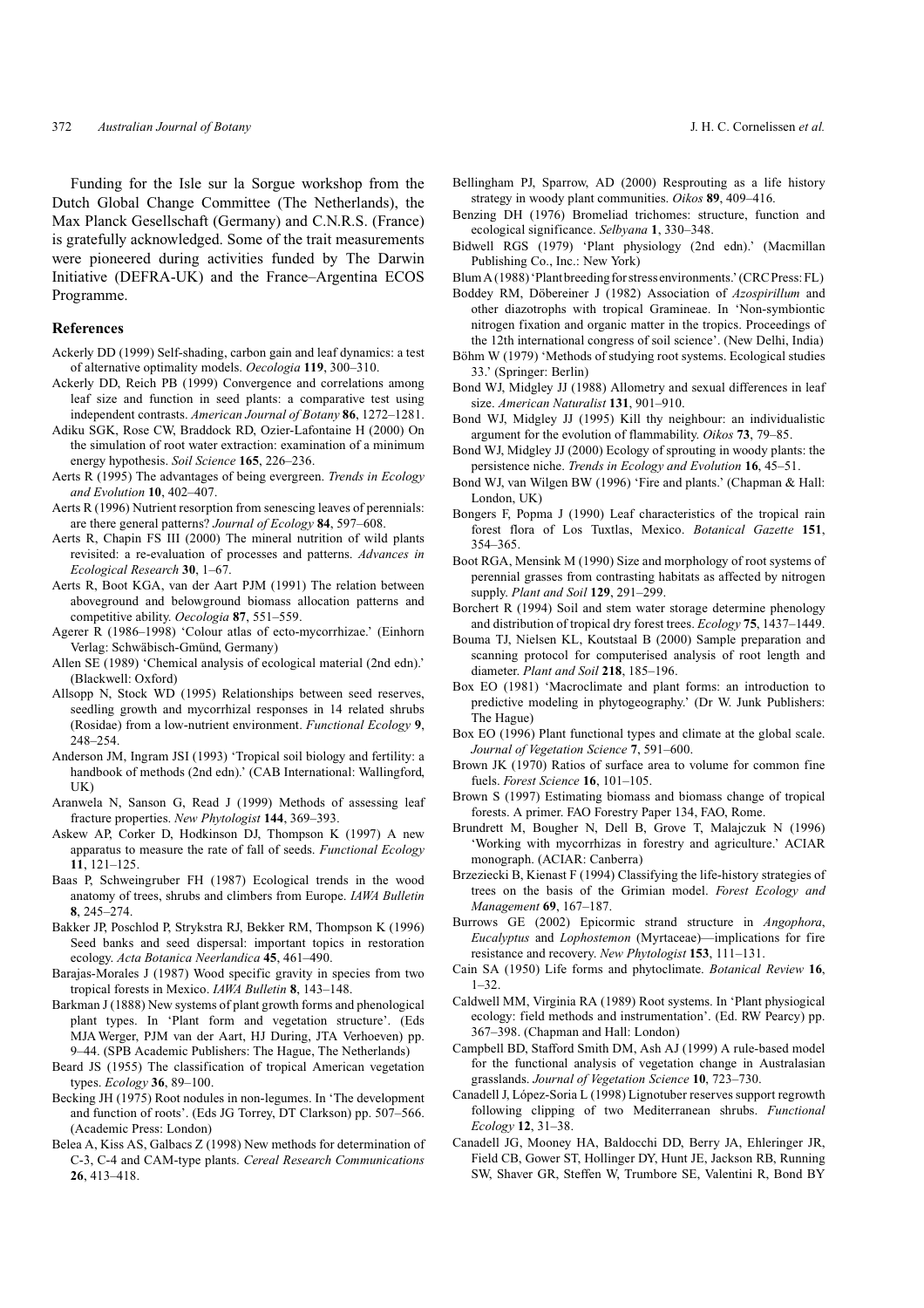Protocols for measurement of plant functional traits *Australian Journal of Botany* 373

(2000) Carbon metabolism of the terrestrial biosphere: a multitechnique approach for improved understanding. *Ecosystems* **3**, 115–130.

- Casper BB, Jackson RB (1997) Plant competition underground. *Annual Review of Ecology and Systematics* **28**, 545–570.
- Castro-Díez P, Puyravaud JP, Cornelissen JHC, Villar-Salvador P (1998) Stem anatomy and relative growth rate in seedlings of a wide range of woody plant species and types. *Oecologia* **116**, 57–66.
- Castro-Díez P, Puyravaud JP, Cornelissen JHC (2000) Leaf structure and anatomy as related to leaf mass per area variation in seedlings of a wide range of woody plant species and types. *Oecologia* **4**, 476–486.
- Castro-Díez P, Montserrat Martí G, Cornelissen JHC (2003) Trade-offs between phenology, relative growth rate, life form and seed mass among 22 Mediterranean woody species. *Plant Ecology*, **166**, 117–129.
- Chabot BF, Hicks DJ (1982) The ecology of leaf life span. *Annual Review of Ecology and Systematics* **13**, 229–259.
- Chapin FS III (1980) The mineral nutrition of wild plants. *Annual Review of Ecology and Systematics* **11**, 233–260.
- Chapin FS III, Autumn K, Pugnaire F (1993*a*) Evolution of suites of traits in response to environmental stress. *American Naturalist* **142**, 78–92.
- Chapin FS III, Moilanen L, Kielland K (1993*b*) Preferential use of organic nitrogen for growth by a non-mycorrhizal arctic sedge. *Nature* **361**, 150–153.
- Chapin F S III, Bret-Harte MS, Hobbie SE, Zhong H (1996) Plant functional types as predictors of transient responses of arctic vegetation to global change. *Journal of Vegetation Science* **7**, 347–358.
- Chapin FS III, Zavaleta ES, Eviner VT, Naylor RL, Vitousek PM, Reynolds HL, Hooper DU, Lavorel S, Sala OE, Hobbie SE, Mack MC, Diaz S (2000) Consequences of changing biotic diversity. *Nature* **405**, 234–242.
- Chen JM, TA Black (1992) Defining leaf area index for non-flat leaves. *Plant*, *Cell and Environment* **15**, 421–429.
- Choong MF (1996) What makes a leaf tough and how this affects the pattern of *Castanopsis fissa* leaf consumption by caterpillars. *Functional Ecology* **10**, 668–674.
- Choong MF, Lucas PW, Ong JSY, Pereira B, Tan HTW, Turner IM (1992) Leaf fracture toughness and sclerophylly: their correlations and ecological implications. *New Phytologist* **121**, 597–610.
- Chudnoff M (1984) 'Tropical timbers of the world.' Agric. handbook 607. (Department of Agriculture: Washington DC)
- Coley PD (1988) Effects of plant growth rate and leaf lifetime on the amount and type of antiherbivore defense. *Oecologia* **74**, 531–536.
- Cooper SM, Ginnett TF (1998) Spines protect plants against browsing by small climbing mammals. *Oecologia* **113**, 219–221.
- Corby HDL (2000) Types of rhizobial nodules and their distribution among the Leguminosae. *Kirkia* **13**, 53–123.
- Cornelissen JHC (1992) Seasonal and year-to-year variation in performance of *Gordonia acuminata* seedlings in different light environments. *Canadian Journal of Botany* **70**, 2405–2414.
- Cornelissen JHC (1994) Effects of canopy gaps on the growth of tree seedlings from subtropical broad-leaved evergreen forests of southern China. *Vegetatio* **110**, 43–54.
- Cornelissen JHC (1996*a*) An experimental comparison of leaf decomposition rates in a wide range of temperate plant species and types. *Journal of Ecology* **84**, 573–582.
- Cornelissen JHC (1996*b*) Interactive effects of season and light environment on growth and leaf dynamics of evergreen tree seedlings in the humid subtropics. *Canadian Journal of Botany* **74**, 589–598.
- Cornelissen JHC (1999) A triangular relationship between leaf size and seed size among woody species: allometry, ontogeny, ecology and taxonomy. *Oecologia* **118**, 248–255.
- Cornelissen JHC, Thompson K (1997) Functional leaf attributes predict litter decomposition rate in herbaceous plants. *New Phytologist* **135**, 109–114.
- Cornelissen JHC, Castro-Díez P, Hunt R (1996) Seedling growth, allocation and leaf attributes in a wide range of woody plant species and types. *Journal of Ecology* **84**, 755–765.
- Cornelissen JHC, Werger MJA, van Rheenen JWA, Castro-Díez P, Rowland P (1997) Foliar nutrients in relation to growth, allocation and leaf traits in seedlings of a wide range of woody plant species and types. *Oecologia* **111**, 460–469.
- Cornelissen JHC, Pérez-Harguindeguy N, Díaz S, Grime JP, Marzano B, Cabido M, Vendramini F, Cerabolini B (1999) Leaf structure and defence control litter decomposition rate across species and life forms in regional floras on two continents. *New Phytologist* **143**, 191–200.
- Cornelissen JHC, Aerts R, Cerabolini B, Werger MJA, van der Heijden MGA (2001) Carbon cycling traits of plant species are linked with mycorrhizal strategy. *Oecologia* **129**, 611–619.
- Craine JM, Lee WG (2003) Covariation in leaf traits and root traits for native and non-native grasses along an altitudinal gradient in New Zealand. *Oecologia* **134**, 471–478.
- Craine JM, Reich PB (2001) Elevated  $CO<sub>2</sub>$  and nitrogen supply alter leaf longevity of grassland species. *New Phytologist* **150**, 397–403.
- Craine JM, Berin DM, Reich PB, Tilman DG, Knops JMH (1999) Measurement of leaf longevity of 14 species of grasses and forbs using a novel approach. *New Phytologist* **142**, 475–481.
- Craine JM, Wedin DA, Chapin FS III, Reich PB (2003) Development of grassland root systems and their effects on ecosystem properties. *Plant and Soil*, in press.
- Cramer W (1997) Using plant functional types in a global vegetation model. In 'Plant functional types'. (Eds TM Smith, HH Shugart, FI Woodward) pp. 271–288. (Cambridge University Press: Cambridge)
- Crayne DM, Smith JAC, Winter K (2001) Carbon-isotope ratios and photosynthetic pathways in the neotropical family Rapateaceae. *Plant Biology* **3**, 569–576.
- Cunningham SA, Summerhayes B, Westoby M (1999) Evolutionary divergences in leaf structure and chemistry, comparing rainfall and soil nutrient gradients. *Ecological Monographs* **69**, 569–588.
- De Kroon H, Van Groenendael JM (1997) 'The ecology and evolution of clonal plants.' (Backhuys Publishers: Leiden)
- Del Tredici P (2001) Sprouting in temperate trees: a morphological and ecological review. *The Botanical Review* **67**, 121–140.
- Díaz S, Cabido M (1997) Plant functional types and ecosystem function in relation to global change. *Journal of Vegetation Science* **8**, 463–474.
- Díaz S, Cabido M, Casanoves F (1998) Plant functional traits and environmental filters at the regional scale. *Journal of Vegetation Science* **9**, 113–122.
- Díaz S, Cabido M, Zak M, Martínez Carretero E, Araníbar J (1999) Plant functional traits, ecosystem structure and land-use history along a climatic gradient in central-western Argentina. *Journal of Vegetation Science* **10**, 651–660.
- Díaz S, McIntyre S, Lavorel S, Pausas JG (2002) Does hairiness matter in Harare? Resolving controversy in global comparisons of plant trait responses to ecosystem disturbance. *New Phytologist* **154**, 7–9.
- Diemer M (1998) Life span and dynamics of leaves of herbaceous perennials in high-elevation environments: 'news from the elephant's leg'. *Functional Ecology* **12**, 413–425.
- Dijkstra P (1989) Cause and consequence of differences in specific leaf area. In 'Causes and consequences of variation in growth rate and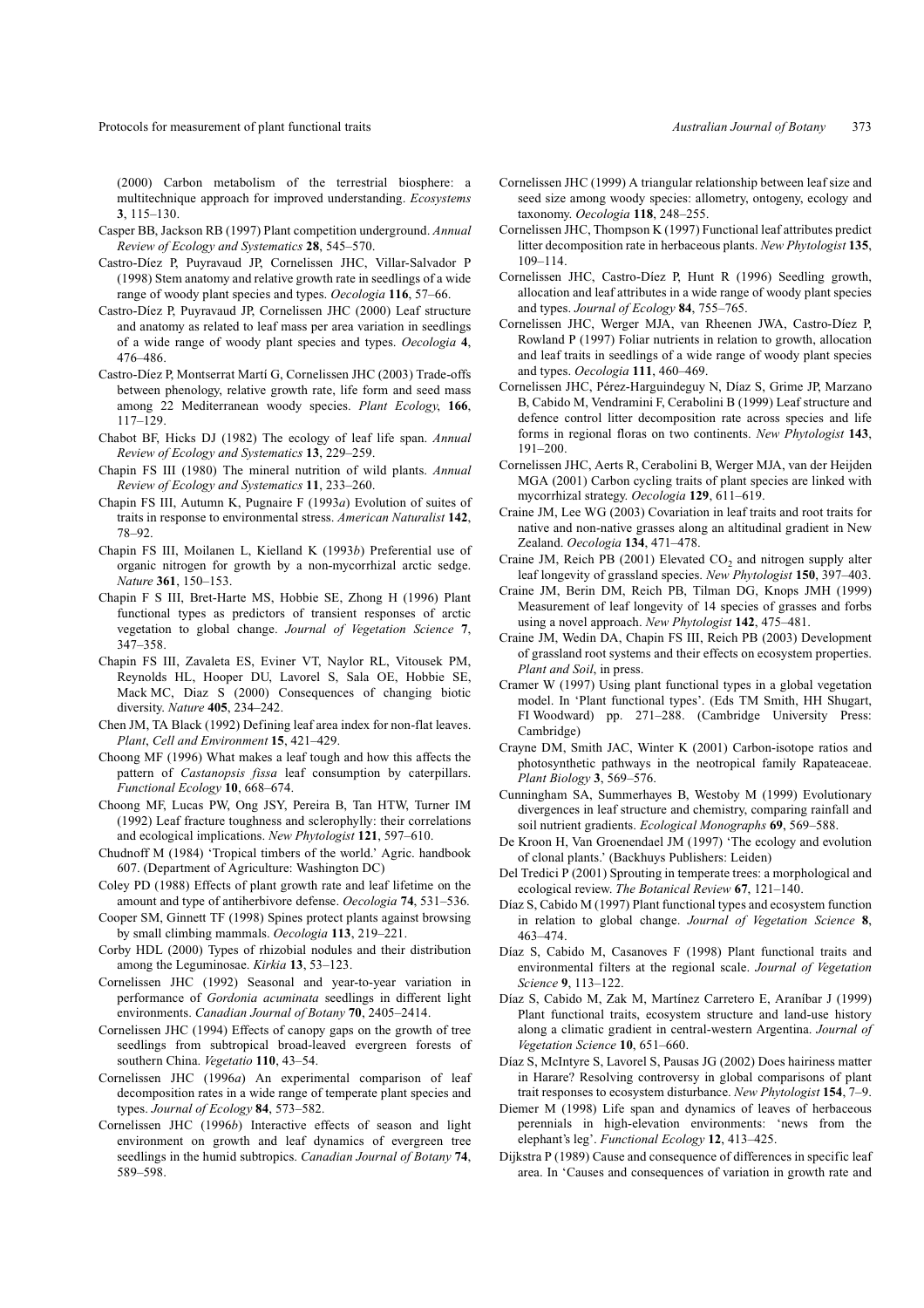productivity of higher plants'. (Eds H Lambers, ML Cambridge, H Konings, TL Pons) pp. 125–140. (SPB Academic Publishers: The Hague, The Netherlands)

- Dimitrakopoulos AP, Panov PI (2001) Pyric properties of some dominant Mediterranean vegetation species. *International Journal of Wildland Fire* **10**, 23–27.
- Dungan RJ, Duncan RP, Whitehead D (2003) Investigating leaf lifespans with interval-censored failure time analysis. *New Phytologist* **158**, 593–600.
- Earnshaw MJ, Carver KA, Gunn TC, Kerenga K, Harvey V, Griffiths H, Broadmeadow MSJ (1990) Photosynthetic pathway, chilling tolerance and cell sap osmotic potential values of grasses along an altitudinal gradient in Papua New Guinea. *Oecologia* **84**, 280–288.
- Ehleringer JR (1991) <sup>13</sup>C/<sup>12</sup>C fractionation and its utility in terrestrial plant studies. In 'Carbon isotopes techniques'. (Eds DC Coleman, B Fry) pp. 187–200. (Academic Press: London)
- Ehleringer JR, Cerling TE, Helliker BR (1997) C-4 photosynthesis, atmospheric CO<sub>2</sub> and climate. *Oecologia* 112, 285-299.
- Eissenstat DM (1992) Costs and benefits of constructing roots of small diameter. *Journal of Plant Nutrition* **15**, 763–782.
- Eissenstat DM, Yanai RD (1997) The ecology of root lifespan. *Advances in Ecological Research* **27**, 1–60.
- Eissenstat DM, Wells CE, Yanai RD, Whitbeck JL (2000) Building roots in a changing environment: implications for root longevity. *New Phytologist* **147**, 33–42.
- Eliáš P (1985) Leaf indices of woodland herbs as indicators of habitat conditions. *Ekologia* (*CSSR*) **4**, 289–295.
- Ellenberg H (1988) 'Vegetation ecology of Central Europe, 4th edn.' (Cambridge University Press: Cambridge)
- Ellenberg H, Müller-Dombois D (1967) A key to Raunkiaer plant life forms with revised subdivisions. *Berichte des Geobotanischen Institutes der ETH*, *Stiftung Rübel* **37**, 56–73.
- Everham EM, Brokaw NVL (1996) Forest damage and recovery from catastrophic wind. *The Botanical Review* **62**, 113–185.
- Ewel JJ, Bigelow SW (1996) Plant life forms and ecosystem functioning. In 'Biodiversity and ecosystem processes in tropical forests'. (Eds GH Orians, R Dirzo, JH Cushman) pp. 101–126. (Springer-Verlag: Berlin)
- Fahn A (1990) 'Plant anatomy, 4th edn.' (Pergamom Press: Oxford)
- FAO (1985) 'A guide to forest seed handling'. FAO Forestry Paper 20–2, FAO, Rome.
- Farquhar GD, Ehleringer JR, Hubick KT (1989) Carbon isotope discrimination and photosynthesis. *Annual Review Plant Physiology Plant Molecular Biology* **40**, 503–537.
- Favrichon V (1994) Classification des espèces arborées en groupes fonctionnels en vue de la réalisation d'un modèle de dynamique de peuplement en forêt Guyanaise. *Revue d'Ecologie Terre et Vie* **49**, 379–402.
- Fearnside PM (1997) Wood density for estimating forest biomass in Brazilian Amazonia. *Forest Ecology and Management* **90**, 59–87.
- Field C, Mooney HA (1986) The photosynthesis-nitrogen relationship in wild plants. In 'On the economy of plant form and function'. (Ed. TJ Givnish) pp. 25–55. (Cambridge University Press: Cambridge)
- Fisher JB (1986) Branching patterns and angles in trees. In 'On the economy of plant form and function'. (Ed. TJ Givnish) pp. 493–523. (Cambridge University Press: Cambridge)
- Fischer SF, Poschlod P, Beinlich B (1996) Experimental studies on the dispersal of plants and animals on sheep in calcareous grasslands. *Journal of Applied Ecology* **33**, 1206–1222.
- Fitter A (1996) Characteristics and functions of root systems. In 'Plant roots: the hidden half, 2nd edn.' (Eds Y Waisel, A Eshel, U Kafkafi) pp. 1–20. (Marcel Dekker, Inc.: New York)
- Fonseca CR, Overton JM, Collins B, Westoby M (2000) Shifts in trait-combinations along rainfall and phosphorus gradients. *Journal of Ecology* **88**, 964–977.
- Funes G, Basconcelo S, Díaz S, Cabido M (1999) Seed size and shape are good predictors of seed persistence in soil in temperate mountain grasslands of Argentina. *Seed Science Research* **9**, 341–345.
- Gale MR, Grigal DF (1987) Vertical root distribution of northern tree species in relation to successional status. *Canadian Journal of Forest Research* **17**, 829–834.
- Gange AC, Bower E, Stagg PG, Aplin DM, Gillam AE, Bracken M (1999) A comparison of visualization techniques for recording arbuscular mycorrhizal colonization. *New Phytologist* **142**, 123–132.
- Garnier E (1992) Growth analysis of congeneric annual and perennial grass species. *Journal of Ecology* **80**, 665–675.
- Garnier E, Aronson J (1998) Nitrogen use efficiency from leaf to stand level: clarifying the concept. In 'Inherent variation in plant growth. Physiological mechanisms and ecological consequences'. (Eds H Lambers, H Poorter, MMI van Vuuren) pp. 515–538. (Backhuys Publishers: Leiden)
- Garnier E, Laurent G (1994) Leaf anatomy, specific mass and water content in congeneric annual and perennial grass species. *New Phytologist* **128**, 725–736.
- Garnier E, Laurent G, Bellmann A, Debain S, Berthelier P, Ducout B, Roumet C, Navas ML (2001*a*) Consistency of species ranking based on functional leaf traits. *New Phytologist* **152**, 69–83.
- Garnier E, Shipley B, Roumet C, Laurent G (2001*b*) A standardized protocol for the determination of specific leaf area and leaf dry matter content. *Functional Ecology* **15**, 688–695.
- Garten CT Jr (1976) Correlations between concentrations of elements of plants. *Nature* **261**, 686–688.
- Gartner BL (1995) 'Plant stems: physiology and functional morphology.' (Academic Press: San Diego, CA)
- Gaudet CL, Keddy PA (1988) A comparative approach to predicting competitive ability from plant traits. *Nature* **334**, 242–243.
- Gignoux J, Clobert J, Menaut JC (1997) Alternative fire resistance strategies in savanna trees. *Oecologia* **110**, 576–583.
- Gill AM (1995) Stems and fires. In 'Plant stems: physiology and functional morphology'. (Ed. BL Gartner) pp. 323–342. (Academic Press: San Diego, CA)
- Gitay H, Noble IR, Connell JH (1999) Deriving functional types for rain-forest trees. *Journal of Vegetation Science* **10**, 641–650.
- Givnish TJ (1987) Comparative studies of leaf form: assessing the relative roles of selective pressures and phylogenetic constarints. *New Phytologist* **106**, 131–160.
- Givnish TJ (1995) Plant stems: biomechanical adaptation for energy capture and influence on species distributions. In 'Plant stems: physiology and functional morphology' (Ed. BL Gartner) pp. 3–49. (Academic Press: San Diego)
- Grime JP (1965) Comparative experiments as a key to the ecology of flowering plants. *Ecology* **45**, 513–515.
- Grime JP (1991) Nutrition, environment and plant ecology: an overview. In 'Plant growth: interactions with nutrition and environment'. (Eds JR Porter, DW Lawlor) pp. 249–267 (Cambridge University Press: Cambridge)
- Grime JP (1998) Benefits of plant diversity to ecosystems: immediate, filter and founder effects. *Journal of Ecology* **86**, 902–910.
- Grime JP (2001) 'Plant strategies, vegetation processes and ecosystem properties, 2nd edn.' (John Wiley & Sons: Chichester, UK)
- Grime JP, Hunt R (1975) Relative growth rate: its range and adaptive significance in a local flora. *Journal of Ecology* **63**, 393–422.
- Grime JP, Jeffrey DW (1965) Seedling establishment in vertical gradients of sunlight. *Journal of Ecology* **53**, 621–642.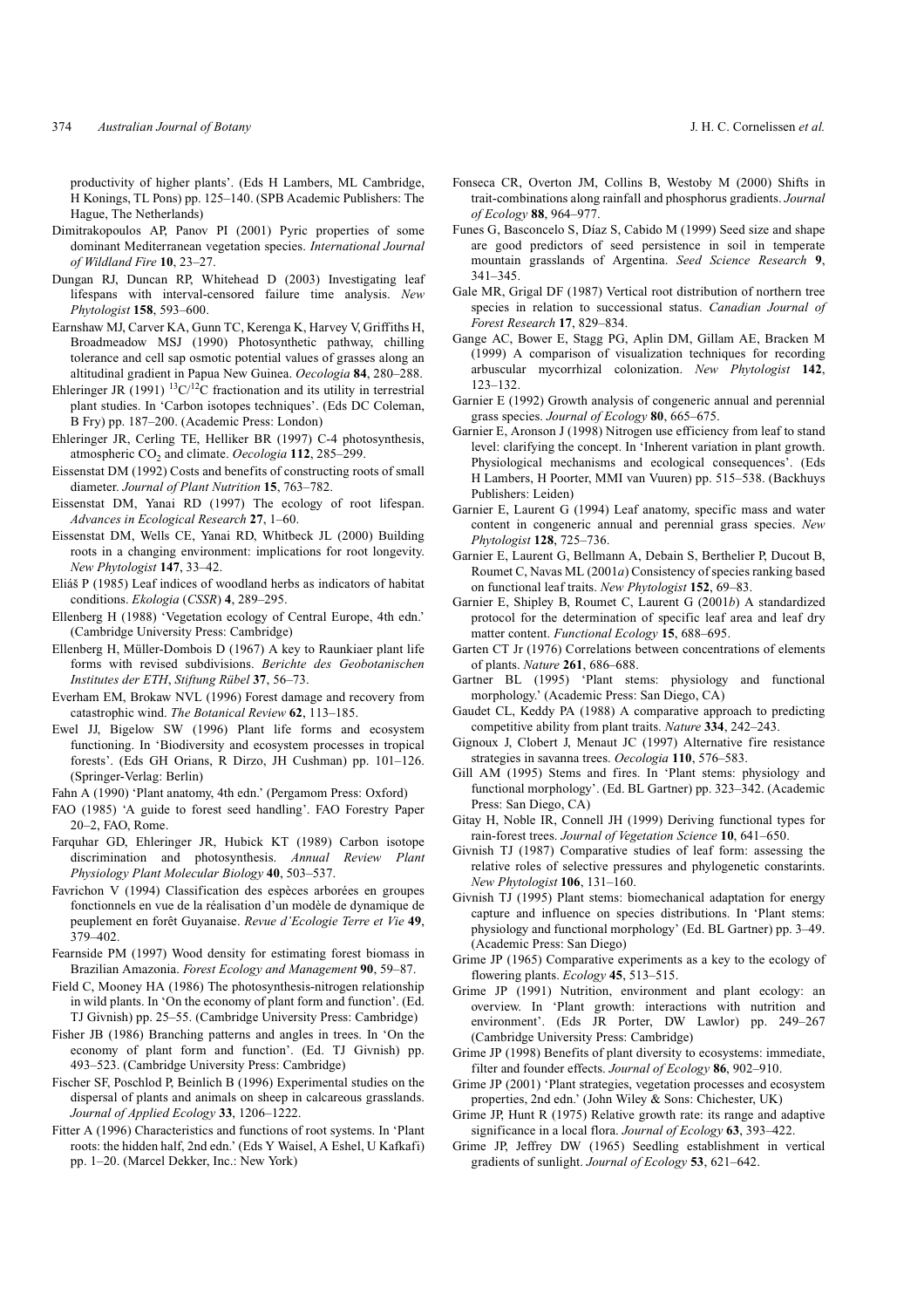Protocols for measurement of plant functional traits *Australian Journal of Botany* 375

- Grime JP, Thompson K, Hunt R, Hodgson JG, Cornelissen JHC, Rorison IH, Hendry GAF, Ashenden TW, Askew AP, Band SR, Booth RE, Bossard CC, Campbell BD, Cooper JEL, Davison AW, Gupta PL, Hall W, Hand DW, Hannah MA, Hillier SH, Hodkinson DJ, Jalili A, Liu Z, Mackey JML, Matthews N, Mowforth MA, Neal AM, Reader RJ, Reiling K, Ross-Fraser W, Spencer RE, Sutton F, Tasker DE, Thorpe PC, Whitehouse J (1997) Integrated screening validates primary axes of specialisation in plants. *Oikos* **79**, 259–281.
- Grimshaw HM, Allen SE (1987) Aspects of the mineral nutrition of some native British plants. *Vegetatio* **70**, 157–169.
- Grubb PJ (1986) Sclerophylls, pachyphylls and picnophylls: the nature and significance of hard leaf surfaces. In 'Insects and the plant surface'. (Eds BE Juniper, TRE Southwood) pp. 137–150. (Edward Arnold: London)
- Grubb PJ (1992) A positive distrust in simplicity—lessons from plant defences and from competition among plants and among animals. *Journal of Ecology* **80**, 585–610.
- Gualtieri G, Bisseling T (2000) The evolution of nodulation. *Plant Molecular Biology* **42**, 181–194.
- Guerrero-Campo J, Fitter AH (2001) Relationships between root characteristics and seed size in two contrasting floras. *Acta Oecologica* **22**, 77–85.
- Gurvich DE, Díaz S, Falczuk V, Pérez-Harguindeguy N, Cabido M, Thorpe PC (2002) Foliar resistance to simulated extreme temperature events in contrasting plant functional and chorological types. *Global Change Biology* **8**, 1139–1145.
- Gutschick VP (1999) Biotic and abiotic consequences of variation in leaf structure. *New Phytologist* **143**, 3–18.
- Hammond DS, Brown VK (1995) Seed weight of woody plants in relation to disturbance, dispersal, soil type in wet Neotropical forests. *Ecology* **76**, 2544–2561.
- Hanley ME, Lamont BB (2002) Relationships between physical and chemical attributes of congeneric seedlings: how important is seedling defence? *Functional Ecology* **16**, 216–222.
- Harley JL, Harley EL (1987*a*) A check-list of mycorrhiza in the British flora. *New Phytologist* **105** (Suppl.), 1–102.
- Harley JL, Harley EL (1987*b*) A check-list of mycorrhiza in the British flora—addenda, errata and index. *New Phytologist* **107**, 741–749.
- Harley JL, Harley EL (1990) A check-list of mycorrhiza in the British flora—second addenda and errata. *New Phytologist* **115**, 699–711.
- Harper JL (1989) The value of a leaf. *Oecologia* **80**, 53–58.
- Hector A, Schmid B, Beierkuhnlein C, Caldeira MC, Diemer M, Dimitrakopoulos PG, Finn JA, Freitas H, Giller PS, Good J, Harris R, Hogberg P, Huss-Danell K, Joshi J, Jumpponen A, Korner C, Leadley PW, Loreau M, Minns A, Mulder CPH, O'Donovan G, Otway SJ, Pereira JS, Prinz A, Read DJ, Scherer-Lorenzen M, Schulze ED, Siamantziouras ASD, Spehn EM, Terry AC, Troumbis AY, Woodward FI, Yachi S, Lawton JH (1999) Plant diversity and productivity experiments in European grasslands. *Science* **286**, 1123–1127.
- Hegde V, Chandran MDS, Gadgil M (1998) Variation in bark thickness in a tropical forest community of Western Ghats in India. *Functional Ecology* **12**, 313–318.
- Hendry GAF, Grime JP (1993) 'Methods in comparative plant ecology. A laboratory manual.' (Chapman & Hall: London, UK)
- Hibberd JM, Quick WP (2002) Characteristics of  $C_4$  photosynthesis in stems and petioles of C<sub>3</sub> flowering plants. *Nature* 415, 451–454.
- Higgins SI, Bond WJ, Trollope WSW (2000) Fire, resprouting and variability: a recipe for grass-tree coexistence in savanna. *Journal of Ecology* **88**, 213–229.
- Hirose T, Werger MJA (1987) Maximizing daily canopy photosynthesis with respect to the leaf nitrogen allocation pattern in the canopy. *Oecologia* **72**, 185–189.
- Hodgson JG, Wilson PJ, Hunt R, Grime JP, Thompson K (1999) Allocating C-S-R plant functional types: a soft approach to a hard problem. *Oikos* **85**, 282–294.
- Hogenbirk JC, Sarrazin-Delay CL (1995) Using fuel characteristics to estimate plant ignitability for fire hazard reduction. *Water*, *Air*, *and Soil Pollution* **82**, 161–170.
- Howe HF, Smallwood J (1982) Ecology of seed dispersal. *Annual Review of Ecology and Systematics* **13**, 201–228.
- Howe HF, Westley LC (1997) Ecology of pollination and seed dispersal. In 'Plant ecology'. (Ed. MJ Crawley) pp. 262–283. (Blackwell: Oxford)
- Huante P, Rincón E, Acosta I (1995) Nutrient availability and growth rate of 34 woody species from a tropical deciduous forest in Mexico. *Functional Ecology* **9**, 849–858.
- Hulme PE (1998) Post-dispersal seed predation: consequences for plant demography and evolution. *Perspectives in Plant Ecology*, *Evolution and Systematics* **1**, 32–46.
- Hunt R, Cornelissen JHC (1997) Components of relative growth rate and their interrelation in 59 British plant species. *New Phytologist* **135**, 395–417.
- Jackson RB (1999) The importance of root distributions for hydrology, biogeochemistry and ecosystem function. In 'Integrating hydrology, ecosystem dynamics and biogeochemistry in complex landscapes'. (Eds JD Tenhunen, P Kabat) (Wiley: Chichester)
- Jackson RB, Canadell J, Ehleringer JR, Mooney HA, Sala OE, Schulze ED (1996) A global analysis of root distributions for terrestrial biomes. *Oecologia* **108**, 389–411.
- Jackson RB, Moore LA, Hoffmann WA, Pockman WT, Linder CR (1999) Ecosystem rooting depth determined with caves and DNA. *Proceedings of the National Academy of Sciences of the United States of America* **96**, 11387–11392.
- Jackson RB, Lechowicz MJ, Li X, Mooney HA (2001) Phenology, growth, and allocation in global terrestrial productivity. In 'Terrestrial global productivity. Physiological ecology'. (Eds J Roy, B Saugier, HA Mooney) pp. 61–82. (Academic Press: San Diego, CA)
- Jarvis PG (1975) Water transfer in plants. In 'Heat and mass transfer in the plant environment, part 1'. (Eds DA De Vries, NG Afgan) pp. 369–394. (Scripta: Washington)
- Jow WM, Bullock SH, Kummerow J (1980) Leaf turnover rates of *Adenostoma fasciculatum* (Rosaceae). *American Journal of Botany* **67**, 256–261.
- Jurado E, Westoby M (1992) Seedling growth in relation to seed size among species of arid Australia. *Journal of Ecology* **80**, 407–416.
- Kammescheidt L (1999) Forest recovery by root suckers and aboveground sprouts after slash-and-burn agriculture, fire and logging in Paraguay and Venezuela. *Journal of Tropical Ecology* **15**, 143–157.
- Keddy PA (1992) A pragmatic approach to functional ecology. *Functional Ecology* **6**, 621–626.
- Kikuzawa K (1989) Ecology and evolution of phenological pattern, leaf longevity and leaf habit. *Evolutionary Trends in Plants* **3**, 105–110.
- Kikuzawa K (1991) A cost-benefit analysis of leaf habit and leaf longevity of trees and their geographical pattern. *American Naturalist* **138**, 1250–1263.
- Kikuzawa K, Ackerly D (1999) Significance of leaf longevity in plants. *Plant Species Biology* **14**, 39–45.
- Kleidon A, Heimann M (1998) A method of determining rooting depth from a terrestrial biosphere model and its impacts on the global water and carbon cycle. *Global Change Biology* **4**, 275–292.
- Kleyer M (1999) Distribution of plant functional types along gradients of disturbance intensity and resource supply in an agricultural landscape. *Journal of Vegetation Science* **10**, 697–708.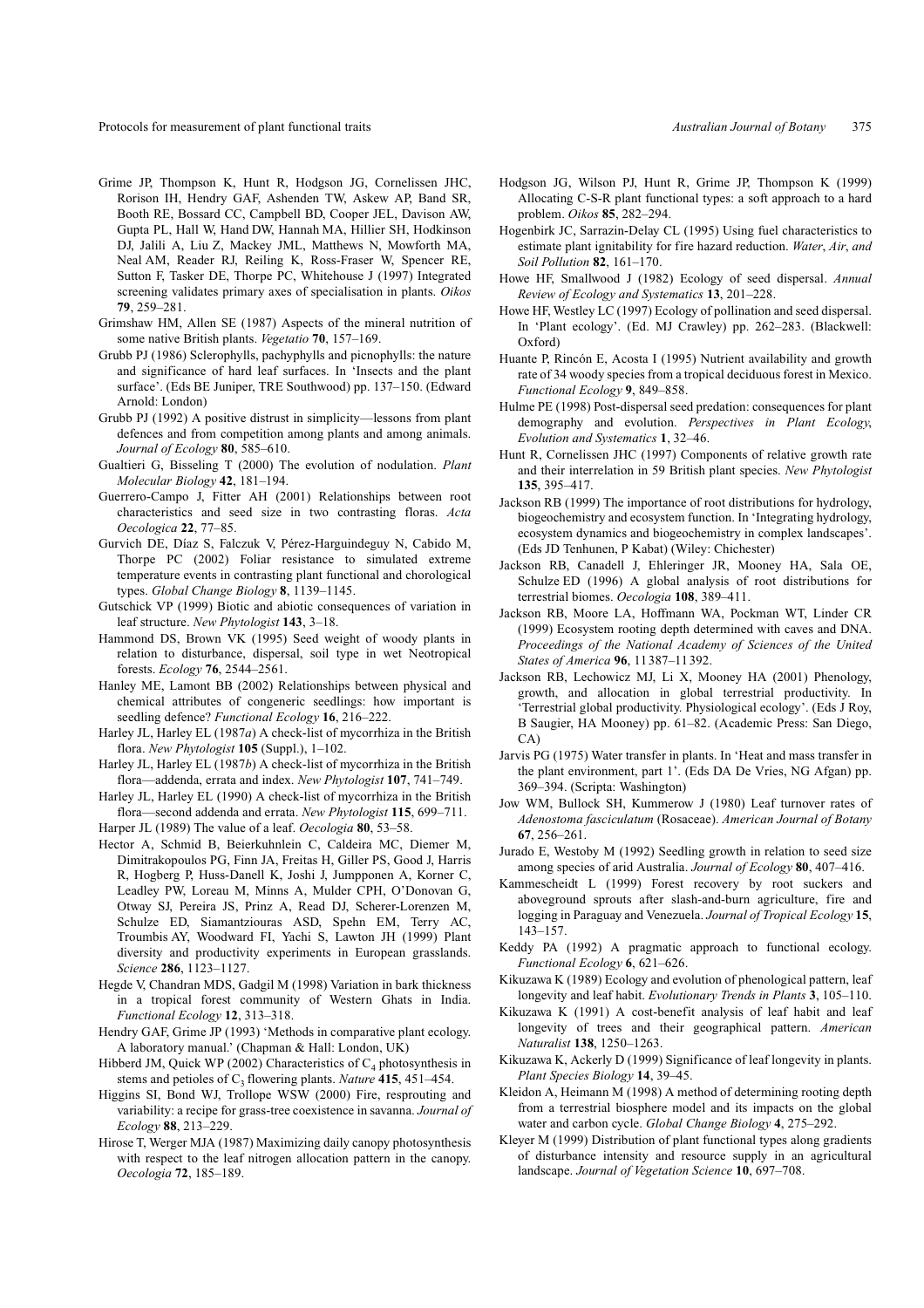#### 376 *Australian Journal of Botany* J. H. C. Cornelissen *et al.*

- Klimeš L, Klimešova J (2000) Plant rarity and the type of clonal growth. *Zeitschrift für Ökologie und Naturschutz* **9**, 43–52.
- Klimeš L, Klimešova J, Hendriks RJJ, Van Groenendael JM (1997) Clonal plant architecture: a comparative analysis of form and function. In 'The ecology and evolution of clonal plants'. (Eds H De Kroon, JM Van Groenendael) pp. 1–29. (Backhuys Publishers: Leiden)
- Kluge M, Ting IP (1978) 'Crassulacean acid metabolism. Analysis of an ecological adaptation.' (Springer-Verlag: Berlin)
- Koerselman W, Meuleman AFM (1996) The vegetation N:P ratio: a new tool to detect the nature of nutrient limitation. *Journal of Applied Ecology* **33**, 1441–1450.
- Körner C (1993) Scaling from species to vegetation: the usefulness of functional groups. In 'Biodiversity and ecosystem function. Ecological studies'. (Eds ED Schulze, HA Mooney) pp. 116–140. (Springer-Verlag: Berlin)
- Körner C, Neumayer M, Pelaez Menendez-Riedl S, Smeets-Scheel S A (1989) Functional morphology of mountain plants. *Flora* **182**, 353–383.
- Kuijt J (1969) 'The biology of parasitic plants.' (University of California Press: Berkeley, USA)
- Lambers H, Poorter H (1992) Inherent variation in growth rate between higher plants: a search for physiological causes and ecological consequences. *Advances in Ecological Research* **23**, 188–242.
- Lambers H, Chapin III FS, Pons TL (1998) 'Plant physiological ecology.' (Springer-Verlag: New York)
- Lamont BB (1993) Why are hairy root clusters so abundant in the most nutrient-impoverished soils of Australia. *Plant and Soil* **156**, 269–272.
- Lamont BB (2003) Structure, ecology and physiology of root clusters—a review. *Plant and Soil* **248**, 1–19.
- Lamont BB, Groom PK, Cowling RM (2002) High leaf mass per area of related species assemblages may reflect low rainfall and carbon isotope discrimination rather than low phosphorus and nitrogen concentrations. *Functional Ecology* **16**, 403–412.
- Lavorel S (2002) Plant functional types. In 'The earth system: biological and ecological dimensions of global environmental change, Vol. 2'. (Eds HA Mooney, J Canadell) pp. 481–489. (John Wiley & Sons: Chichester, UK)
- Lavorel S, Garnier E (2002) Predicting changes in community composition and ecosystem functioning from plant traits: revisiting the Holy Grail. *Functional Ecology* **16**, 545–556.
- Lavorel S, McIntyre S, Landsberg J, Forbes TDA (1997) Plant functional classifications: from general groups to specific groups based on response to disturbance. *Trends in Ecology and Evolution* **12**, 474–478.
- Lawton RO (1984) Ecological constraints on wood density in a tropical montane rain forest. *American Journal of Botany* **71**, 261–267.
- Leake JR (1994) Tansley review no. 69. The biology of myco-heterotrophic ('saprophytic') plants. *New Phytologist* **127**, 171–216.
- Lechowicz MJ (1984) Why do temperate deciduous trees leaf out at different times? Adaptation and ecology of forest communities. *American Naturalist* **124**, 821–842.
- Lechowicz MJ (2002) Phenology. In 'The earth system: biological and ecological dimensions of global environmental change, vol. 2'. Encyclopedia of global environmental change. (Eds HA Mooney, JG Canadell) pp. 461–465. (John Wiley & Sons: Chichester, UK)
- Leishman MR, Westoby M (1994) The role of large seed size in shaded conditions: experimental evidence. *Functional Ecology* **8**, 205–214.
- Leishman MR, Westoby M (1998) Seed size and shape are not related to persistence in soil in Australia in the same way as in Britain. *Functional Ecology* **12**, 480–485.
- Leishman MR, Westoby M, Jurado E (1995) Correlates of seed size variation: a comparison among five temperate floras. *Journal of Ecology* **83**, 517–530.
- Levitt J (1980) 'Responses of plants to environmental stresses.' (Academic Press: New York)
- Loehle C (1988) Tree life histories: the role of defenses. *Canadian Journal of Forest Research* **18**, 209–222.
- Lucas PW, Turner IM, Dominy NJ, Yamashita N (2000) Mechanical defences to herbivory. *Annals of Botany* **86**, 913–920.
- Lüttge U (1983) Ecophysiology of carnivorous plants. In 'Encyclopedia of plant physiology'. (Eds OL Lange, PS Nobel, CB Osmond, H Ziegler) pp. 489–517. (Cambridge University Press: New York)
- Lüttge U (1997) 'Physiological ecology of tropical plants.' (Springer-Verlag: Berlin)
- Mabberley DJ (1987) 'The plant book.' (Cambridge University Press: Cambridge)
- MacArthur RH, Wilson EO (1967) 'The theory of island biogeography.' (Princeton University Press: Princeton, USA)
- MacGillivray CW, Grime JP, ISP Team (1995) Testing predictions of resistance and resilience of vegetation subjected to extreme events. *Functional Ecology* **9**, 640–649.
- Marschner H (1995) 'Mineral nutrition of higher plants.' (Academic Press: London)
- Martin CE (1994) Physiological ecology of the Bromeliaceae. *Botanical Review* **60**, 1–82.
- Mazer J (1989) Ecological, taxonomic, and life history correlates of seed mass among Indiana Dune angiosperms. *Ecological Monographs* **59**, 153–175.
- McCully ME, Canny MJ (1989) Pathways and processes of water and nutrient movement in roots. In 'Structural and functional aspects of transport in roots'. (Eds BC Loughman, O Gasparíková, J Kolek) pp. 3–14. (Kluwer Academic Publishers: Dordrecht, The Netherlands)
- McIntyre S, Lavorel S (2001) Livestock grazing in subtropical pastures: steps in the analysis of attribute response and plant functional types. *Journal of Ecology* **89**, 209–226.
- McIntyre S, Díaz S, Lavorel S, Cramer W (1999*a*) Plant functional types and disturbance dynamics—Introduction. *Journal of Vegetation Science* **10**, 604–608.
- McIntyre S, Lavorel S, Landsberg J, Forbes TDA (1999*b*) Disturbance response in vegetation - towards a global perspective on functional traits. *Journal of Vegetation Science* **10**, 621–630.
- Medina E (1999) Tropical forests: diversity and function of dominant life-forms. In 'Handbook of plant functional ecology'. (Eds FI Pugnaire, F Valladares) pp. 407–448. (Marcel Dekker: New York)
- Mehlman DW (1993) Tumbleweed dispersal in Florida sandhill *Baptisia* (Fabaceae). *Bulletin Torrey Botanical Club* **120**, 60–63.
- Michelsen A, Quarmby C, Sleep D, Jonasson S (1998) Vascular plant <sup>15</sup>N natural abundance in heath and forest tundra ecosystems is closely correlated with presence and type of mycorrhizal fungi in roots. *Oecologia* **115**, 406–418.
- Milton SJ (1991) Plant spinescence in arid southern Africa—does moisture mediate selection by mammals. *Oecologia* **87**, 279–287.
- Mohr H, Schopfer P (1995) 'Plant physiology, 4th edn.' (Springer-Verlag: Berlin)
- Molau U (1995) Reproductive ecology and biology. In 'Parasitic plants'. (Eds MC Press, JD Graves) pp. 141–176. (Chapman and Hall: London)
- Moles AT, Westoby M (2000) Do small leaves expand faster than large leaves, and do shorter expansion times reduce herbivore damage? *Oikos* **90**, 517–524.
- Molina R, Massicotte H, Trappe JM (1992) Specificity phenomena in mycorrhizal symbioses: community-ecological consequences and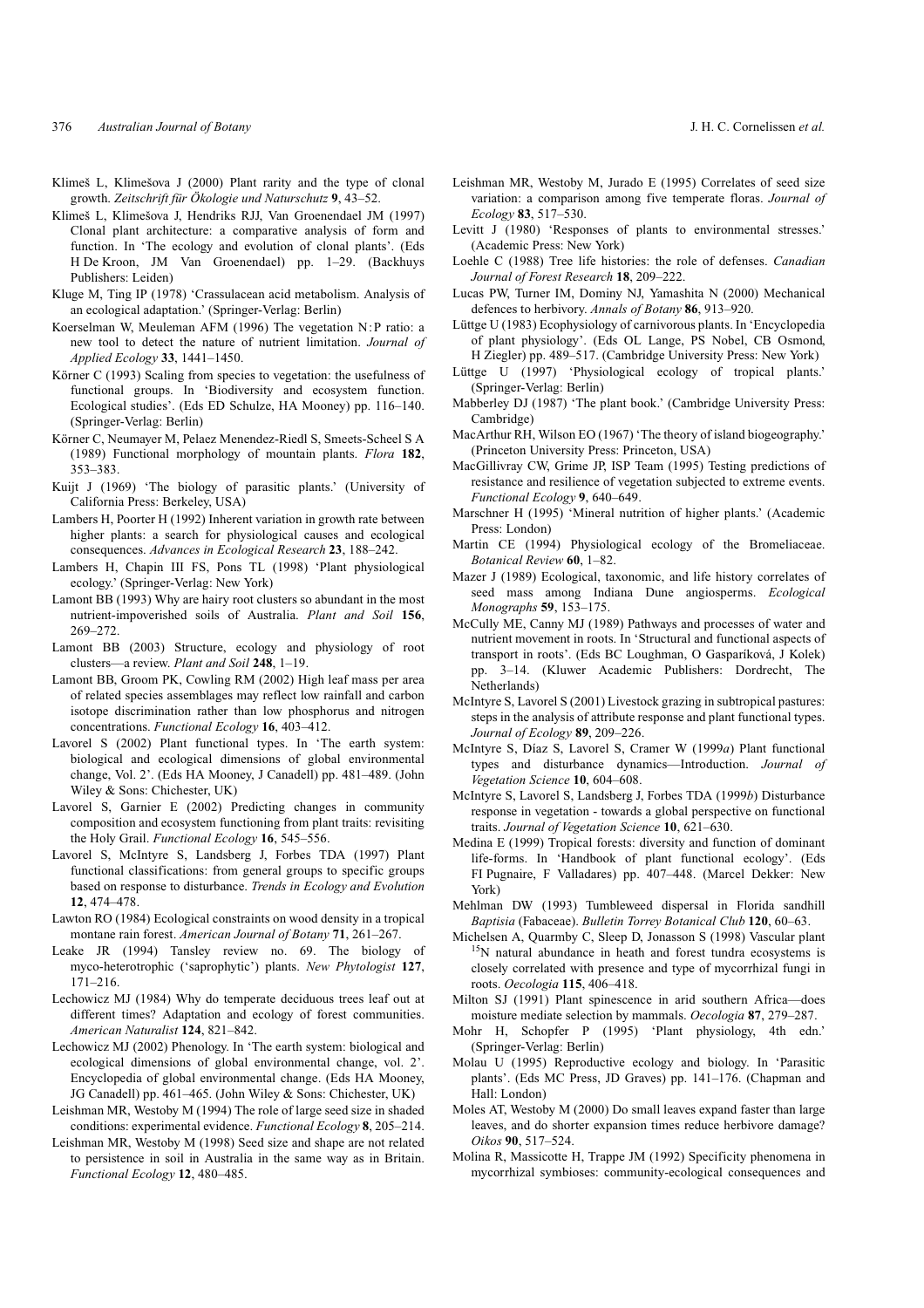Protocols for measurement of plant functional traits *Australian Journal of Botany* 377

practical implications. In 'Mycorrhizal functioning: an integrative plant–fungal process'. (Ed. MF Allen) pp. 357–423. (Chapman and Hall: New York)

- Mutch R (1970) Wildland fires and ecosystems. *Ecology* **51**, 1046–1051.
- Navas M-L, Ducout B, Roumet C, Richarte J, Garnier J, Garnier E (2003) Leaf life span, dynamics and construction cost of species from Mediterranean old-fields differing in successional status. *New Phytologist* **159**, 213–228.
- Nicotra AB, Babicka N, Westoby M (2002) Seedling root anatomy and morphology: an examination of ecological differentiation with rainfall using phylogenetically independent contrasts. *Oecologia* **130**, 136–145.
- Neilson RP, Drapek RJ (1998) Potentially complex biosphere responses to transient global warming. *Global Change Biology* **4**, 505–521.
- Newman EI (1966) A method of estimating the total root length of a sample. *Journal of Applied Ecology* **3**, 139–145.
- Nielsen SL, Enriquez S, Duarte CM, Sand-Jensen K (1996) Scaling maximum growth rates across photosynthetic organisms. *Functional Ecology* **10**, 167–175.
- Niinemets Ü (1999) Components of leaf dry mass per area—thickness and density—alter leaf photosynthetic capacity in reverse directions in woody plants. *New Phytologist* **144**, 35–47.
- Niinemets Ü (2001) Global-scale climatic controls of leaf dry mass per area, density and thickness in trees and shrubs. *Ecology* **82**, 453–469.
- Niinemets Ü, Kull K (1994) Leaf weight per area and leaf size of 85 Estonian woody species in relation to shade tolerance and light availability. *Forest Ecology and Management* **70**, 1–10.
- Niklas KJ (1994) 'Plant allometry: the scaling of form and process.' (The University of Chicago Press: Chicago, IL)
- Noble IR, Gitay H (1996) A functional classification for predicting the dynamics of landscapes. *Journal of Vegetation Science* **7**, 329–336.
- Noble IR, Slatyer RO (1977) Post-fire succession of plants in Mediterranean ecosystems. In 'Proceedings of the symposium on the environmental consequences of fire and fuel management in Mediterranean ecosystems'. (Eds HA Mooney, CE Conrad) pp. 27–36. US Forestry Servive, General Technical Report. WO-3.
- Noble IR, Slatyer RO (1980) The use of vital attributes to predict successional changes in plant communities subject to recurrent disturbances. *Vegetatio* **43**, 5–21.
- Nye PH, Tinker PB (1977) 'Solute movement in the soil-root system.' (Blackwell Scientific Publications: Oxford)
- O'Leary MH (1981) Carbon isotope fractionation in plants. *Phytochemistry* **20**, 553–567.
- Olff H, Vera FWM, Bokdam J, Bakker ES, Gleichman JM, De Maeyer K, Smit R (1999) Shifting mosaics in grazed woodlands driven by the alternation of plant facilitation and competition. *Plant Biology* **1**, 127–137.
- Orians GH, Solbrig OT (1977) A cost-income model of leaves and roots with special reference to arid and semi-arid areas. *American Naturalist* **111**, 677–690.
- Osmond CB, Björkman O, Anderson DJ (1980) 'Physiological processes in plant ecology. Ecological Studies 36.' (Springer-Verlag: Berlin)
- Papió C, Trabaud L (1990) Structural characteristics of fuel components of five Mediterraean shrubs. *Forest Ecology and Management* **35**, 249–259.
- Parkhurst DF, Loucks OL (1972) Optimal leaf size in relation to environment. *Journal of Ecology* **60**, 505–537.
- Pate JS, Froend RH, Bowen BJ, Hansen A, Kuo J (1990) Seedling growth and storage characteristics of seeder and resprouter species of Mediterranean-type ecosystems of SW Australia. *Annals of Botany* **65**, 585–601.
- Pausas JG (1997) Resprouting of *Quercus suber* in NE Spain after fire. *Journal of Vegetation Science* **8**, 703–706.
- Pausas JG (1999) Response of plant functional types to changes in the fire regime in Mediterranean ecosystems: a simulation approach. *Journal of Vegetation Science* **10**, 717–722.
- Pausas JG, Lavorel S (2003) A hierarchical deductive approach for functional types in disturbed ecosystems. *Journal of Vegetation Science* **14**, 409–416.
- Pennings SC, Callaway RM (1996) Impact of a parasitic plant on the structure and dynamics of salt marsh vegetation. *Ecology* **77**, 1410–1419.
- Pérez Harguindeguy N, Díaz S, Cornelissen JHC, Vendramini F, Cabido M, Castellanos A (2000) Chemistry and toughness predict leaf litter decomposition rates over a wide spectrum of functional types and taxa in central Argentina. *Plant and Soil* **218**, 21–30.
- Perreijn K (2002). Symbiotic nitrogen fixation by leguminous trees in tropical rain forest in Guyana. PhD Thesis, Tropenbos Guyana Series 11. Tropenbos-Guyana Programma, Georgetown, Guyana (ISBN 90-5113-060-0).
- Pierce S, Winter K, Griffiths H (2002) Carbon isotope ratio and extent of daily CAM use by Bromeliaceae? *New Phytologist* **156**, 75–83.
- Pinard MA, Huffman J (1997) Fire resistance and bark properties of trees in a seasonally dry forest in eastern Bolivia. *Journal of Tropical Ecology* **13**, 727–740.
- Pisani JM, Distel RA (1998) Inter- and intraspecific variations in production of spines and phenols in *Prosopis caldenia* and *Prosopis flexuosa*. *Journal of Chemical Ecology* **24**, 23–36.
- Poorter H (1989) Interspefic variation in relative growth rate: on ecological causes and physiological consequences. In 'Causes and consequences of variation in growth rate and productivity of higher plants'. (Eds H Lambers, ML Cambridge, H Konings, TL Pons) pp. 45–68. (SPB Academic Publishers: The Hague, The Netherlands)
- Poorter H, Bergkotte M (1992) Chemical composition of 24 wild species differing in relative growth rate. *Plant*, *Cell and Environment* **15**, 221–229.
- Poorter H, Garnier E (1999) Ecological significance of relative growth rate and its components. In 'Handbook of functional plant ecology'. (Eds FI Pugnaire, F Valladares) pp. 81–120. (Marcel Dekker: New York)
- Poorter H, de Jong R (1999) A comparison of specific leaf area, chemical composition and leaf construction costs of field plants from 15 habitats differing in productivity. *New Phytologist* **143**, 163–176.
- Poorter H, Navas ML (2003) Plant growth and competition at elevated CO<sub>2</sub>: on winners, losers and functional groups. *New Phytologist* **157**, 175–198.
- Poorter H, van der Werf A (1998) Is inherent variation in RGR determined by LAR at low irradiance and by NAR at high irradiance? A review of herbaceous species. In 'Inherent variation in plant growth. Physiological mechanisms and ecological consequences'. (Eds H Lambers, H Poorter, MMI Van Vuuren) pp. 309–336. (Backhuys Publishers: Leiden, The Netherlands)
- Popma J, Bongers F, Werger MJA (1992) Gap dependence and leaf characteristics of tropical rain forest species. *Oikos* **63**, 207–214.
- Poschlod P, Kleyer M, Tackenberg O (2000) Databases on life history traits as a tool for risk assessment in plant species. *Zeitschrift für Ökologie und Naturschutz* **9**, 3–18.
- Press MC (1998) Dracula or Robin Hood? A functional role for root hemiparasaites in nutrient poor ecosystems. *Oikos* **82**, 609–611.
- Pyankov VI, Gunin PD, Tsoog S, Black CC (2000) C-4 plants in the vegetation of Mongolia: their natural occurrence and geographical distribution in relation to climate. *Oecologia* **123**, 15–31.
- Quested HM, Cornelissen JHC, Press MC, Callaghan TV, Aerts R, Trosien F, Riemann P, Gwynn-Jones D, Kondratchuk A, Jonasson S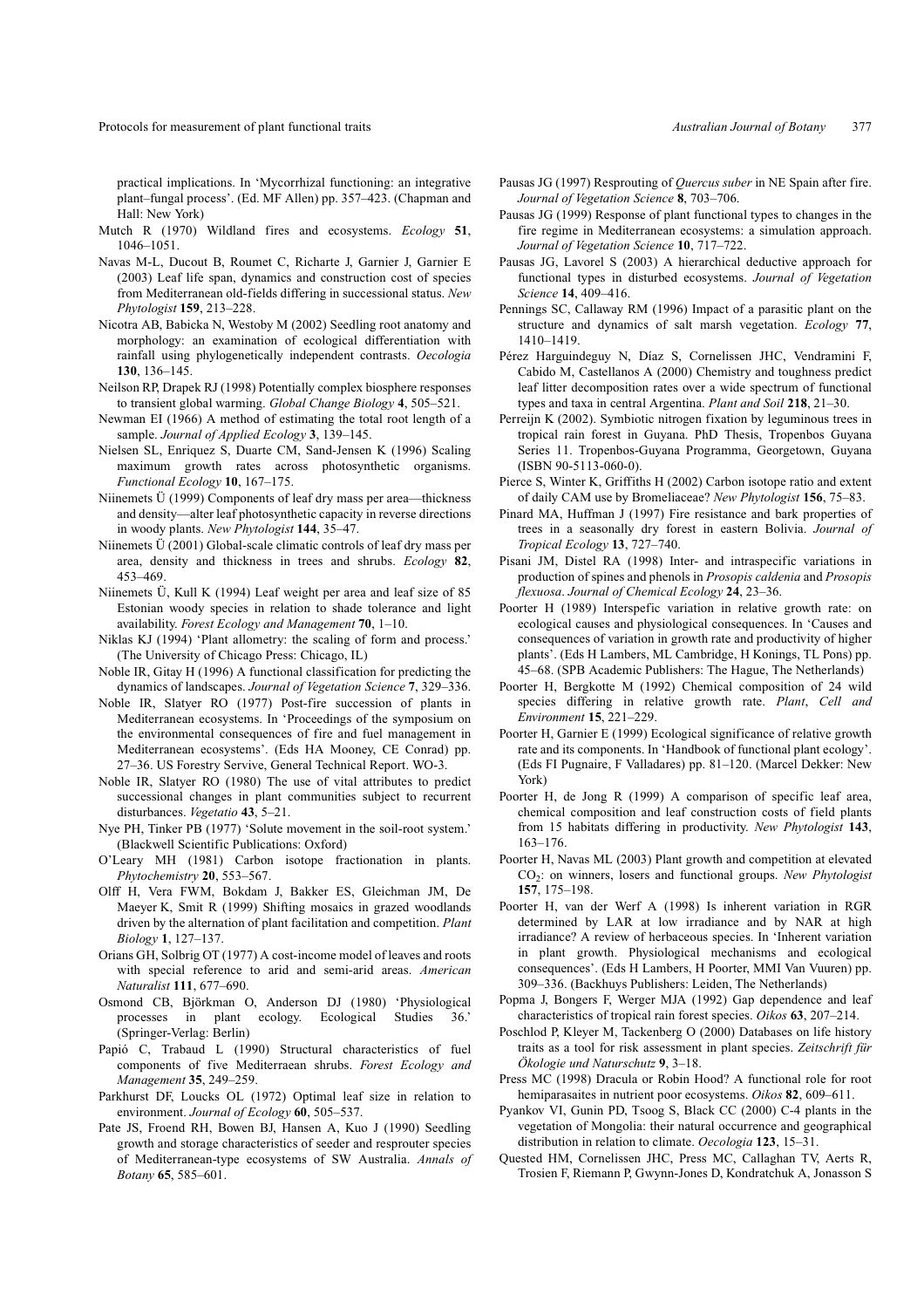(2003) Litter decomposition of sub-arctic plant species with different nitrogen economies: a potential functional role for hemiparasites. *Ecology*, in press.

- Raunkiaer C (1934) 'The life forms of plants and statistical plant geography.' (Clarendon Press: Oxford)
- Read DJ (1991) Mycorrhizas in ecosystems. *Experientia* **47**, 376–391.
- Read DJ (2003) Mycorrhizas and nutrient cycling in ecosystems—a journey towards relevance? *New Phytologist* **157**, 475–492.
- Rebollo S, Milchunas DG, Noy-Meir I, Chapman PL (2002) The role of a spiny plant refuge in structuring grazed shortgrass steppe plant communities. *Oikos* **98**, 53–64.
- Reich PB (1995) Phenology of tropical forests: patterns, causes and consequences. *Canadian Journal of Botany* **73**, 164–174.
- Reich PB (2000) Do tall trees scale physiological heights? *Tree* **15**, 41–42.
- Reich PB, Uhl C, Walters MB, Ellsworth DS (1991) Leaf lifespan as a determinant of leaf structure and function among 23 Amazonian tree species. *Oecologia* **86**, 16–24.
- Reich PB, Walters MB, Ellsworth DS (1992) Leaf lifespan in relation to leaf, plant and stand characteristics among diverse ecosystems. *Ecological Monographs* **62**, 365–392.
- Reich PB, Walters MB, Ellsworth DS (1997) From tropics to tundra: global convergence in plant functioning. *Proceedings National Academy of Science USA* **94**, 13730–13734.
- Reich PB, Tjoelker MG, Walters MB, Vanderklein DW, Bushena C (1998) Close association of RGR, leaf and root morphology, seed mass and shade tolerance in seedlings of nine boreal tree species grown in high and low light. *Functional Ecology* **12**, 327–338.
- Reich PB, Ellsworth DS, Walters MB, Vose JM, Gresham C, Volin JC, Bowman WD (1999) Generality of leaf trait relationships: a test across six biomes. *Ecology* **80**, 1955–1969.
- Reyes G, Brown S, Chapman J, Lugo AE (1992) Wood densities of tropical tree species. General Technical Report S0-88, US Department of Agriculture, Forest Service, Southern Forest Experiment Station, New Orleans, USA.
- Richter M (1992) Methods of interpreting climatological conditions based on phytomorphological characteristics in the cordilleras of the Neotropics. *Plant Research and Development* **36**, 89–114.
- Roderick ML, Berry SL, Saunders AR, Noble IR (1999) On the relationship between the composition, morphology and function of leaves. *Functional Ecology* **13**, 696–710.
- Rowe JS (1983) Concepts of fire effects on plant individuals and species. In 'The role of fire in northern circumpolar ecosystems: SCOPE 18'. (Eds RW Wein, DA MacLean) pp. 135–154. (John Wiley & Sons: Toronto)
- Rundel PW (1991) Shrub life-forms. In 'Response of plants to multiple stresses'. (Eds HA Mooney, WE Winner, EJ Pell) pp. 345–370. (Academic Press: San Diego, CA)
- Ryser P (1996) The importance of tissue density for growth and life span of leaves and roots: a comparison of five ecologically contrasting grasses. *Functional Ecology* **10**, 717–723.
- Ryser P, Aeschlimann U (1999) Proportional dry-mass content as an underlying trait for the variation in relative growth rate among 22 Eurasian populations of *Dactylis glomerata* s.l. *Functional Ecology* **13**, 473–482.
- Ryser P, Urbas P (2000) Ecological significance of leaf life span among Central European grass species. *Oikos* **91**, 41–50.
- Sage RF (2001) Environmental and evolutionary preconditions for the origin and diversification of the C4 photosynthetic syndrome. *Plant Biology* **3**, 202–213.
- Sakai A, Sakai S, Akiyama F (1997) Do sprouting tree species on erosion prone sites carry large reserve or resource? *Annals of Botany* **79**, 625–630.
- Salisbury EJ (1942) 'The reproductive capacity of plants.' (Bells: London)
- Sanchez AM, Peco B (2002) Dispersal mechanisms in *Lavandula stoechas* subsp. *pedunculata*: autochory and endozoochory by sheep. *Seed Science Research* **12**, 101–111.
- Saverimuttu T, Westoby M (1996) Seedling longevity under deep shade in relation to seed size. *Journal of Ecology* **84**, 681–689.
- Schenk HJ, Jackson RB (2002) The global biogeography of roots. *Ecological Monographs* **72**, 311–328.
- Schulze ED, Kelliher FM, Körner C, Lloyd J, Leuning R (1994) Relationship among maximum stomatal conductance, ecosystem surface conductance, carbon assimilation rate, and plant nutrition: a global ecology scaling exercise. *Annual Review of Ecology and Systematics* **25**, 629–660.
- Schwilk DW, Ackerly DD (2001) Flammability and serotiny as strategies: correlated evolution in pines. *Oikos* **94**, 326–336.
- Seiwa K, Kikuzawa K (1996) Importance of seed size for the establishment of seedlings of five deciduous broad-leaved tree species. *Vegetatio* **123**, 51–64.
- Semenova GV, van der Maarel E (2000) Plant functional types—a strategic perspective. *Journal of Vegetation Science* **11**, 917–922.
- Shain L (1995) Stem defense against pathogens. In 'Plant stems. Physiology and functional morphology'. (Ed. BL Gartner) pp. 383–406. (Academic Press: San Diego, CA)
- Shipley B (1995) Structured interspecific determinants of specific leaf area in 34 species of herbaceous angiosperms. *Functional Ecology* **9**, 312–319.
- Shipley B, Vu TT (2002) Dry matter content as a measure of dry matter concentration in plants and their parts. *New Phytologist* **153**, 359–364.
- Silvertown J (1981) Seed size, life span, and germination date as coadapted features of plant life history. *American Naturalist* **118**, 860–864.
- Silvertown J, Franco M, Harper JL (1997) 'Plant life histories. Ecology, phylogeny and evolution.' (Cambridge University Press: Cambridge)
- Skene KR (1998) Cluster roots: some ecological considerations. *Journal of Ecology* **86**, 1060–1064.
- Smith SE, Read DJ (1997) 'Mycorrhizal symbioses, 2nd edn.' (Academic Press: London)
- Smith TM, Shugart HH, Woodward FI (1997) 'Plant functional types: their relevance to ecosystem properties and global change.' (Cambridge University Press: Cambridge)
- Sobrado MA (1993) Trade-off between water transport and leaf lifespan in a tropical dry forest. *Oecologia* **96**, 19–23.
- Somasegaran P, Hoben HJ (1994) 'Handbook for rhizobia.' (Springer-Verlag: New York)
- Southwood TRE, Brown VK, Reader PM (1986) Leaf palatability, life expectancy and herbivore damage. *Oecologia* (Berl.) **70**, 544–548.
- Spaink HP, Kondorosi A, Hooykass PJJ (1998) 'The Rhizobiaceae: molecular biology of model plant-associated bacteria.' (Kluwer: Dordrecht, The Netherlands)
- Sprent JI (2001) 'Odulation in legumes.' (Royal Botanic Gardens: Kew, UK)
- Sprent JI, Sprent P (1990) 'Nitrogen fixing organisms: pure and applied aspects.' (Chapman & Hall: London)
- Squartini A (2001) Functional ecology of the rhizobium-legume symbiosis. In 'The rhizosphere: biochemistry and organic substances at the soil-plant interface'. (Eds R Pinton, Z Varanini, P Nannipieri) (Marcel Dekker: New York)
- Steffen WL, Cramer W (1997) A global key of plant functional types (PFT) for modelling ecosystem responses to global change. GCTE report no. 10, GCTE International Project Office, Canberra.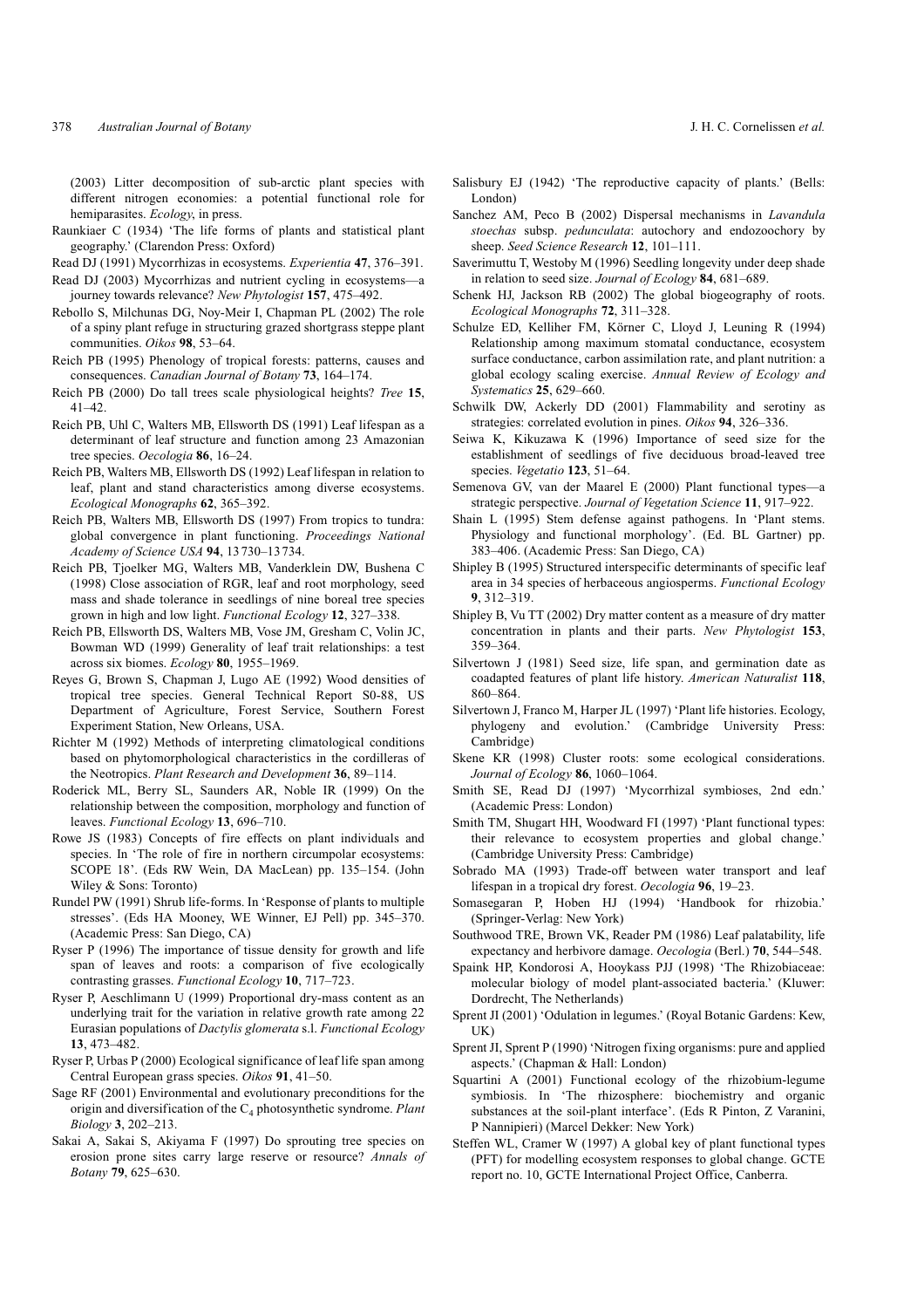Protocols for measurement of plant functional traits *Australian Journal of Botany* 379

- Steudle E (2001) Water uptake by plant roots: an integration of views. In ' Recent advances of plant root structure and function'. (Eds O Gašparíková, M Ciamporová, I Mistrík, F Baluška) pp. 71–82. (Kluwer Academic Publishers: Dordrecht, The Netherlands)
- Strasser MJ, Pausas JG, Noble IR (1996) Modelling the response of eucalypts to fire, Brindabella Ranges, ACT. *Australian Journal of Ecology* **21**, 341–344.
- Suzuki E (1999) Diversity in specific gravity and water content of wood among Bornean tropical rainforest trees. *Ecological Research* **14**, 211–224.
- Swanborough P, Westoby M (1996) Seedling relative growth rate and its components in relation to seed size: phylogenetically independent contrasts. *Functional Ecology* **10**, 176–184.
- Taiz L, Zeiger E (1991) 'Plant physiology.' (The Benjamin/Cummings Publ. Co., Inc.: Redwood City, CA)
- Tennant D (1975) A test of a modified line intersect method of estimating root length. *Journal of Ecology* **63**, 995–1001.
- Ter Steege H, Hammond DS (2001) Character convergence, diversity, and disturbance in tropical rain forest in Guyana. *Ecology* **82**, 3197–3212.
- Thomas SC, Bazzaz FA (1999) Asymptotic height as a predictor of photosynthetic characteristics in Malaysian rain forest trees. *Ecology* **80**, 1607–1622.
- Thompson K, Band SR, Hodgson JG (1993) Seed size and shape predict seed persistence in the soil. *Functional Ecology* **7**, 236–241.
- Thompson K, Hillier SH, Grime JP, Bossard CC, Band SR (1996) A functional analysis of a limestone grassland community. *Journal of Vegetation Science* **7**, 371–380.
- Thompson K, Parkinson JA, Band SR, Spencer RE (1997*a*) A comparative study of leaf nutrient concentrations in a herbaceous flora. *New Phytologist* **136**, 679–689.
- Thompson K, Bakker JP, Bekker RM (1997*b*) 'The soil seed bank of North West Europe: methodology, density and longevity.' (Cambridge University Press: Cambridge)
- Thompson K, Hodgson JG, Grime JP, Burke MJW (2001) Plant traits and temporal scale: evidence from a 5-year invasion experiment using native species. *Journal of Ecology* **89**, 1054–1060.
- Tilman D, Knops J, Wedin D, Reich P, Ritchie M, Siemann E (1997) The influence of functional diversity and composition on ecosystem processes. *Science* **277**, 1300–1302.
- Tilman D, Reich PB, Knops J, Wedin D, Mielke T, Lehman C (2001) Diversity and productivity in a long-term grassland experiment. *Science* **294**, 843–845.
- Turner IM (1994) Sclerophylly: primarily protective? *Functional Ecology* **8**, 669–675.
- Valette JC (1997) Inflammabilities of mediterranean species. In 'Forest fire risk and management'. (Eds P Balabanis, G Eftichidis, R Fantechi) pp. 51–64. (European Comission, Environment and Quality of Life, EUR 16719 EN: Brussels)
- Van der Heijden MGA, Sanders IR (2002) 'Mycorrhizal ecology. Ecological studies 157.' (Springer-Verlag: Heidelberg, Germany)
- Van der Pijl L (1982) 'Principles of dispersal in higher plants.' (Springer-Verlag: Berlin)
- Van Groenendael JM, Klimeš L, Klimešova J, Hendriks RJJ (1997) Comparative ecology of clonal plants. In 'Plant life histories'. (Eds JL Harper, J Silvertown, M Franco) pp. 191–209. (Cambridge University Press: Cambridge)
- Vendramini F, Díaz S, Gurvich DE, Wilson PJ, Thompson K, Hodgson JG (2002) Leaf traits as indicators of resource-use strategy in floras with succulent species. *New Phytologist* **154**, 147–157.
- Villar R, Merino J (2001) Comparison of leaf construction costs in woody species with differing leaf life-spans in contrasting ecosystems. *New Phytologist* **151**, 213–226.
- Vincent JF (1990) Fracture properties of plants. *Advances in Botanical Research* **17**, 235–287.
- Wahl S, Ryser P (2000) Root tissue structure is linked to ecological strategies of grasses. *New Phytologist* **148**, 459–471.
- Wainhouse D, Ashburner R (1996) The influence of genetic and environmental factors on a quantitative defensive trait in Spruce. *Functional Ecology* **10**, 137–143.
- Walker B, Kinzig A, Langridge J (1999) Plant attribute diversity, resilience, and ecosystem function: the nature and significance of dominant and minor species. *Ecosystems* **2**, 95–113.
- Wallace BJ (1981) The Australian vascular epiphytes: flora and ecology. PhD Thesis. The University of New England, Armidale, NSW, Australia.
- Wand SJE, Midgley GG, Jones MH, Curtis PS (1999) Responses of wild  $C_4$  and  $C_3$  grasses (Poaceae) species to elevated atmospheric CO<sub>2</sub> concentration: a meta-analytical test of current theories and perceptions. *Global Change Biology* **5**, 723–741.
- Weiher E, Clarke GDP, Keddy PA (1998) Community assembly rules, morphological dispersion, and the coexistence of plant species. *Oikos* **81**, 309–322.
- Weiher E, Van der Werf A, Thompson K, Roderick M, Garnier E, Eriksson O (1999) Challenging Theophrastus: a common core list of plant traits for functional ecology. *Journal of Vegetation Science* **10**, 609–620.
- Westoby M (1998) A leaf-height-seed (LHS) plant ecology strategy scheme. *Plant and Soil* **199**, 213–227.
- Westoby M, Warton D, Reich PB (2000) The time value of leaf area. *The American Naturalist* **155**, 649–656.
- Westoby M, Falster D, Moles A, Vesk P, Wright I (2002) Plant ecological strategies: some leading dimensions of variation between species. *Annual Review of Ecology and Systematics* **33**, 125–59.
- Whittaker RH (1975) 'Communities and ecosystems, 2nd edn.' (Macmillan Publishing Co. Inc.: New York)
- Williams K, Field CB, Mooney HA (1989) Relationships among leaf construction cost, leaf longevity, and light environment in rain-forest plants of the genus *Piper*. *American Naturalist* **133**, 198–211.
- Wilson PJ, Thompson K, Hodgson JG (1999) Specific leaf area and leaf dry matter content as alternative predictors of plant strategies. *New Phytologist* **143**, 155–162.
- Witkowski ETF, Lamont BB (1991) Leaf specific mass confounds leaf density and thickness. *Oecologia* **88**, 486–493.
- Woodward FI, Diament AD (1991) Functional approaches to predicting the ecological effects of global change. *Functional Ecology* **5**, 202–212.
- Woodward FI, Smith TM, Emanuel WR (1995) A global land and primary productivity and phytogeography model. *Global Biogeochemical Cycles* **9**, 471–490.
- Wright IJ, Cannon K (2001) Relationships between leaf lifespan and structural defences in a low-nutrient, sclerophyll flora. *Functional Ecology* **15**, 351–359.
- Wright IJ, Westoby M (1999) Differences in seedling growth behaviour among species: trait correlations across species, and trait shifts along nutrient compared to rainfall gradients. *Journal of Ecology* **87**, 85–97.
- Wright IJ, Westoby M (2002) Leaves at low versus high rainfall: coordination of structure, lifespan and physiology. *New Phytologist* **155**, 403–416.
- Wright IJ, Reich PB, Westoby M (2001) Strategy shifts in leaf physiology, structure and nutrient content between species of highand low-rainfall and high- and low-nutrient habitats. *Functional Ecology* **15**, 423–434.